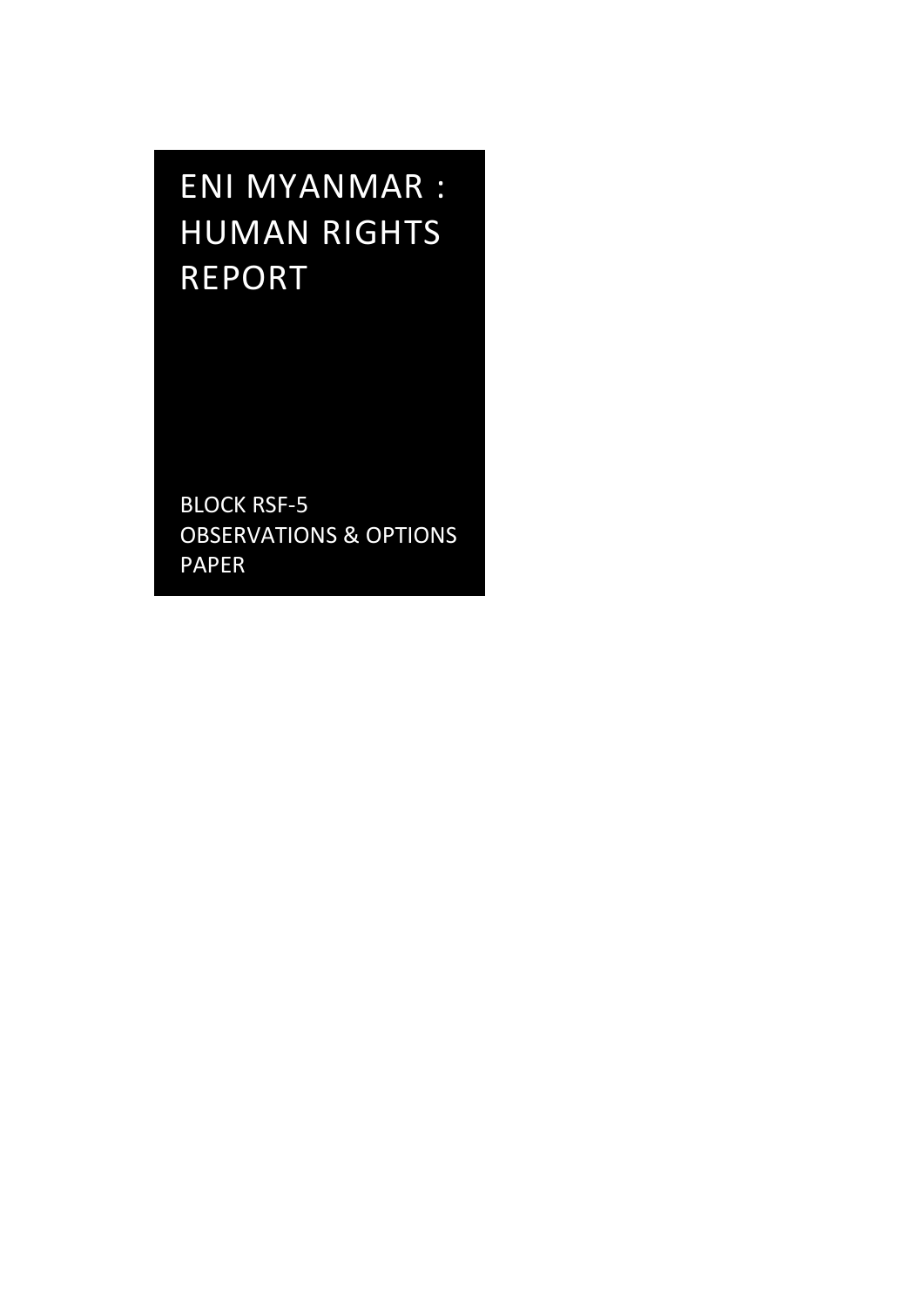| 1.1                                                                |  |
|--------------------------------------------------------------------|--|
| 2.                                                                 |  |
| 2.1                                                                |  |
| 2.2                                                                |  |
| 2.3                                                                |  |
| 2.3.1                                                              |  |
| 2.3.2                                                              |  |
| 3.                                                                 |  |
|                                                                    |  |
| 3.1                                                                |  |
| 3.2                                                                |  |
| 4.                                                                 |  |
| 4.1                                                                |  |
| 4.1.1                                                              |  |
| 4.1.2                                                              |  |
| 4.1.3                                                              |  |
| 4.2                                                                |  |
| 4.2.1                                                              |  |
| 4.2.2                                                              |  |
| 4.2.3                                                              |  |
|                                                                    |  |
| 4.3.1                                                              |  |
| 4.3.2                                                              |  |
| 4.3.3                                                              |  |
| 4.4                                                                |  |
|                                                                    |  |
|                                                                    |  |
|                                                                    |  |
|                                                                    |  |
|                                                                    |  |
| ANNEX 4: PRELIMINARY HUMAN RIGHTS IMPACT SCOPING - ENI MYANMAR  45 |  |
| 1.1                                                                |  |
| 1.2                                                                |  |
| 1.3                                                                |  |
| 1.3.1                                                              |  |
| 1.3.2                                                              |  |
| 1.4                                                                |  |
| 1.4.1                                                              |  |
| 1.4.2                                                              |  |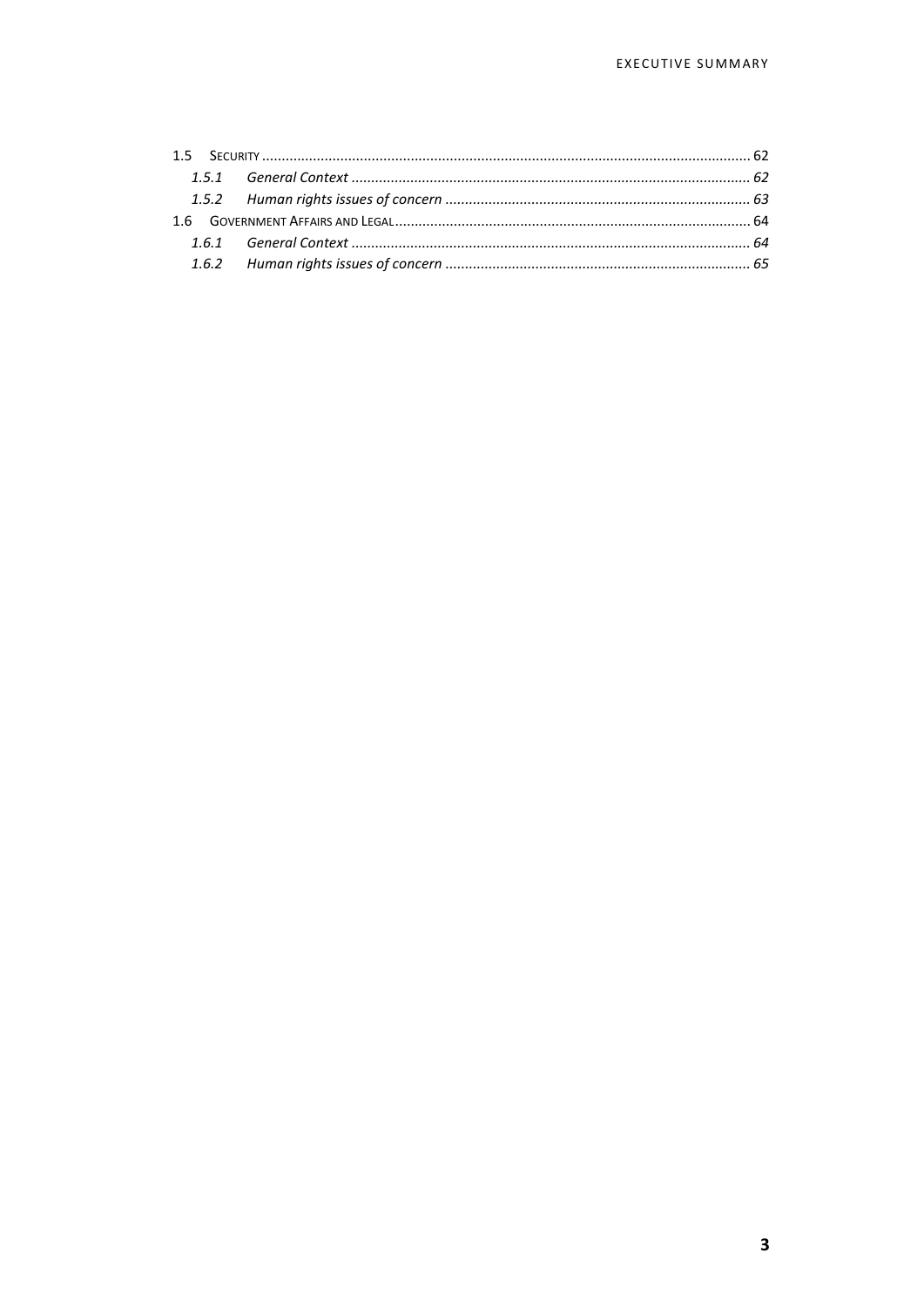# <span id="page-3-0"></span>EXECUTIVE SUMMARY

This report summarises the main observations made by the Danish Institute for Human Rights (DIHR) during the March 2016 scoping mission. Further, the report:

- investigates the preliminary human rights issues identified in the report "Preliminary Human Rights Impact Mapping- Eni Myanmar" developed by DIHR, December 2015, related to Eni Myanmar's planned seismic activities in the block RSF-5, located in Magway region, and
- provides practical recommendations and proposed mitigation measures to the Myanmar subsidiary in the form of practical tools and guidance.

The report includes:

- The methodology and approach of the visit to Eni Myanmar offices and to the RSF-5 Block, including limitations to the assessment (Annex 2)
- Background and context information on the RSF-5 Block
- Key observations and recommendations

# <span id="page-3-1"></span>**1.1 SUMMARY OF KEY OBSERVATIONS & RECOMMENDATIONS**

|                                                       | <b>Affected Communities</b>                                                                                                                                                                                                                                                                                                                                                                                                                                                          | <b>Workers</b>                                                                                                         | <b>Vulnerable or marginalised</b><br>groups |
|-------------------------------------------------------|--------------------------------------------------------------------------------------------------------------------------------------------------------------------------------------------------------------------------------------------------------------------------------------------------------------------------------------------------------------------------------------------------------------------------------------------------------------------------------------|------------------------------------------------------------------------------------------------------------------------|---------------------------------------------|
| <b>Social</b><br><i>impacts</i><br><b>Environment</b> | Potential impact due to<br>damage to public buildings<br>due to the use of explosives<br>for seismic activities.<br>Potential impact due to lack of<br>basic knowledge and<br>understanding of community<br>members regarding company<br>activities and its potential<br>impacts due to improper<br>community consultations and<br>engagement<br>Potential impact due to<br>further indebtedness of local<br>communities<br>Potential impact to quality and<br>availability of water | Potential impacts related to<br>the influx of workers<br>Potential impact due to lack of<br>social security provisions |                                             |
| al impacts                                            |                                                                                                                                                                                                                                                                                                                                                                                                                                                                                      |                                                                                                                        |                                             |

## Overview of key observations: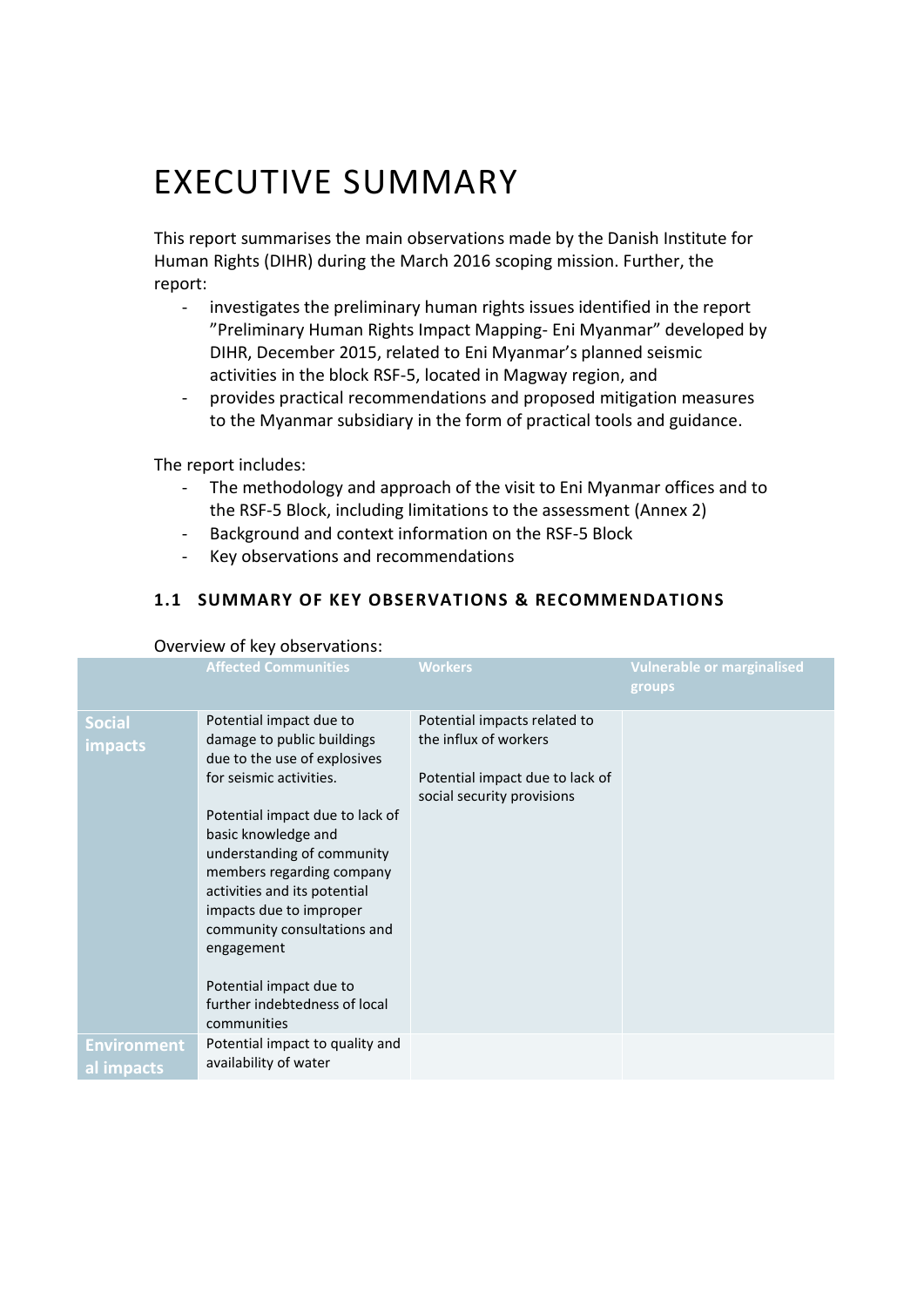| land<br>management              | Potential impacts to<br>livelihoods due to land use<br>Potential impact due to<br>damage to agricultural land<br>Potential impact of<br>communities not receiving<br>adequate compensation for<br>land and crops<br>Potential impact due to lack of<br>payment of compensation for<br>use of public land |                                                                                                                                                                                                                                                       | Women: Potential impact due<br>to lack of voice and<br>representation in decision-<br>making on land and<br>compensation issues |
|---------------------------------|----------------------------------------------------------------------------------------------------------------------------------------------------------------------------------------------------------------------------------------------------------------------------------------------------------|-------------------------------------------------------------------------------------------------------------------------------------------------------------------------------------------------------------------------------------------------------|---------------------------------------------------------------------------------------------------------------------------------|
| <b>Safety</b><br><b>impacts</b> | Potential impacts on<br>community safety and security                                                                                                                                                                                                                                                    | Potential impact due to use of<br>employment agencies with<br>forced labour practices                                                                                                                                                                 | Children: Potential impact on<br>child health and life due to<br>company activities                                             |
| <b>Working</b><br>conditions    |                                                                                                                                                                                                                                                                                                          | Potential impact due to lack of<br>written employment contracts<br>Potential impact due to<br>excessive working hours<br>Potential impact due to<br>payment of wages below living<br>wage level<br>Potential impact due to lack of<br>adequate leave. | Children: Potential impact due<br>to children working for<br>contractors and service<br>providers                               |

DIHR has developed the annexes to this document which consist of a *Checklist for Seismic Activities* and a *Checklist for future E(S)IA Processes*. Both checkists reflect the risks as outlined above and suggest concrete actions for mitigation.

In order to support transparency and stakeholder engagement, DIHR recommends to make the ESHIA **reports (both the preliminary report and the final report produced by IEM)** and this assessment report related to the RSF-5 Block public.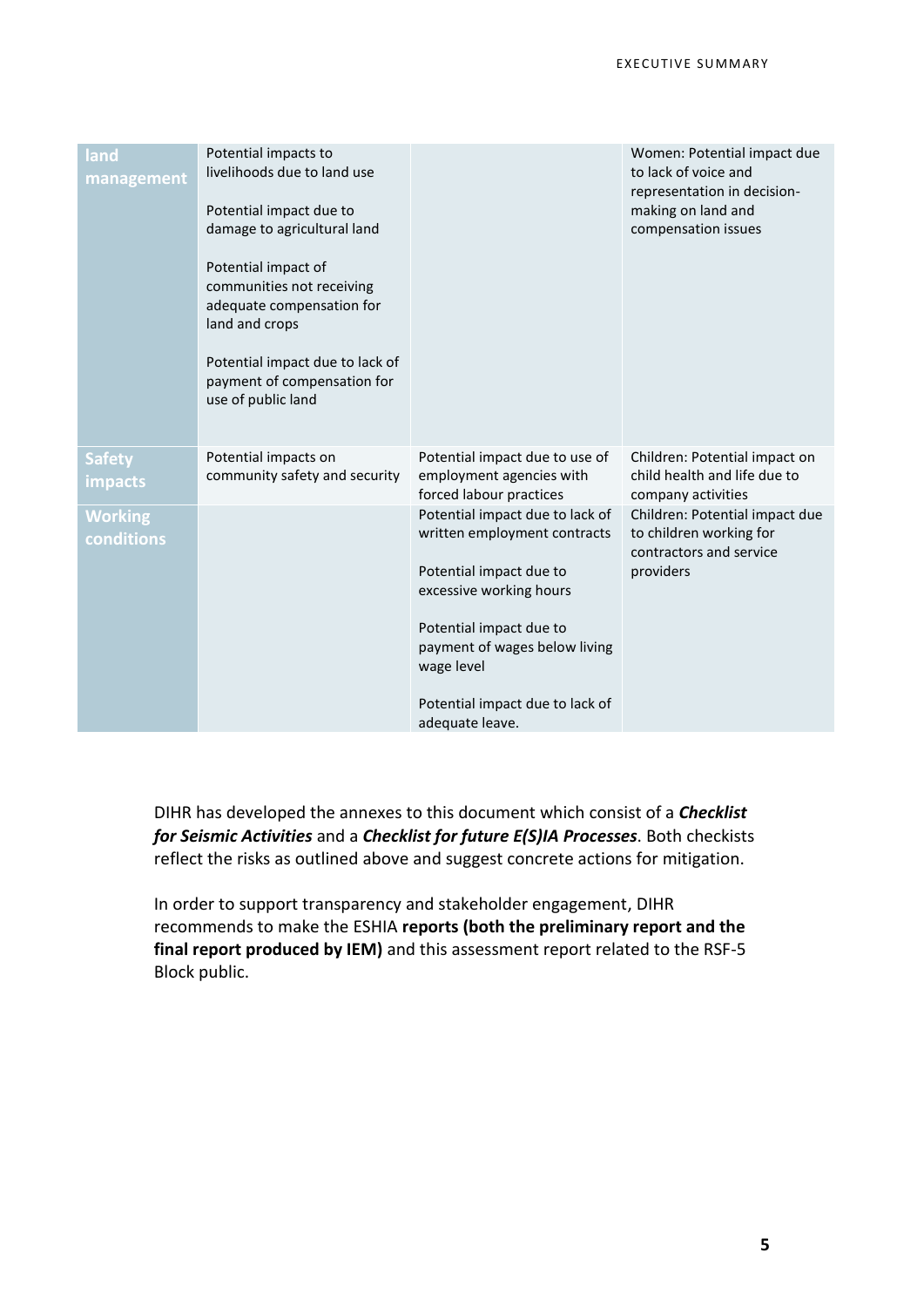# <span id="page-5-0"></span>2. INTRODUCTION AND METHODOLOGY

# <span id="page-5-1"></span>**2.1 INTRODUCTION**

In 2015, the Danish Institute for Human Rights (DIHR) was invited by Eni Impresso and Eni Myanmar to conduct a scoping for a Human Rights Impact Assessment (HRIA) for the activities of Eni Myanmar. The aim of this exercise was to define the Terms of Reference (ToR) and an Action Plan for the development of a HRIA, together with recommendations for a participatory process.

In agreement with ENI Impresso and the local subsidiary, the scope of work was adjusted in a number of ways.

First, it was chosen to limit the assessment to the RSF-5 Block and to exclude the off-shore activities of Eni in Myanmar, and the other on-shore block in Myanmar, PSC-K, from the scoping exercise. The PSC-K block was out of scope as the seismic surveys will be based on the Grav-Mag surveys that do not include land activities.

Secondly, it was decided that this report should summarise the main observations made by the Danish Institute for Human Rights (DIHR) during the March 2016 scoping mission, and provide further details on:

- How the preliminary human rights issues identified in the report "Preliminary Human Rights Impact Mapping- Eni Myanmar" developed by DIHR in December 2015, related to Eni Myanmar's planned seismic activities in the block RSF-5, located in Magway region, and
- Practical mitigation measures to be taken by the Myanmar subsidiary.

In March 2016, DIHR joined Eni Impresso on a site visit to Eni Myanmar with the aim of carrying out a scoping process for a Human Rights Impact Assessment (HRIA). During the visit, DIHR and Eni Impresso staff met with relevant Eni Myanmar staff, a pre-selected group of external stakeholders and local community members in block RSF-5 (see a map of PSF-5 in Annex 3).

The report includes:

- The methodology and approach of the visit to Eni Myanmar offices and to the RSF-5 Block, including limitations to the assessment (Annex 2)
- Background and context information on the RSF-5 Block
- Key observations and recommendations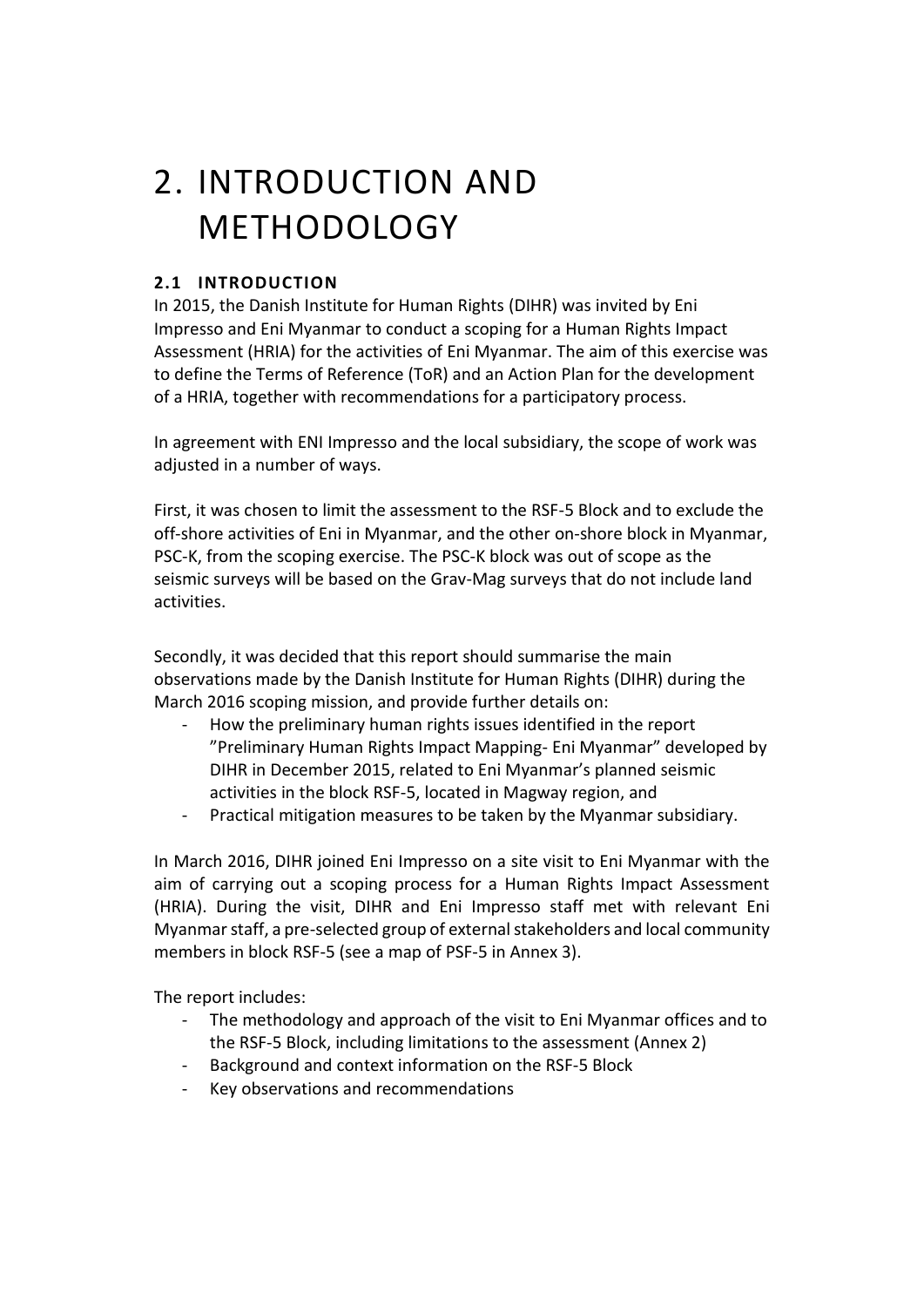According to the United Nations Guiding Principles on Human Rights and Business (UNGPs), the assessment should cover all human rights, and reflect both direct actual or potential impacts of Eni Myanmar's own activities, as well as impacts linked to Eni Myanmar's operations, products or services through business relationships.<sup>1</sup>

## <span id="page-6-0"></span>**2.2 ABOUT THE PLANNED ACTIVITIES**

Eni Myanmar BV signed a Production Sharing Contract (PSC) for the onshore Block RSF-5 in July 2014 with Myanmar Oil & Gas Enterprise (MOGE). Eni Myanmar is operator of the block and holds a 90 percent stake in the joint venture with the Myanmar Production and Exploration Company Ltd (MPRL E&P), which owns the rest. The RSF- 5 Block covers an area of 1,292 km2 in the Magway Region of Myanmar. The first step of the exploration plan consists of a 3D seismic survey within the Block.

## <span id="page-6-1"></span>**2.3 ASSESSMENT METHODOLOGY**

The assessment DIHR undertook was an ex-ante assessment, before any seismic activities had started. At the time of the assessment, the timeline for Eni's planned seismic activities in the block was yet not defined. Eni Myanmar had identified the seismic area and which villages fall within the boundaries of this area, however there was no certainty in which villages the seismic activities would take place and whether the seismic contractor would use explosives, vibration vehicles or a combination of both. Furthermore, at the time of the assessment, It was not decided where the base-camp for the planned operations would be set up.

The assessment was performed in parallel and in coordination with the ESIA contractor IEM. <sup>2</sup> This included joint visits to villages and coordination during the assessment process, including during engagement with community members.

The content of this report is based on data gathered through desktop research on the human rights impacts of the oil and gas sector in Myanmar, as well as onsite interviews with a wide range of internal and external stakeholders.

## <span id="page-6-2"></span>**2.3.1 DESKTOP RESEARCH**

 $\overline{a}$ 

Before the field visit, DIHR conducted desktop research in relation to the human rights situation in the Myanmar oil and gas sector. The main sources for the desktop research included:

- Eni Myanmar ESHIA STUDY FOR THE EXPLORATION
- BLOCK RSF-5 [29-01-2015]

<sup>1</sup> See further, United Nations Guiding Principles on human rights and business, Principle 13.

<sup>2</sup> IEM is an international environmental consultancy company based in Bangkok that provides, amongst other activities, environmental, social and health impact assessment services.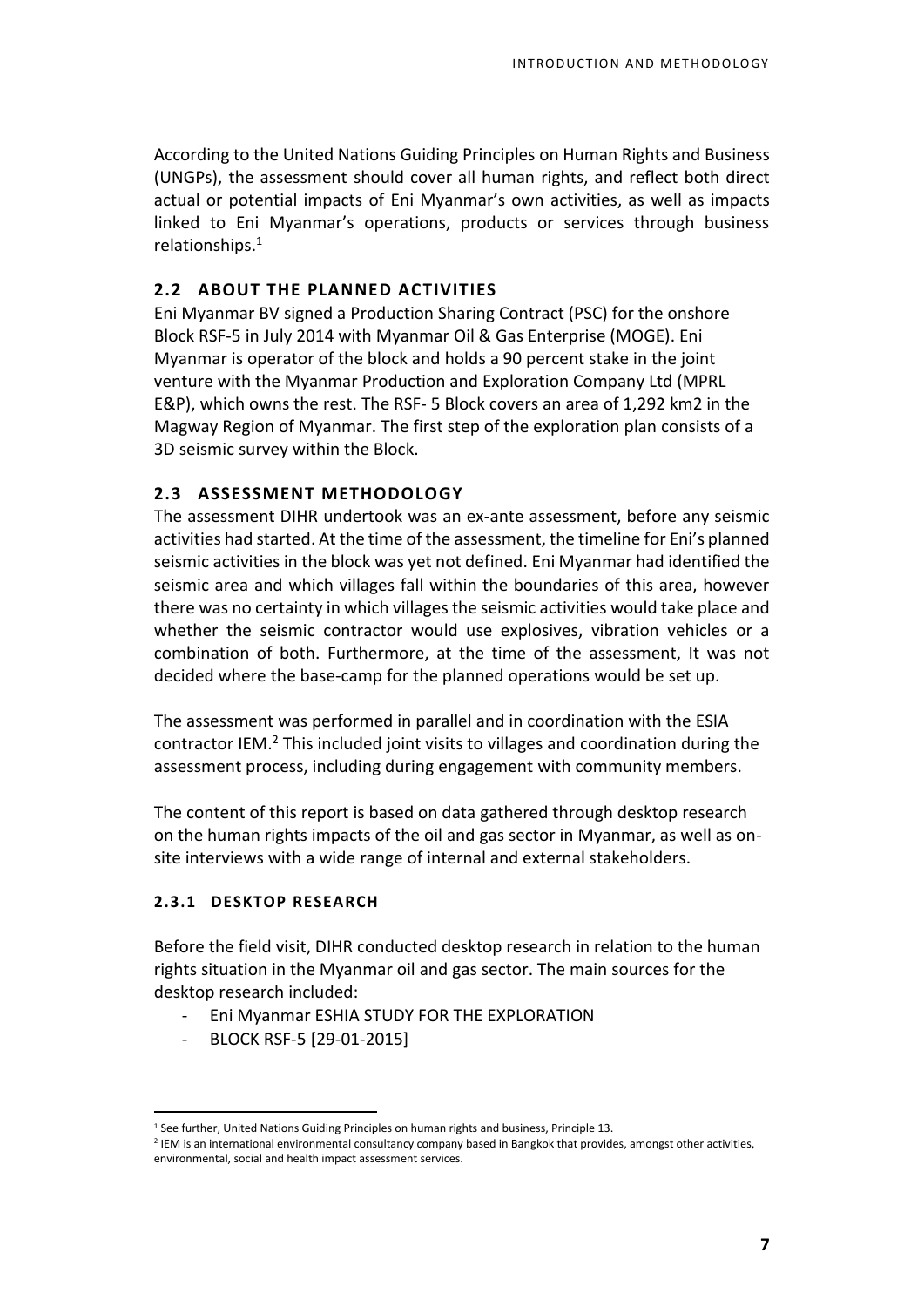- Myanmar Oil & Gas Sector Wide Impact Assessment report by Myanmar Centre for Responsible Business, Institute for Human Rights and Business and Danish Institute for Human Rights  $3$ ;
- DIHR Business and Human Rights Country Guide to Myanmar.<sup>4</sup>

Additionally, relevant local and international media sources and reports by authoritative organizations and in-country experts have been consulted. Based on the desktop literature review a number of documents have been developed, including:

- Preliminary Human Rights Impact Mapping Eni Myanmar
- Questionnaires for interviews with managers of relevant functional areas within Eni Myanmar and for external stakeholders, including community members.

## <span id="page-7-0"></span>**2.3.2 FIELD VISIT**

The field visit took place from 7-16 March 2016. The field visit was prepared in collaboration with the Impresso Department of the Eni, Eni Myanmar HSE Manager and IEM<sup>5</sup> (the ESHIA provider contracted by Eni Myanmar). IEM, together with its Myanmar partner EQM, was in charge of organizing the field visit to the eight villages in the RSF-5 Block. The scope of their assessment was looking at potential environmental, social and health impacts related to Eni Myanmar's future activities in the Block.

DIHR integrated a number of human rights related questions into the household survey questionnaires and questionnaires for key informants in the villages developed by IEM and EQM, in order to obtain more data in addition to the focus group discussions held by the DIHR assessors.

Below an overview can be found of the internal and external stakeholder interviews conducted by the DIHR assessment team. The DIHR team held 18 interviews with individuals or smaller groups in Yangon and Magway (including both ENI staff and externals), as well as 45 focus group interviews with villagers in the RSF-5 Block.

During the assessment, the assessment team used various data gathering and interview approaches and techniques, including focus plenary sessions with communities, focus group interviews, children-only and women-only group

- <sup>4</sup> Human Rights and Business Guide Myanmar (April 2015). Access the full report here[: http://hrbcountryguide.org/wp](http://hrbcountryguide.org/wp-content/uploads/2014/06/Human-Rights-and-Business-Country-Guide-Myanmar-Final-08.04.15.pdf)[content/uploads/2014/06/Human-Rights-and-Business-Country-Guide-Myanmar-Final-08.04.15.pdf](http://hrbcountryguide.org/wp-content/uploads/2014/06/Human-Rights-and-Business-Country-Guide-Myanmar-Final-08.04.15.pdf)
- 5 IEM is an international environmental consultancy company based in Bangkok that provides, amongst other activities, environmental, social and health impact assessment services.

 $\overline{a}$ <sup>3</sup> MCRB, IHRB and DIHR, "Myanmar Oil & Gas Sector-Wide Impact Assessment (SWIA)" (Sept. 2014). Access the full report here[: http://www.myanmar-responsiblebusiness.org/pdf/SWIA/Oil-Gas/00-Myanmar-Oil-and-Gas-Sector-Wide-](http://www.myanmar-responsiblebusiness.org/pdf/SWIA/Oil-Gas/00-Myanmar-Oil-and-Gas-Sector-Wide-Assessment.pdf)[Assessment.pdf](http://www.myanmar-responsiblebusiness.org/pdf/SWIA/Oil-Gas/00-Myanmar-Oil-and-Gas-Sector-Wide-Assessment.pdf)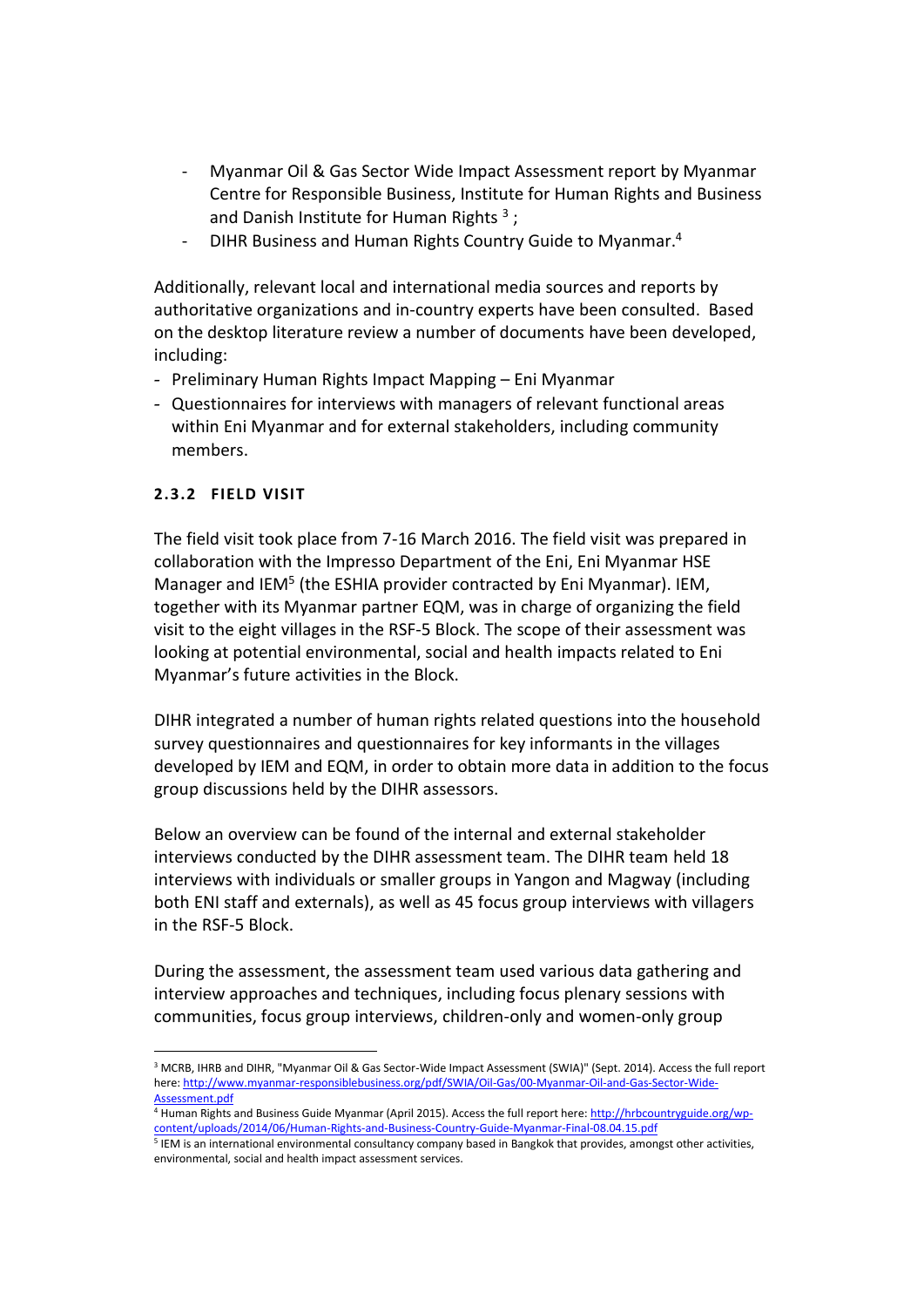interviews, one-on-one interviews with key informants and interviews with external stakeholders such as NGO staff.

Although interview questionnaires were developed focusing on a wide range of issues, in practice, the interviews held were semi-structured, focusing on the most important human rights issues highlighted through the desktop research and based on input from NGOs the DIHR assessment team met in Yangon and Magway.

| Yangon Interviews - March 7-8 and 16 |                                                 | <b>Magway Interviews</b>                                                 | Interviews with villagers in the RSF-5 Block                                              |  |
|--------------------------------------|-------------------------------------------------|--------------------------------------------------------------------------|-------------------------------------------------------------------------------------------|--|
| Internal Interviews                  |                                                 |                                                                          |                                                                                           |  |
| Eni Myanmar -                        | NGO Interviews Yangon:<br>Spectrum<br>$\bullet$ | NGO/CBO interviews in Magway:<br>Marie Stopes International<br>$\bullet$ | In total, the DIHR assessment team visited 8<br>villages in the RSF-5 Block and conducted |  |
| Yangon:                              | Myanmar<br>$\bullet$                            | Pact Myanmar Microfinance<br>$\bullet$                                   | focus group discussions with:                                                             |  |
| Managing                             | Association for                                 | Fund                                                                     | Groups of men: approximately 55<br>$\bullet$                                              |  |
| Director Eni                         | Transparency and                                | Magway EITI Watch<br>$\bullet$                                           | persons in total                                                                          |  |
| Myanmar                              | Accountability                                  | <b>Green Future Network</b><br>$\bullet$                                 | Groups of women: Approximately 45                                                         |  |
| Procurement<br>$\bullet$             | <b>Natural Resource</b><br>$\bullet$            | <b>Red Cross Society</b><br>$\bullet$                                    | persons in total                                                                          |  |
| manager                              | Governance                                      | Ayerwaddy West<br>$\bullet$                                              | Groups of children: Approximately 50                                                      |  |
| HR & General<br>$\bullet$            | Institute                                       | <b>Development Association</b>                                           | persons in total                                                                          |  |
| <b>Services</b>                      | EarthRights<br>$\bullet$                        | Magway Farmers' Union<br>$\bullet$                                       |                                                                                           |  |
| managers                             | International                                   | Magway Youth Association<br>$\bullet$                                    | Villages visited:                                                                         |  |
| Exploration<br>$\bullet$             | Myanmar China<br>$\bullet$                      |                                                                          | Ohn Twe                                                                                   |  |
| manager                              | Pipeline Watch                                  |                                                                          | Shar Pin Lar                                                                              |  |
| Local Eni<br>$\bullet$               | Committee                                       |                                                                          | Saik Kya                                                                                  |  |
| Myanmar staff                        |                                                 |                                                                          | Shar Sang Kan                                                                             |  |
| (including                           |                                                 |                                                                          | Taungyartaw                                                                               |  |
| drivers)                             |                                                 |                                                                          | Myan Sai                                                                                  |  |
|                                      |                                                 |                                                                          | Nwar Hla                                                                                  |  |
| <b>Business partners:</b>            |                                                 |                                                                          | War Gyi Aing                                                                              |  |
| Interview                            |                                                 |                                                                          |                                                                                           |  |
| with MPRL,                           |                                                 |                                                                          | In addition to the focus group discussions,                                               |  |
| Eni                                  |                                                 |                                                                          | enumerators of IEM, the ESHIA provider,                                                   |  |
| Myanmar's                            |                                                 |                                                                          | conducted a number of socio-economic                                                      |  |
| local                                |                                                 |                                                                          | surveys and key informant interviews (with                                                |  |
| business                             |                                                 |                                                                          | the village head, monk, nurse etc.) in each                                               |  |
| partner                              |                                                 |                                                                          | village                                                                                   |  |
|                                      |                                                 |                                                                          |                                                                                           |  |

#### **Overview of interviews:**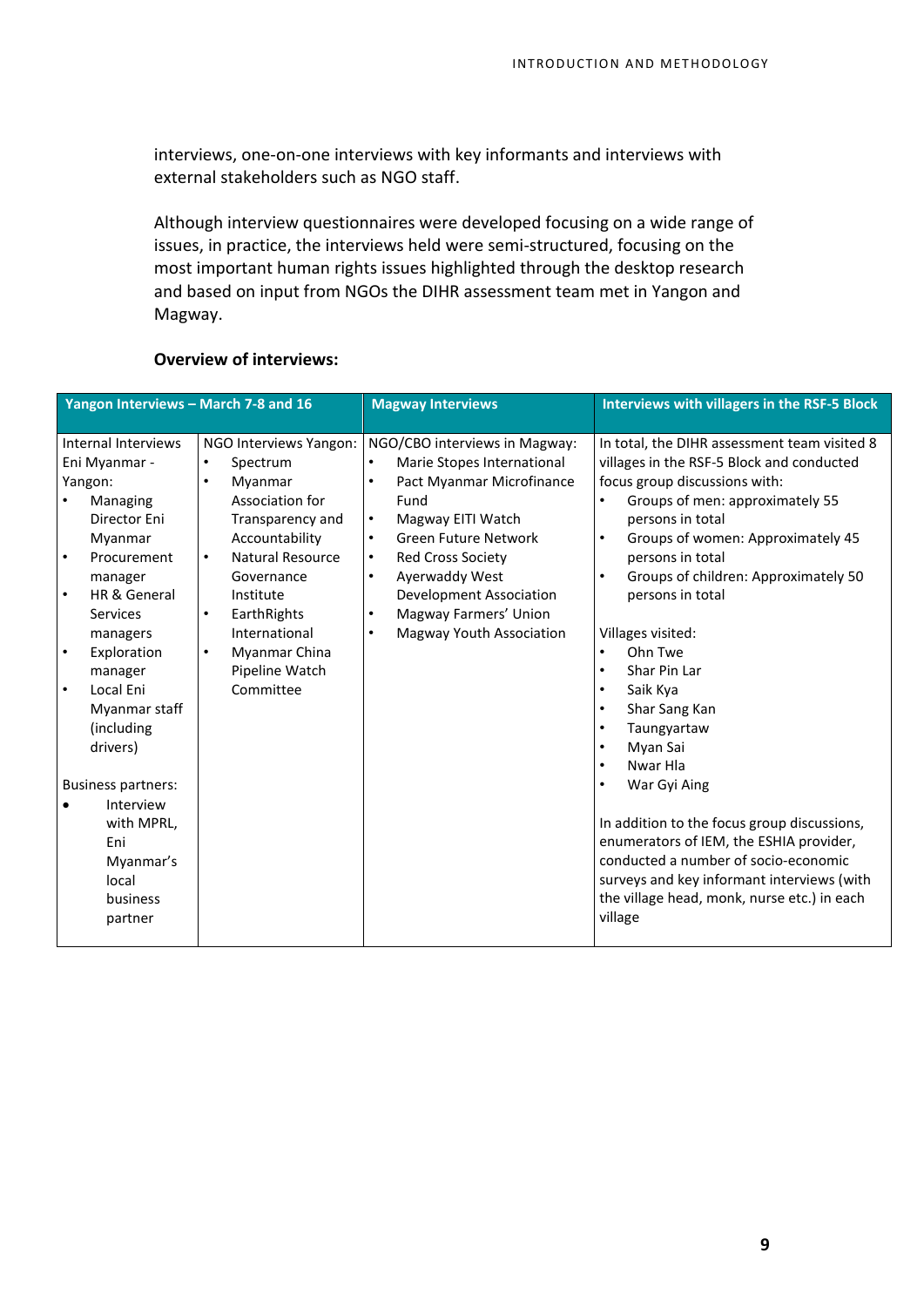# <span id="page-9-0"></span>3. BACKGROUND AND CONTEXT

## <span id="page-9-1"></span>**3.1 INTRODUCTION TO RESPONSIBLE BUSINESS IN MYANMAR**

Since 2011, Myanmar has undergone significant reforms which have led to the progressive lifting and suspension of economic sanctions, imposed on Myanmar by the EU and the United States after the military regime failed to recognize the results of democratic elections in 1990. In 2015, the first democratically held parliamentary elections took place in Myanmar and in March 2016, the first democratically elected president in more than 5 decades was appointed. Since the start of the reform process, Myanmar has been striving to attract foreign investors, and has adopted a number of new laws such as the Foreign Direct Investment Law, Labour laws, Law Relating to Peaceful Assembly and Peaceful Procession and other laws. The government has also insisted on the need for responsible foreign investments.

Challenges remain numerous to responsible business conduct in Myanmar, including cases of corruption at all levels, a weak legal framework, lack of independent judiciary, and conflicts between communities and companies. However, it is expected that foreign investors respect internationally recognized human rights in their activities in Myanmar, as set out in the UN Guiding Principles on Human Rights and Business and the OECD Guidelines for Multinational enterprises, notwithstanding the host government's own weaknesses to uphold human rights.

The responsibility to respect human rights by companies should be understood as avoiding causing or contributing to human rights abuses within their own operations, as well as preventing and mitigating adverse human rights impacts linked to their operations, products and services through a business relationship. Moreover, foreign investors in Myanmar, in particular originating from OECD countries, are the subject of wide attention from civil society, both locally and internationally. Home governments have also made their expectations clear that businesses should respect human rights in Myanmar.<sup>6</sup>.

In addition to reputational and legal or quasi-legal risks of not respecting human rights in Myanmar, foreign investors also have the unique opportunity to contribute to an improvement of the situation of human rights in Myanmar,

<sup>6</sup> In particular, the United States require US-based investors in Myanmar to report on their activities in the country and on human rights. Read more here[: http://burma.usembassy.gov/reporting-requirements.html](http://burma.usembassy.gov/reporting-requirements.html)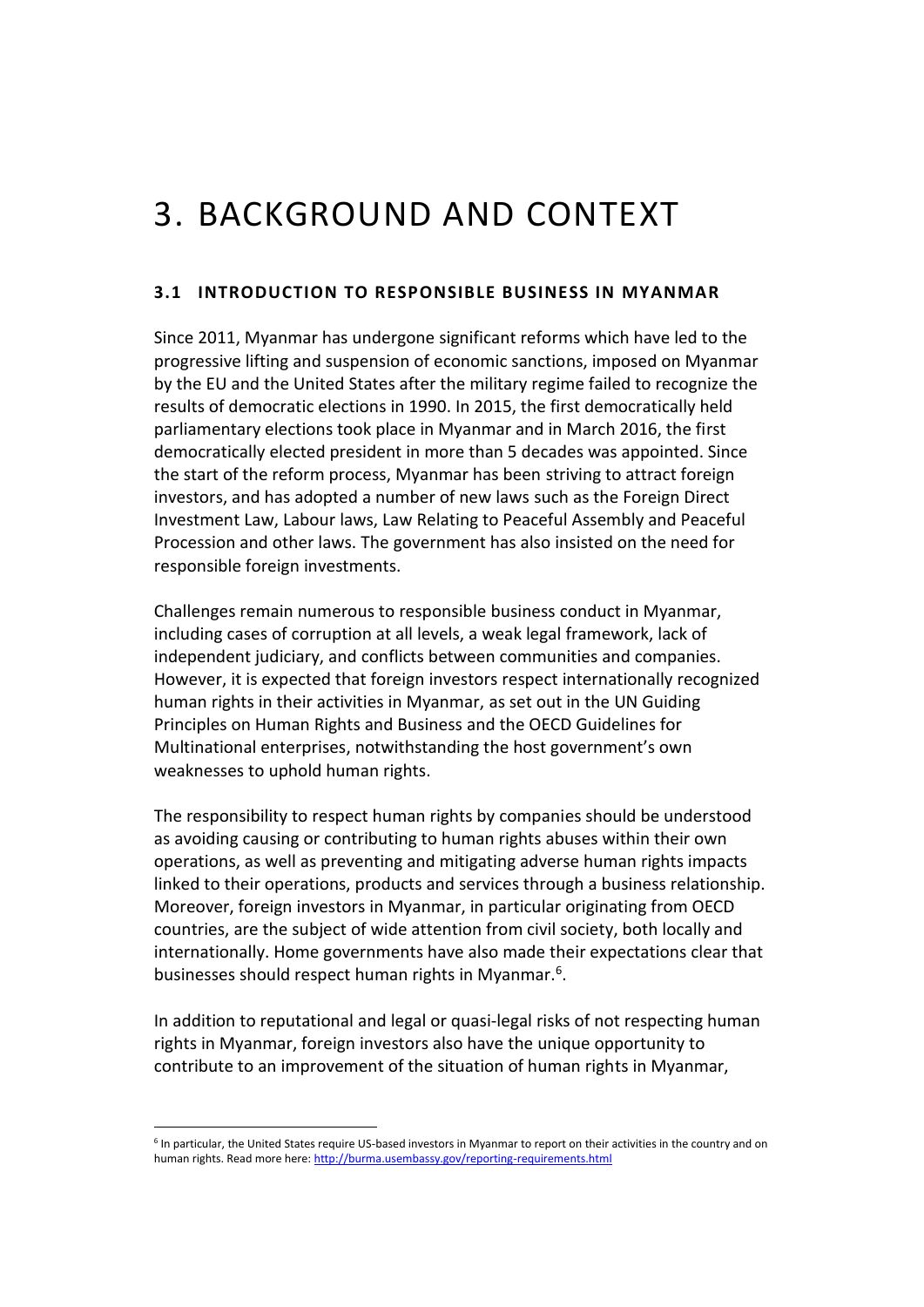through respecting human rights within their own activities and encouraging their business partners to improve their own practices.

# <span id="page-10-0"></span>**3.2 DATA FROM VILLAGE INTERVIEWS IN RSF-5 BLOCK**

The preliminary human rights issues identification was developed prior to the scoping visit in order to provide an overview of the Myanmar human rights context related to the oil and gas sector and a tentative list of potential human rights risks related to Eni's onshore operations in Myanmar. The issues were identified through desktop research ahead of the fieldwork to be conducted during Q1 of 2016. The following resources have informed the document: Eni Myanmar ESHIA report; MCRB/IHRB/DIHR Myanmar Oil & Gas Sector Wide Impact Assessment report; and the DIHR Business and Human Rights Country Guide. Additionally, relevant local and international media sources and reports by authoritative organizations, such as Amnesty International, were been consulted. It should be noted that due to the lack of publicly available data at the regional level, human rights specific data with regard to the project areas (Mandalay and Magway) are limited. Where available specific data in relation to the project areas were included.

The full report can be found in Annex 4.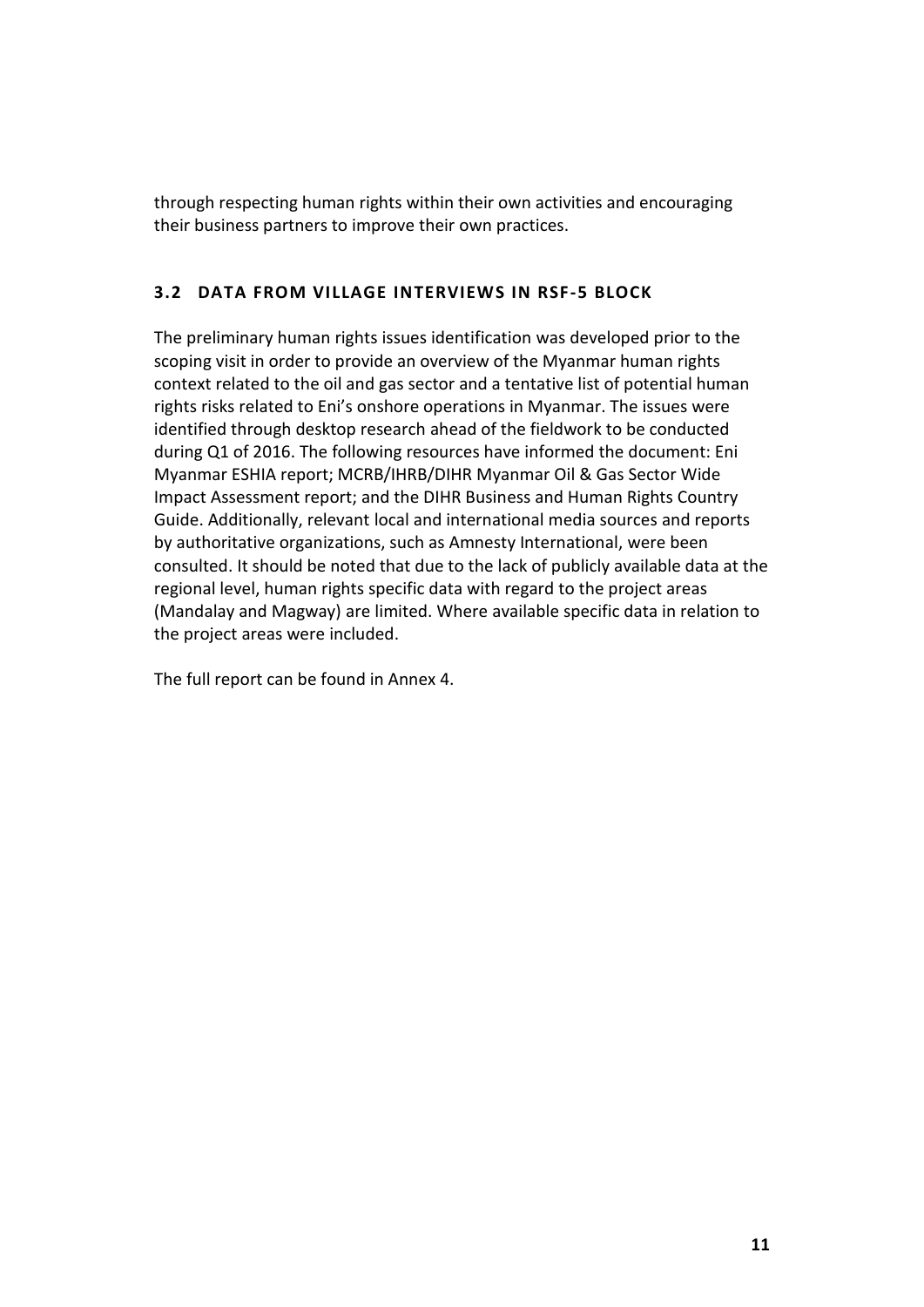# <span id="page-11-0"></span>4. FINDINGS AND RECOMMENDATIONS

The following issues, leading to potential human rights impacts, were identified based on the field visit. The table below outlines key rights-holder groups potentially impacted by the ENI Myanmar seismic activities.

|                                  | <b>Affected Communities</b>                                                                                                                                                                                                                                                                                                                                                                                              | <b>Workers</b>                                                                                                         | <b>Vulnerable or marginalised</b><br>groups                                                                                     |
|----------------------------------|--------------------------------------------------------------------------------------------------------------------------------------------------------------------------------------------------------------------------------------------------------------------------------------------------------------------------------------------------------------------------------------------------------------------------|------------------------------------------------------------------------------------------------------------------------|---------------------------------------------------------------------------------------------------------------------------------|
| <b>Social</b><br><b>impacts</b>  | Potential impact due to<br>damage to public buildings<br>due to the use of explosives<br>for seismic activities.<br>Potential impact due to lack of<br>basic knowledge and<br>understanding of community<br>members regarding company<br>activities and its potential<br>impacts due to improper<br>community consultations and<br>engagement<br>Potential impact due to<br>further indebtedness of local<br>communities | Potential impacts related to<br>the influx of workers<br>Potential impact due to lack of<br>social security provisions |                                                                                                                                 |
| <b>Environment</b><br>al impacts | Potential impact to quality and<br>availability of water                                                                                                                                                                                                                                                                                                                                                                 |                                                                                                                        |                                                                                                                                 |
| Land<br>management               | Potential impacts to<br>livelihoods due to land use<br>Potential impact due to<br>damage to agricultural land<br>Potential impact of<br>communities not receiving<br>adequate compensation for<br>land and crops<br>Potential impact due to lack of<br>payment of compensation for<br>use of public land                                                                                                                 |                                                                                                                        | Women: Potential impact due<br>to lack of voice and<br>representation in decision-<br>making on land and<br>compensation issues |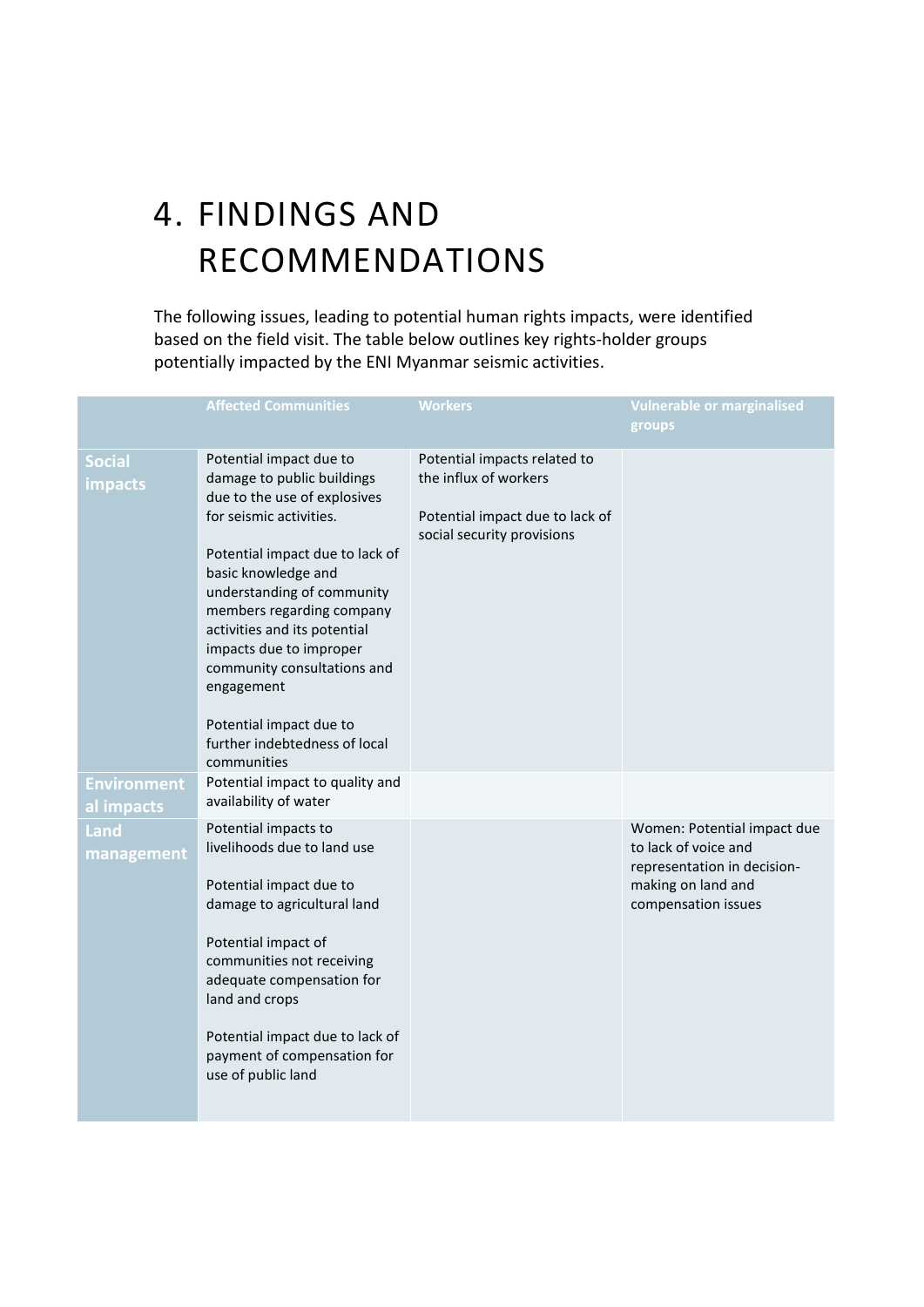| <b>Safety</b><br>impacts     | Potential impacts on<br>community safety and security | Potential impact due to use of<br>employment agencies with<br>forced labour practices                                                                                                                                                                 | Children: Potential impact on<br>child health and life due to<br>company activities               |
|------------------------------|-------------------------------------------------------|-------------------------------------------------------------------------------------------------------------------------------------------------------------------------------------------------------------------------------------------------------|---------------------------------------------------------------------------------------------------|
| <b>Working</b><br>conditions |                                                       | Potential impact due to lack of<br>written employment contracts<br>Potential impact due to<br>excessive working hours<br>Potential impact due to<br>payment of wages below living<br>wage level<br>Potential impact due to lack of<br>adequate leave. | Children: Potential impact due<br>to children working for<br>contractors and service<br>providers |

The sections below provide a summary of potential human rights potential impacts organised by rights-holder groups as mentioned above; communities, workers and vulnerable or marginalised groups.

# <span id="page-12-1"></span><span id="page-12-0"></span>**4.1 IMPACTS ON COMMUNITIES**

# **4.1.1 THE HUMAN RIGHTS CONCERNED**

*Right to participation, right to an adequate standard of living (including the right to food, water and housing, and on the right to take part in cultural life), right to work, right to free, prior and informed consent (FPIC). Right to selfdetermination, right to participation, right to non-discrimination and equality, freedom of movement, right to own property (including fair and just compensation for expropriation).*

# <span id="page-12-2"></span>**4.1.2 SUMMARY OF KEY OBSERVATIONS**

 $\overline{a}$ 

In the RSF-5 Block in Magway region community members have been exposed to oil and gas projects in the distant past (20 years or longer ago). Some villagers mentioned that they still remember the past negative impacts<sup>7</sup> or they are aware of the negative impacts associated with oil and gas projects in other parts of the country.

No other companies have ever visited the villages to explain what activities they planned to carry out and therefore villagers mentioned they appreciated that Eni Myanmar has come to talk to them and ask their views about the future activities of the company. Most villagers were unaware that Eni was awarded a licence for exploration in the area, but some local NGOs had knowledge of Eni's concession.

<sup>7</sup> 55 of 311 interviewees (nearly 18 percent) expressed that they had experienced an oil and gas project in the area before.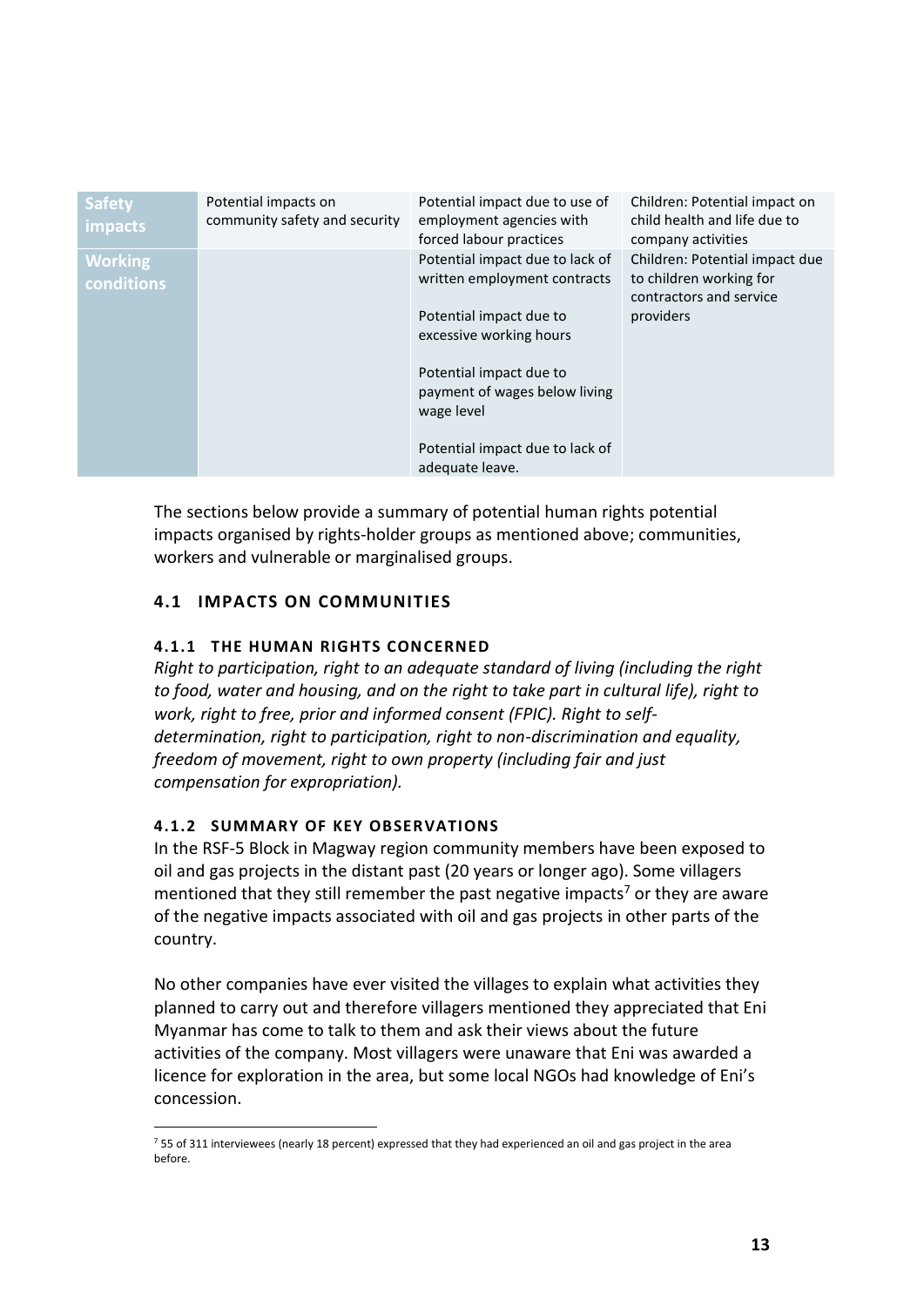Community members expressed that they wanted to be informed what activities Eni Myanmar is planning to carry out in their community and how this will affect them, both positively and negatively. When community members are informed of company activities, and if they know what to expect and how any negative impacts will be dealt with, the risk of community resistance to the project and community-company conflict is reduced, as has been confirmed by many civil society organizations the DIHR assessment team met during their visit.

For the seismic activities, the Eni Myanmar seismic contractor will temporarily access and use land in the RSF-5 Block.

Rural populations in Magway are at high risk of land related negative impacts<sup>8</sup> and land disputes are a widespread problem in Myanmar, including in Magway region. This has been raised by international and local NGOs in public reports as well as during interviews with civil society organizations the DIHR assessment team met, as well as community members.

With regard to land use and land management, the Eni project team has identified that temporary land acquisition will take place to set up a camp for building temporary housing for workers, as well as land clearance for seismic lines and road access. At the time of the assessment, no information was available on the size of the camp and the exact location(s) and timeframe for setting up the camp and clearing land for road access.

Eni Myanmar aims to set up the camp at a location where no people live, so that resettlement will not be necessary. The exact location of the camp will be determined at a later stage and will be based on factors such vicinity to roads, availability of electricity and other services needed for the seismic team and workers.<sup>9</sup>

Most community members the DIHR assessment team met either own farmland for cultivation of crops (so-called cropland) for personal use and to sell, or fallow land for cultivation of crops.<sup>10</sup> Others work on someone else's farmland as casual labourers. All interviewees in the villages expressed their concerns related to Eni Myanmar's activities that may affect their land. It should be noted that

<sup>8</sup> Myanmar Centre for Responsible Business, Myanmar Oil & Gas Sector Wide Impact Assessment, September 2014: http://www.myanmar-responsiblebusiness.org/pdf/SWIA/OilGas/00-Myanmar-Oil-and-Gas-Sector-Wide-Assessment.pdf, p. 99.

<sup>&</sup>lt;sup>9</sup> At the time of the assessment, there was no information available regarding the location of the base-camp where Eni Myanmar and seismic contractors will be accommodated during the seismic surveys. Therefore, the assessment team could not assess whether there would be a potential risk of temporary resettlement of community members or other impacts related to the set-up of the base-camp. At the time of writing this report, the assessment team was informed that there would certainly be no need for temporary resettlement.

<sup>10</sup> Proving land ownership in Myanmar is complicated. Often people consider themselves landowners because they pay tax on the crops they cultivate. This does not necessarily mean that they own the land, but they are still entitled to compensation because they are land users.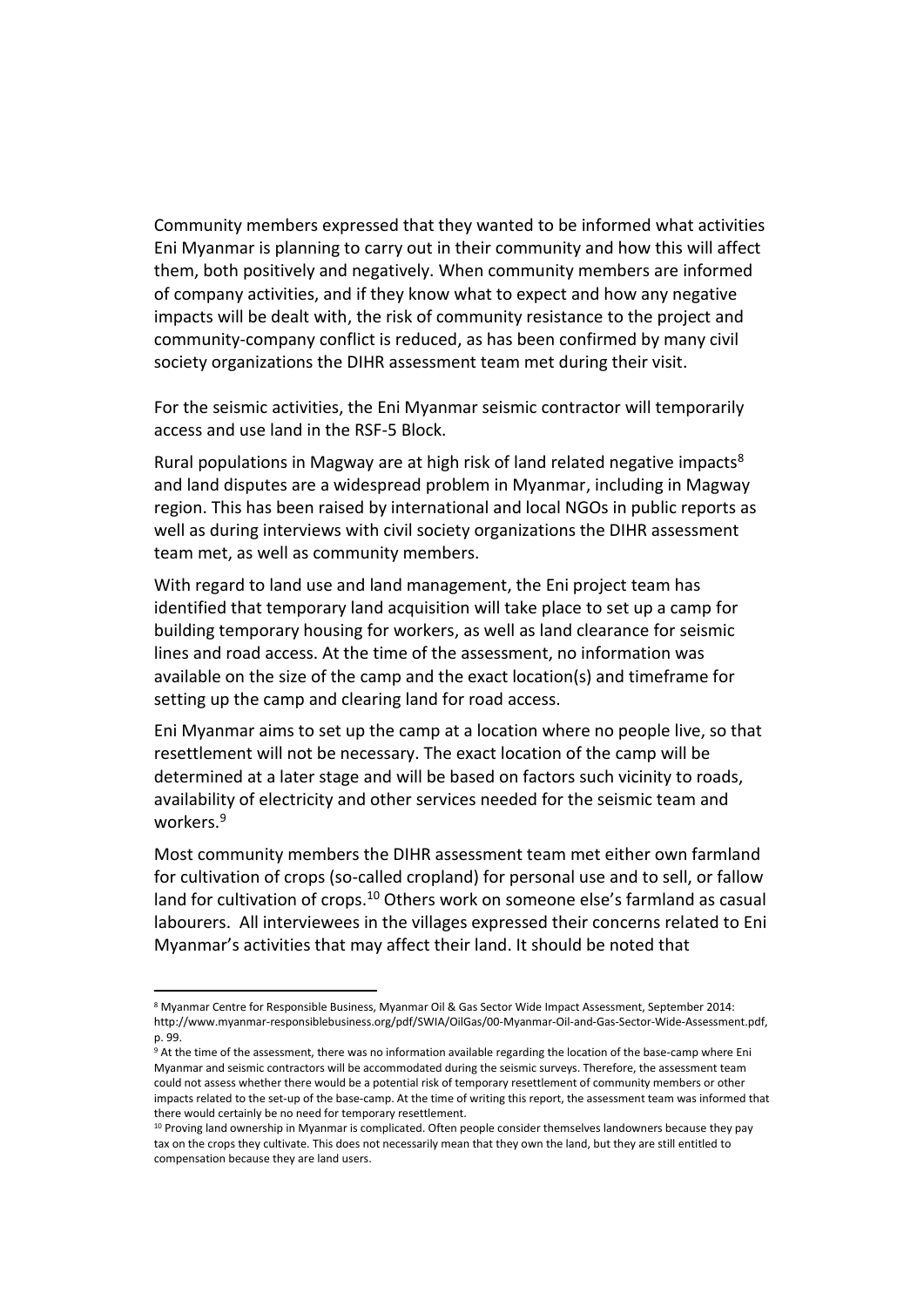approximately 46 percent of the 300 villagers interviewed through household surveys answered that they can prove land ownership or land user rights through documentation. But the remaining 44 percent mentioned they only have oral permission or cannot show any documentation that they have land ownership or land user rights, leaving them in a vulnerable position to be recognized as being entitled to adequate compensation for land and crops.

## <span id="page-14-0"></span>**4.1.3 KEY IMPACT AREAS IDENTIFIED**

#### **Consultation and Participation**

Currently, the level of knowledge about seismic activities and its potential impacts on the lives of community members is low; interviews with villagers demonstrated the lack of awareness about the different phases of oil exploration, the use of explosives and the use of land. The household surveys with 318 interviewees showed that nearly 60 percent knew nothing about the project and 30 percent knew very little.

#### **Livelihoods**

Impact on livelihoods due to the seismic activities: almost all villagers depend on agricultural land for their livelihoods, they either cultivate their own crops (to sell or for own consumption) on their own or their families' land, or they work as casual labourers on someone else's land. While the casual labourers would be less affected as they can find work elsewhere, landowners<sup>11</sup> and land users expressed worries that if the seismic activities would take place during the crop cultivation or harvesting season, which takes place during the rainy season, this would damage their crops, directly affecting their income, as most landowners and land users cultivate cash crops. 12

#### **Water Availability**

 $\overline{a}$ 

Impact on quality and availability of water for drinking, cattle and land irrigation: The DIHR team was made aware that for the seismic activities water would be required, however the quantity was yet unclear and would depend on the chosen seismic technique (explosives or vibration vehicles) and whether the seismic contractor would bring in their own water supply.

Magway region is an already water-stressed area in the country, located in Myanmar's Dry Zone. Many of the villages the DIHR assessment team visited face droughts and access to water in some of the villages is limited. In some villages there are only few tube wells for drinking water and for cattle, or villagers rely on nearby streams and rivers. Villagers expressed their concerns with regard to the

<sup>&</sup>lt;sup>11</sup> Here understood as people who hold an official land title, or those who use the land (for example through cultivation of cash crops) and have traditional ownership of land.

<sup>&</sup>lt;sup>12</sup> The household surveys showed that out of the 232 interviewees, 32 percent cultivates only cash crops and 64 percent cultivates cash crops and crops for own consumption.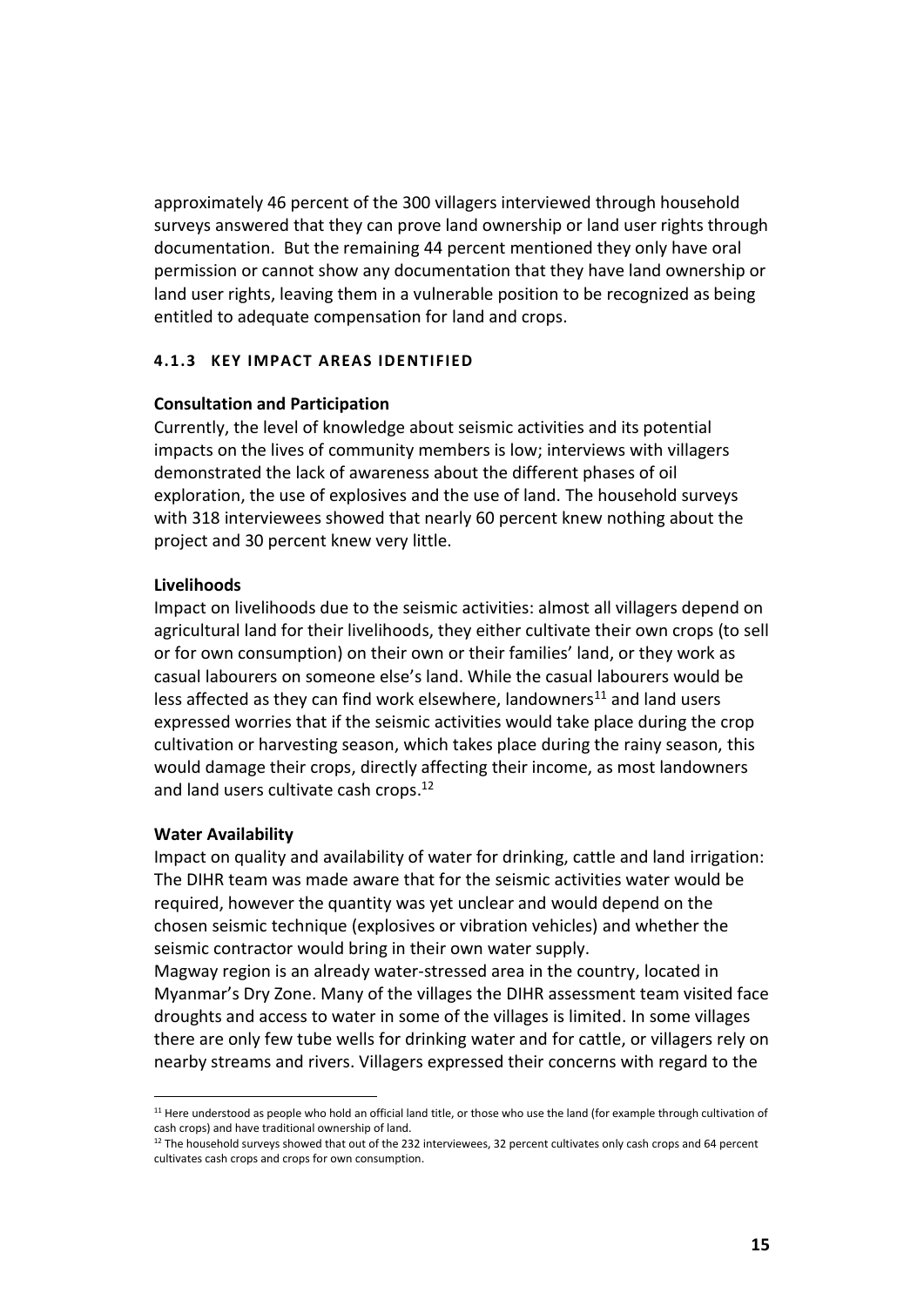seismic activities and how this may affect their access to adequate potable water. Villagers mentioned that in the past, water wells have been damaged due to seismic activities in the region and they have the same fears with regard to Eni's activities. Concerns were also expressed regarding pollution of groundwater and streams due to the waste disposal during seismic activities, which would affect the availability of drinking water as well as water for cattle and land irrigation.

## **Protection of Cultural Sites**

Damage to buildings including schools, monasteries and other cultural and/or religious sites. In the past villagers have experienced damage to monasteries and pagodas due to seismic activities. They feared that Eni's seismic activities, and in particular the use of explosives, may damage the village pagodas and other buildings of significance such as monasteries and schools.

#### **Community Health and Safety**

Impacts on community safety and security: during interviews with villagers, concerns were raised regarding the use of explosives and how this may raise safety issues. There seemed to be a lack of awareness on what type of explosives would be used, whether they would be small or large. Other concerns included the safety of children who play in the villages without supervision, on nearby agricultural land, near the stream or elsewhere in and around the villages. With the influx of trucks and the use of explosives, parents expressed their concerns that their curious children could face an accident due to increased truck traffic. Besides the impact on children, villagers also mentioned that their cattle (mostly cows) could be harmed by the use of explosives or trucks, which could lead to indirect impacts such as less productive cattle.

#### **Land and Compensation**

 $\overline{a}$ 

Damage to agricultural land due to seismic activities (use of vibroseis trucks and explosives on land), including decrease of fertility of land due to trucks accessing their agricultural land. Villagers expressed concerns that their land is their main source of livelihoods.<sup>13</sup>

Fear of not receiving adequate compensation for land and crops. Many villagers the team spoke with mentioned that they fear that they will not receive adequate compensation for the damage of future yields. There is a lack of awareness and transparency regarding compensation rates for land and crops. There are no standard methodologies in place to ensure consistency in compensation frameworks and there is no oversight body in place that can review compensation payments. For example, some reports indicated an amount

<sup>&</sup>lt;sup>13</sup> 90 percent of all 300+ interviewees mentioned that they depend on their land for their livelihoods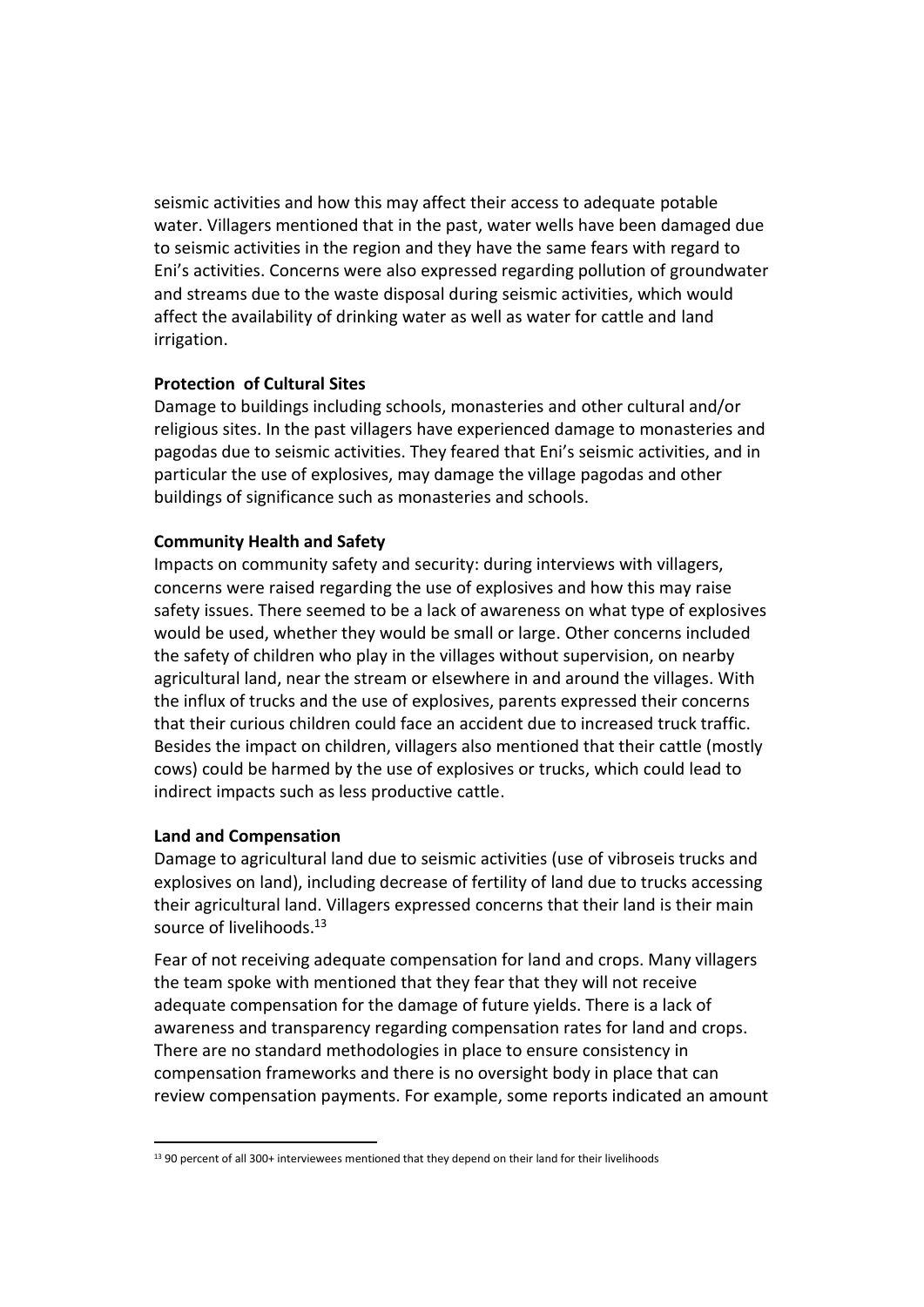of 800 kyats per acre was paid, while others received 300,000 kyats per acre. The payment of market rate compensation is envisaged when land is acquired under relevant legislation. In practice, however, compensation for land acquisition is frequently not paid, wholly inadequate, and often falls far short of the marketvalue provisions found in the Land Acquisition Act. Compensation is seen to be almost subjective in nature, and differing levels of compensation are often offered by companies to divide communities negotiating for better compensation arrangements. <sup>14</sup>

Another concern is the fear that the payment of compensation will be delayed and concerns that calculations of amount of land and value of crops will not be conducted fairly by the authorities involved.

Due to the risk of severe droughts and floods, as well as high levels of poverty, many villagers, of which the majority are farmers<sup>15</sup>, in Magway have loans with banks or micro-finance loans over which they have to pay interest. The majority of the villagers interviewed mentioned that they do not have enough money or savings.<sup>16</sup> If they are not paid compensation for their land and crops, which are temporarily inaccessible, they may not have enough money to pay back their loans and interest and may have to pay higher interest rates.

Community members depend on communal or public land<sup>17</sup> for cultivation and access. They have concerns on how such land, including communal land, forestland, used by villagers for cultivation, or public roads will be compensated in case they will be affected by the seismic activities.

At the same time, community members also welcomed Eni's activities, mentioning that Eni's presence in their communities could have potential positive impacts<sup>18</sup>, for example through the provision of:

- Improved road access to and from the village;
- Job opportunities for villagers during the seismic activities and other future activities;
- Access to electricity. 19

<sup>&</sup>lt;sup>14</sup> See for background Myanmar's land acquisition situation: Land Acquisition Law and Practice in Myanmar: Overview, Gap Analysis with IFC PS1 & PS5 and Scope of Due Diligence Recommendations, *Displacement Solutions*, May 2015: [http://displacementsolutions.org/wp-content/uploads/2015/05/LAND-ACQUISITION-LAW-AND-PRACTICE-IN-](http://displacementsolutions.org/wp-content/uploads/2015/05/LAND-ACQUISITION-LAW-AND-PRACTICE-IN-MYANMAR.pdf)[MYANMAR.pdf](http://displacementsolutions.org/wp-content/uploads/2015/05/LAND-ACQUISITION-LAW-AND-PRACTICE-IN-MYANMAR.pdf)

 $\frac{15}{15}$  Almost 90 percent of all people interviewed through household surveys in the villages earn a living as farmers <sup>16</sup> Out of the 313 villagers interviewed 67 percent mentioned that they do not have enough money or savings

 $17$  Land that is not owned by an individual but by the communities.

<sup>&</sup>lt;sup>18</sup> When asking interviewees if they agreed with the proposed project (taking into consideration their limited knowledge of the project), 229 interviewees out of 316 (72 percent) said they agreed to the project and 3.5 percent didn't agree to the project

<sup>&</sup>lt;sup>19</sup> Out of the 300+ household interviews held, 2/3 of the interviewees mentioned that they do not have access to electricity in their village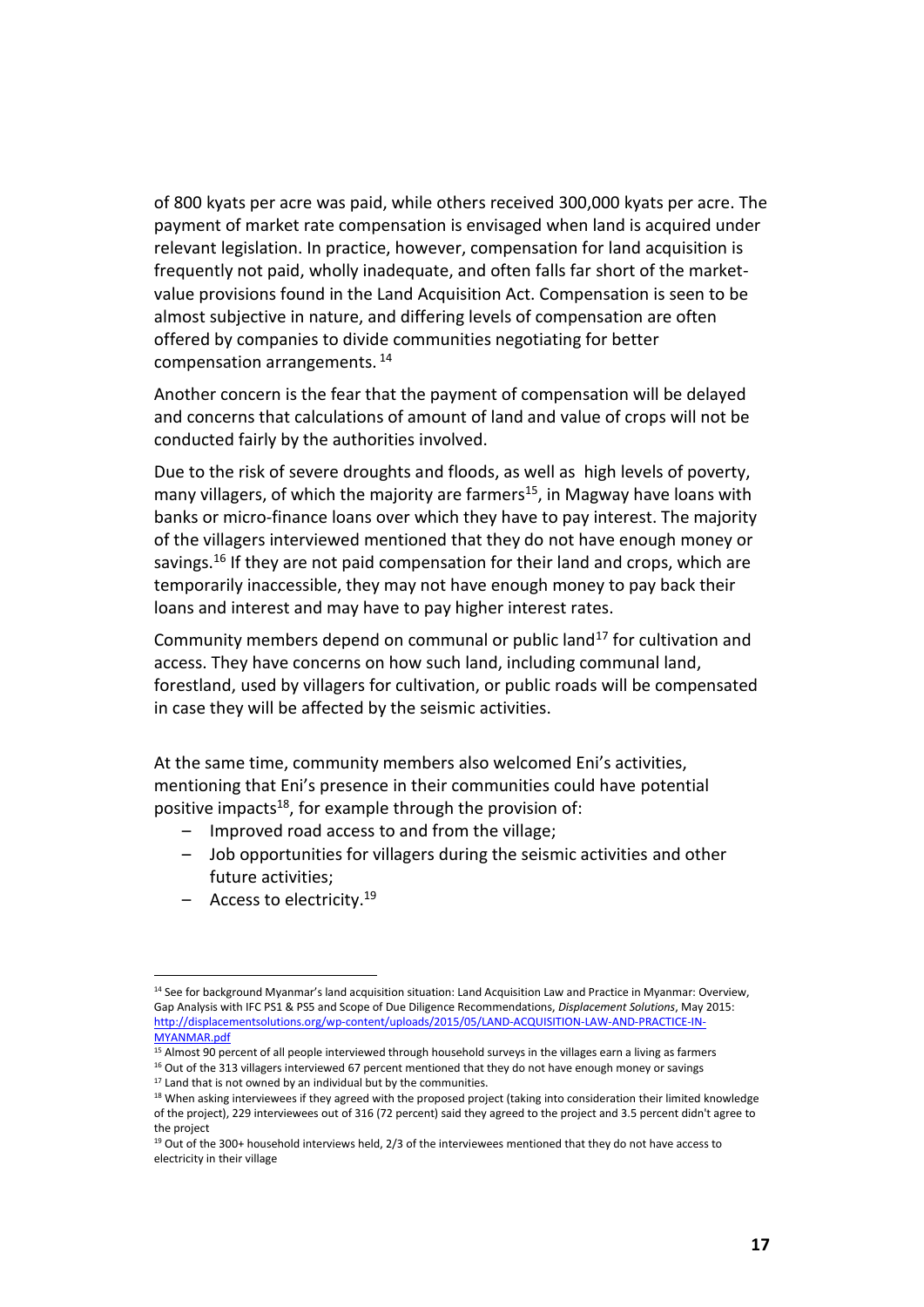# <span id="page-17-1"></span><span id="page-17-0"></span>**4.2 IMPACTS ON WORKERS**

## **4.2.1 THE HUMAN RIGHTS CONCERNED**

*Right to work and just and favourable conditions of work; Right to an adequate standard of living,* 

## <span id="page-17-2"></span>**4.2.2 SUMMARY OF KEY OBSERVATIONS**

The expectation is that out of the 600-700 contracted employees for the Eni seismic projects in Myanmar, only about 20-30 employees will be Eni employees or direct contractors (consultants) of Eni. The majority of the workforce will most likely consist of qualified or semi-qualified workers with skill sets not generally found amongst the local population, leaving the less technical tasks and jobs for local residents who will represent only a small percentage of the total personnel hired. Local workforce will mainly be employed as casual labour by the seismic contractor for construction, line clearing etc. Due to the limited time of the exploration activity, most workers of the contractors, sub-contractors and suppliers will probably be employed under temporary contracts.

While the DIHR team has been made aware that Eni includes wording and clauses in their procurement policies and procedures on labour and human rights, a concern could be how and when the implementation of such clauses will be implemented by the seismic contractor to its sub-contractors and how this implementation will be monitored in practice as the project and labour force in Myanmar expands.

Working hours in Myanmar are generally long and wages are low. Due to the fact that many workers will be employed temporarily in an insecure employment position, and by sub-contractors, there is a risk of insufficient wages and excessive working hours. Furthermore, temporary workers typically do not receive benefits such as pension benefits, health care, insurance or compensation. 20

## <span id="page-17-3"></span>**4.2.3 KEY IMPACT AREAS IDENTIFIED**

## **Influx of Workers**

Due to the need for skilled labour during the seismic activities in RSF-5, this will lead to an influx of workers from other countries or regions in the country. The communities in the block in question are very homogeneous in terms of religion of ethnicity. Given that they are all Buddhist and Bamar and workers from other regions may be from another religion or ethnicity, a concern could be that a large group of workers from outside the region would have an impact on local

 $\overline{a}$ <sup>20</sup> Field trips in the Magway region for the Oil & Gas SWIA 2013.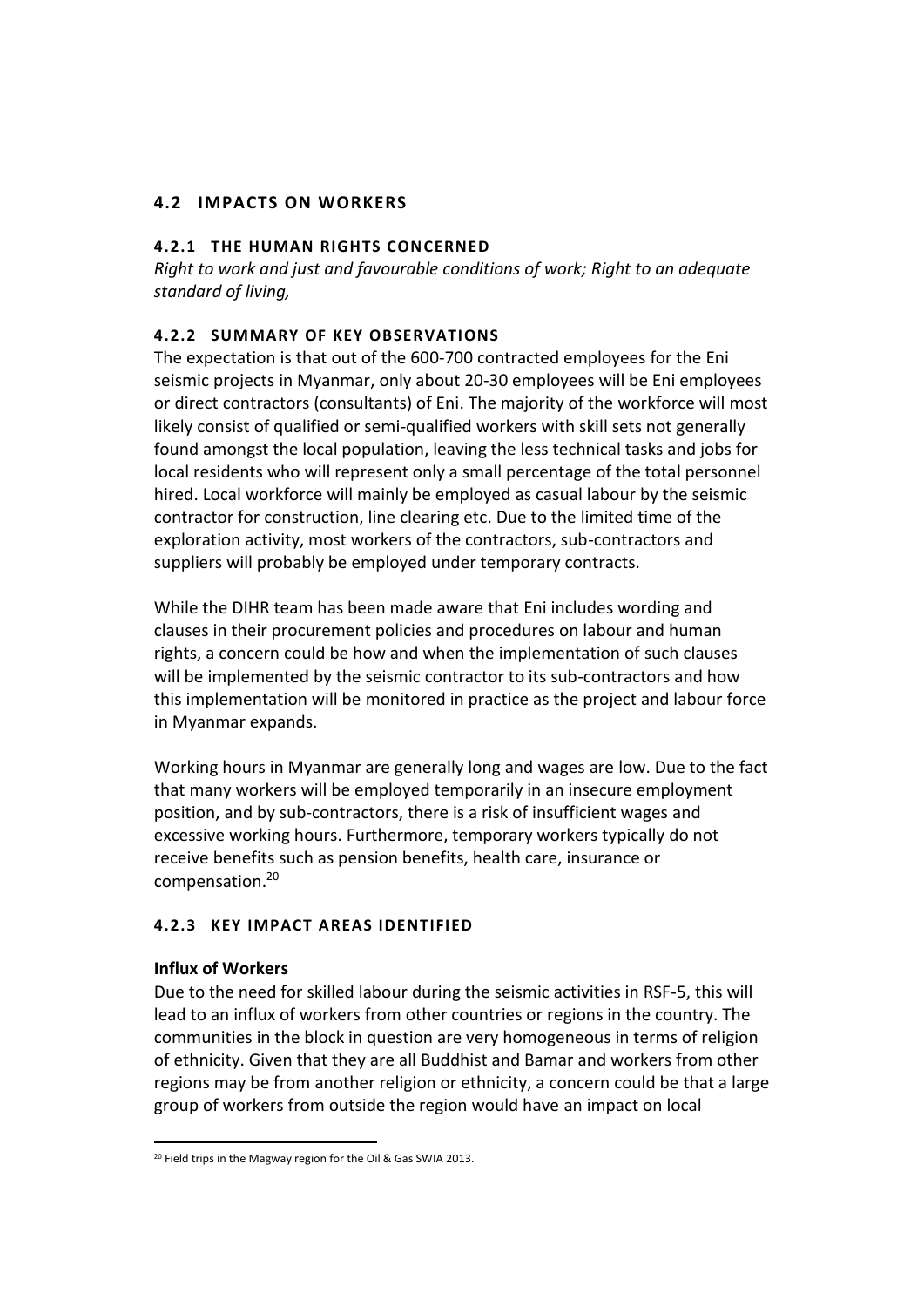communities- both in terms of cultural impacts and the potential increase of gender-based violence such as sexual harassment if large numbers of male workers will arrive. In the household surveys held with 319 villagers, less than 4 percent expressed that they were very concerned about the influx of workers and nearly 38 percent expressed they were a little worried.

#### **Contracts**

Low-skilled workers of sub-contractors in the oil & gas sector have reported in the past that written employment contracts were not always provided.<sup>21</sup> The lack of written contracts increases vulnerability of workers, and while Eni's corporate procedures do take this into considerations, in practice it could be difficult for Eni to monitor performance of sub-contractors.

#### **Employment Agencies**

Temporary jobs for unskilled workers are often controlled via third party labour brokers and employment agencies. These brokers and agencies often take a big portion of the wage and/or charge large placement fees, delay payments to workers and do not provide for a written contract and defined working conditions.<sup>22</sup> Workers employed through such third parties can be subject to higher vulnerability and can usually not lodge (anonymous) grievances concerning labour and other human rights violations.

#### **Excessive Working Hours**

Research has demonstrated that working hours of contracted workers in the oil and gas sector could be excessive**.** While Eni corporate procedures do take this into considerations, in practice it could be difficult for Eni to monitor performance of sub-contractors' working hours.

#### **Wages**

 $\overline{a}$ 

Since 1 September 2015 the minimum wage of 3600 kyat for an eight hour day is in force and applicable to all sectors (with more than 15 employees).<sup>23</sup> However, the law might not be applied in practice. Furthermore, workers stated, that 3600 kyat actually does not cover living expenses, thus not providing for a living wage.<sup>24</sup>

<sup>&</sup>lt;sup>21</sup> Myanmar Centre for Responsible Business, Myanmar Oil & Gas Sector Wide Impact Assessment, September 2014: http://www.myanmar-responsiblebusiness.org/pdf/SWIA/OilGas/00-Myanmar-Oil-and-Gas-Sector-Wide-Assessment.pdf, p. 123.

<sup>&</sup>lt;sup>22</sup> Myanmar Centre for Responsible Business, Myanmar Oil & Gas Sector Wide Impact Assessment, September 2014: http://www.myanmar-responsiblebusiness.org/pdf/SWIA/OilGas/00-Myanmar-Oil-and-Gas-Sector-Wide-Assessment.pdf, p. 120.

<sup>&</sup>lt;sup>23</sup> For the whole paragraph c.f.: Myanmar Centre for Responsible Business, Myanmar Oil & Gas Sector Wide Impact Assessment, September 2014: http://www.myanmar-responsiblebusiness.org/pdf/SWIA/OilGas/00-Myanmar-Oil-and-Gas-Sector-Wide-Assessment.pdf, p. 115 ff.; on minimum wage check http://karennews.org/2015/09/burmas-newminimum-wage-workers-claim-its-still-not-enough-to-cover-basic-living-expenses.html/

<sup>24</sup> http://karennews.org/2015/09/burmas-new-minimum-wage-workers-claim-its-still-not-enough-to-cover-basic-livingexpenses.html/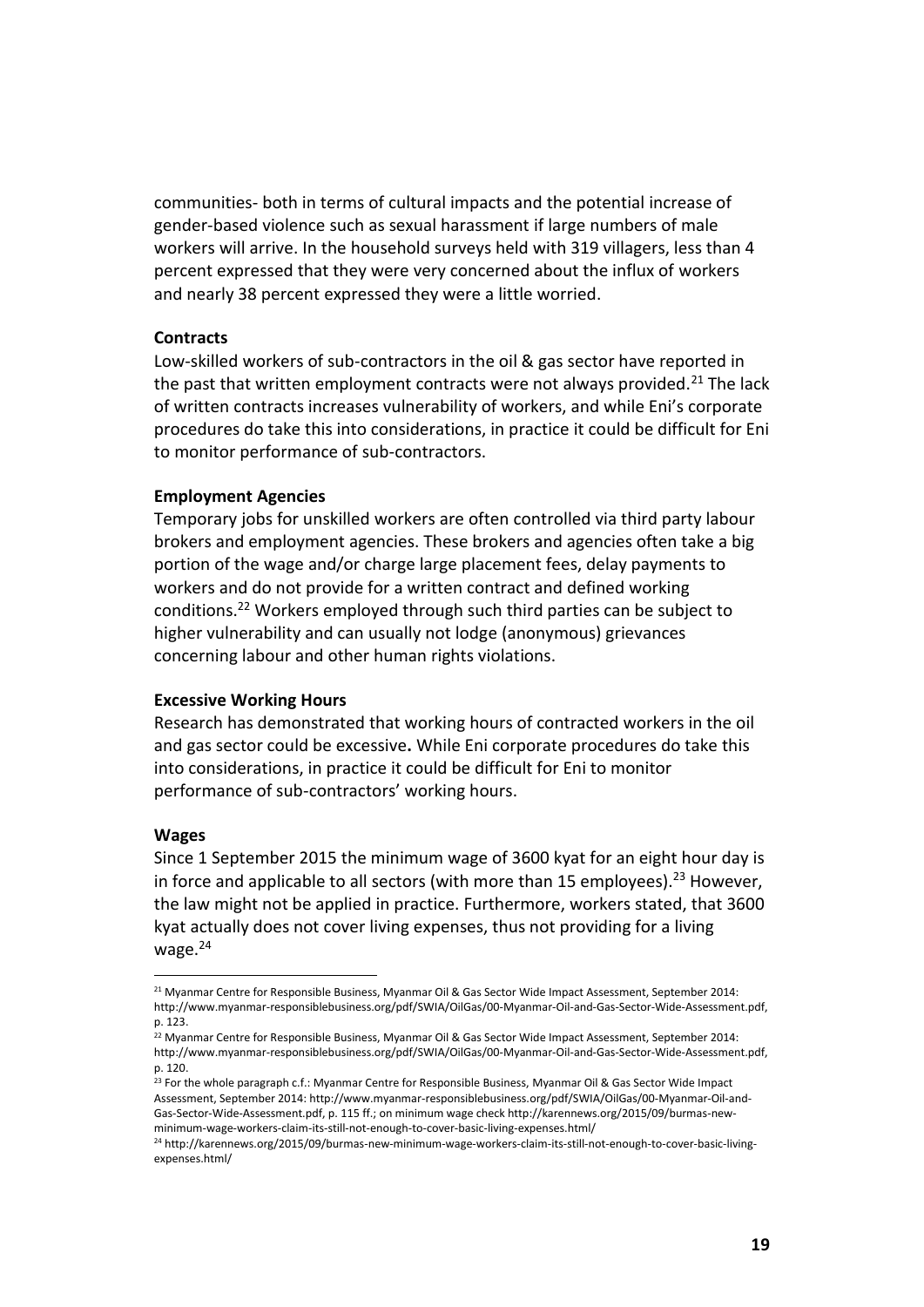## **Salary Payment Delays**

It is common practice in Myanmar that sub-contractors delay their payments to workers by  $2 - 3$  months.

## **Leave**

It has been reported that in other oil and gas projects workers did not get any paid leave.<sup>25</sup>

# **Social Security**

Workers might not have access to the newly introduced social security benefits in Myanmar, especially workers from the informal sector, supplying food and other services to the exploration team.<sup>26</sup>

# <span id="page-19-1"></span><span id="page-19-0"></span>**4.3 IMPACTS ON VULNERABLE OR MARGINALISED GROUPS**

## **4.3.1 IMPACTS ON CHILDREN**

## **4.3.1.1 THE HUMAN RIGHTS CONCERNED**

*Right to education, right to work, right to just and favourable conditions of work, Children's' rights*

# **4.3.1.2 SUMMARY OF KEY OBSERVATIONS**

Child labour is a recognised common phenomenon in Myanmar. According to the 2014 Child Labour Index, Myanmar ranked as the country with the third-highest prevalence of child labour out of 197 countries.<sup>27</sup> Children work in a wide range of sectors, but generally not directly in the oil and gas sector.<sup>28</sup> Magway and Mandalay regions, the locations of Eni's operations, located in the Dry Zone, are considered less developed regions in the country, leaving this region more vulnerable to poverty, which could contribute to the risk of child labour.

## **4.3.1.3 KEY IMPACT AREAS IDENTIFIED**

## **Child labour**

 $\overline{a}$ 

Research has indicated that children in families from low socio-economic households in the dry zone are more involved in child labour, including heavy work such as in construction and manual labour.<sup>29</sup> During the assessment the

<sup>&</sup>lt;sup>25</sup> Field trips in the Magway region for the Oil & Gas SWIA 2013.

<sup>&</sup>lt;sup>26</sup> Business and Human Rights Country Guide with further references.

<sup>27</sup> Maplecroft, Child Labour Index 2014, http://maplecroft.com/portfolio/new-analysis/2013/10/15/child-labour-risksincrease-china-and-russia-most-progress-shown-south-america-maplecroft-index/.

<sup>&</sup>lt;sup>28</sup> Myanmar Centre for Responsible Business, Myanmar Oil & Gas Sector Wide Impact Assessment, September 2014: http://www.myanmar-responsiblebusiness.org/pdf/SWIA/OilGas/00-Myanmar-Oil-and-Gas-Sector-Wide-Assessment.pdf, p. 117.

 $29$  Household's Practices on Children Participation in Labour, a Cross – Sectional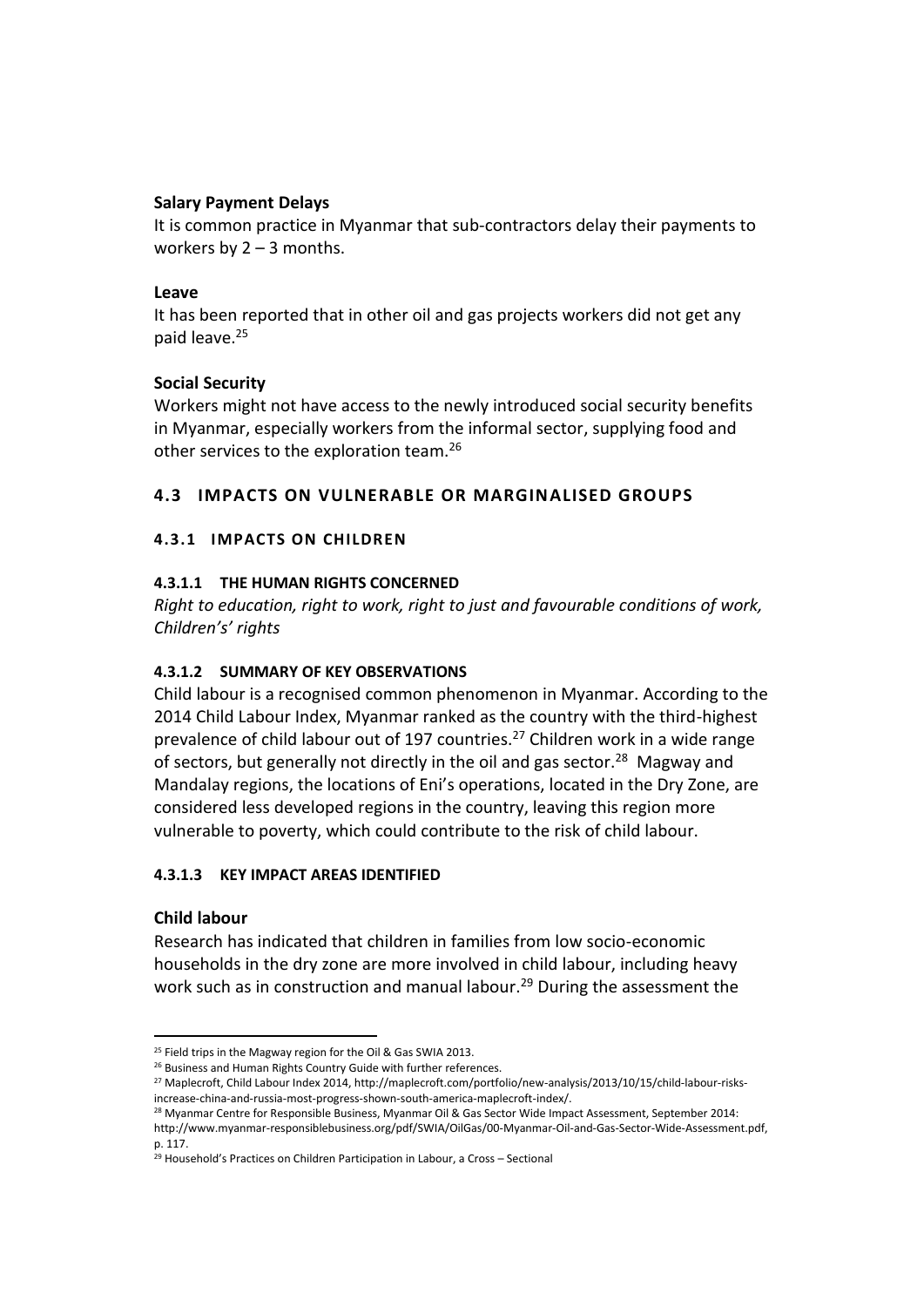team observed child labour in coffee shops and restaurants. Interviewees in the villages mentioned that children start working at a young age; nearly 20 percent of the 300 interviewees mentioned that children start working at the age of 11- 14 years and 24 percent of the interviewees mentioned that children start working when they are 14-16 years.

#### **School attendance**

In addition to concerns around child labour, the project could have an impact on livelihoods of the communities in the block, which could also lead to potential effects on the children. In the villages, the DIHR assessment team was told that a significant percentage of the children does not attend school. The household surveys conducted in the villages indicated that overall approximately 30 percent of the children in the villages do not attend school.<sup>30</sup> The main reason for not attending school is related to poverty; more than 60 percent of the nearly 300 interviewees mentioned that the main reason children cannot attend school is because they have to work to support their families. More than 20 percent of the almost 300 interviewees mentioned that parents were not able to afford the tuition fees, schoolbooks and uniform for higher education.

#### **Children safety**

In addition, some community members, especially women, were concerned about the safety of the children during the seismic activities due to large vehicles on the road, which could lead to accidents (due to childrens' curiosity) and the use of explosives.

#### **Leisure activities**

 $\overline{a}$ 

Children themselves mentioned that when they do not go to school they play on agricultural land, and in and near the water streams. They also mentioned that they play outside in the evenings between 5:00 and  $7:00 \text{pm}^{31}$  and expressed that they would not want the influx of workers and trucks to affect their leisure activities. Overall, the household surveys showed that 45 percent of the 236 interviewees thought that children would likely to be most negatively affected by the planned project.

Study in Rural Area of Dry Zone of Myanmar, International Journal of Humanities and Social Science, June 2014: http://www.ijhssnet.com/journals/Vol\_4\_No\_8\_1\_June\_2014/14.pdf

<sup>&</sup>lt;sup>30</sup> The question of school attendance was asked during focus groups discussions with adults and children. In some villages, the assessment team was told that only few children didn't attend school while in other villages it was mentioned the percentage of children not attending school was as high as 20 percent.

The question asked to interviewees during household surveys was whether children in their household do or do not attend school and whether there is a difference between girls' and boys' school attendance. Out of the 313 interviewees, nearly 33 percent of the respondents answered that their children do not attend school.

 $31$  This timing was indicative based a number of focus group discussions with children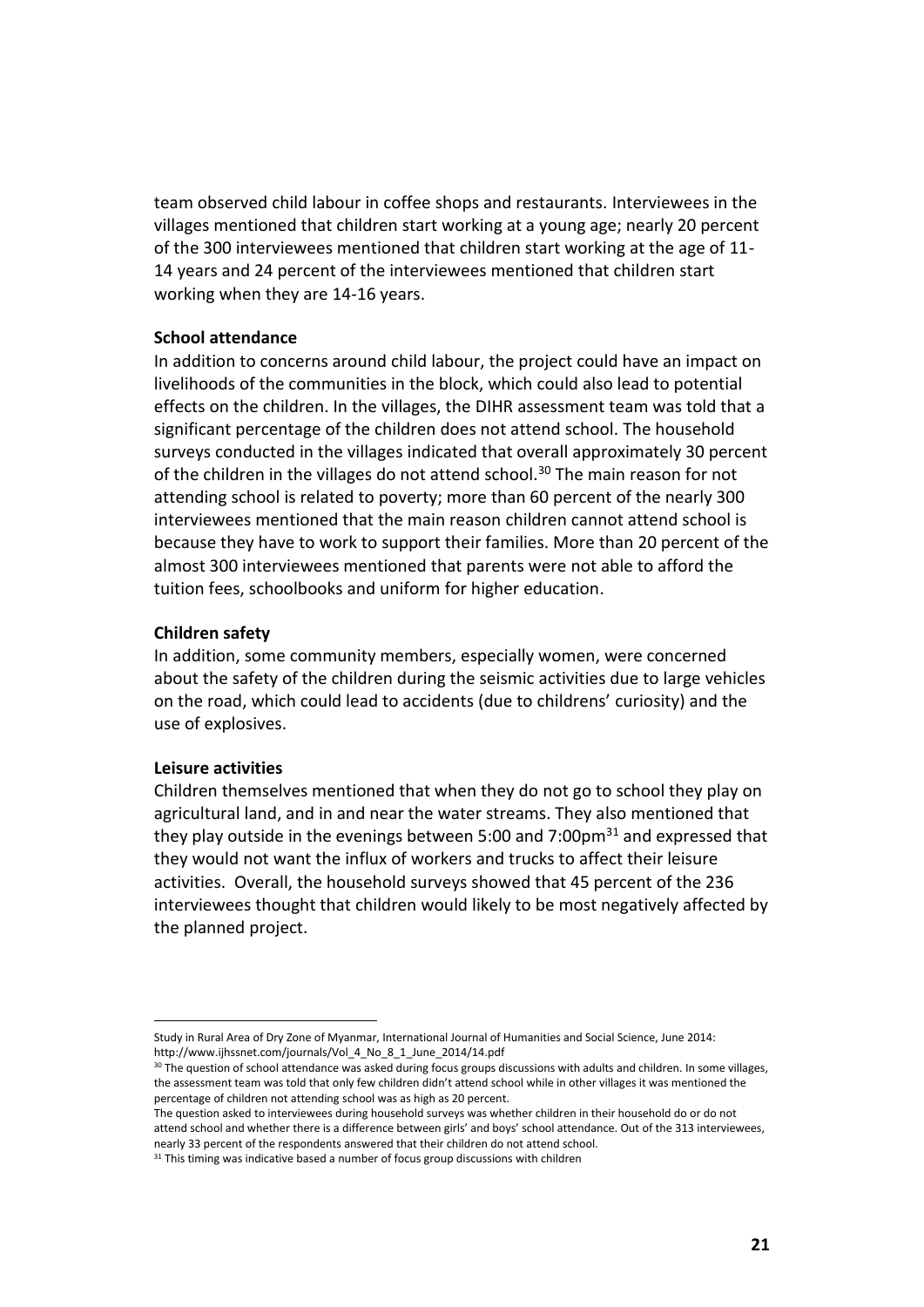## <span id="page-21-0"></span>**4.3.2 IMPACTS ON RURAL YOUTH**

## **4.3.2.1 THE HUMAN RIGHTS CONCERNED**

*Human rights concerned: Right to work and just and favourable conditions at work, right to education, right, Right to livelihoods.*

## **4.3.2.2 SUMMARY OF KEY OBSERVATIONS**

According to the Magway Regional Youth Network many young people in Magway migrate to other regions or countries in order to find work. This has led to weakening of local knowledge and skills development in the region. The reason for this migration is a lack of demand for work, in particular skilled work, and therefore many of the university students seek employment elsewhere.

## **4.3.2.3 KEY IMPACT AREAS IDENTIFIED**

Rural youth in the Block may be particularly vulnerable to the impacts of company operations. Most youth do not have a higher education and highly dependent on work on local farmland. The outcomes of the household interviews in the villages demonstrated that the majority of villagers have not attended school beyond ninth standard. Most do not own land, and if their families do own land, they only work on the land until it is given to them as inheritance.

## **Land and Compensation**

If the project will have impacts on use of land for farming, youth may need to migrate for work and may not benefit directly from the compensation given. In addition, the DIHR assessment team was told that young people have taken loans without proper knowledge on how to manage the funds, leading them into a state of indebtedness. If they benefit from compensation, a delay in compensation payments by Eni could have impacts on their ability to repay their loans.

## <span id="page-21-1"></span>**4.3.3 IMPACTS ON WOMEN**

## **4.3.3.1 THE HUMAN RIGHTS CONCERNED**

*Human rights concerned: Right to work and just and favourable conditions at work, Right to non-discrimination.*

## **4.3.3.2 SUMMARY OF KEY OBSERVATIONS**

Women were generally less vocal and empowered in their responses and engagement in interviews than men.

Women can be particularly at risk of negative impacts because they have fewer livelihood options than men, due to social status, family and cultural roles and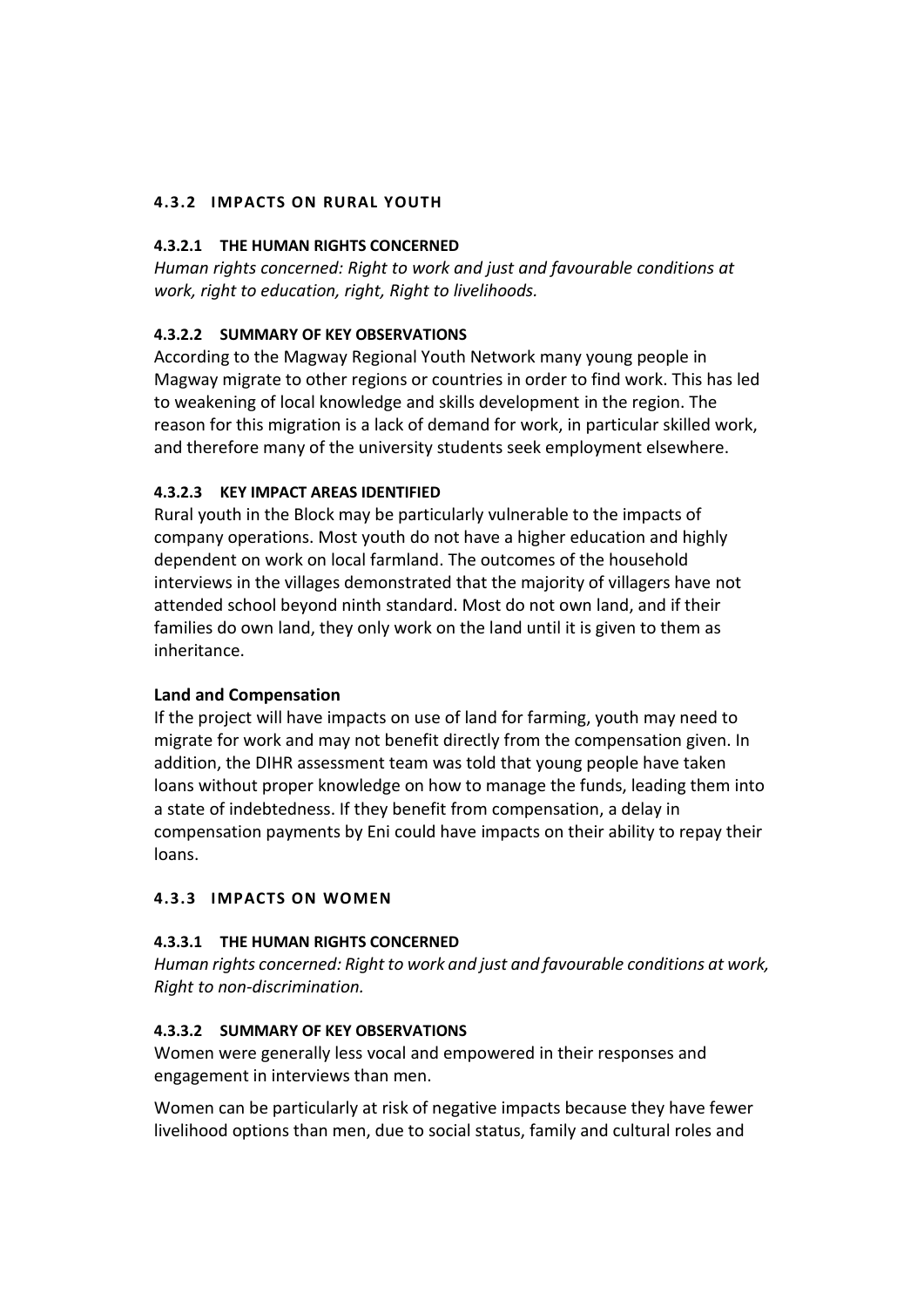expectations, and lower literacy levels and as a result, are disproportionally affected by poverty. $32$ 

#### **4.3.3.3 KEY IMPACT AREAS IDENTIFIED**

#### **Participation and Consultation Process**

While some of the women the DIHR assessment team spoke to in the villages are owners of land, women are usually not in leadership or decision-making positions at the village level. Women were perceived as not being very vocal. If there was a women's organization present in a village, such an organization had a very limited role and was not involved in decision-making in the village.

#### **Water Availability**

Some of the women the DIHR assessment team spoke to expressed their concerns regarding the availability and quality of water due to the planned seismic activities. They worried that the use of explosives and waste<sup>33</sup> due to the activities could affect access to water. The reduced access to water could indirectly affect women disproportionally, as the DIHR assessment team observed that women are often in charge of fetching water from nearby water sources. The outcomes of the household surveys showed that 31 percent of the 236 interviewees mentioned that they thought that women would likely to be most negatively affected by the project.

## <span id="page-22-0"></span>**4.4 RECOMMENDATIONS**

The table below provides an outline of human rights issues identified for each stakeholder group:

|                    | <b>Key observations</b>                                                                                                                                                                                                                                                                                                                                                                                                                                                                                   |
|--------------------|-----------------------------------------------------------------------------------------------------------------------------------------------------------------------------------------------------------------------------------------------------------------------------------------------------------------------------------------------------------------------------------------------------------------------------------------------------------------------------------------------------------|
| <b>Communities</b> | Social impacts<br>Potential impact due to damage to public buildings by explosions caused by seismic activities.<br>$\bullet$<br>Potential impact due to lack of basic knowledge and understanding of community members<br>$\bullet$<br>regarding company activities and its potential impacts<br>Potential impact due to further indebtedness of local communities<br>$\bullet$<br><b>Environmental impacts</b><br>Potential impact on quality and availability of water<br>$\bullet$<br>Land management |
|                    |                                                                                                                                                                                                                                                                                                                                                                                                                                                                                                           |

 $32$  US Department of State, "2013 Country reports on Human Rights practices, Burma 2013 Human Rights report" (2013).

<sup>33</sup> Seismic activities and their crews can generate waste in the form of plastic, paper, containers, fuel leaks/spills, food and human waste. See[: http://teeic.indianaffairs.gov/er/oilgas/impact/explore/index.htm](http://teeic.indianaffairs.gov/er/oilgas/impact/explore/index.htm) (Under Hazardous materials and waste management)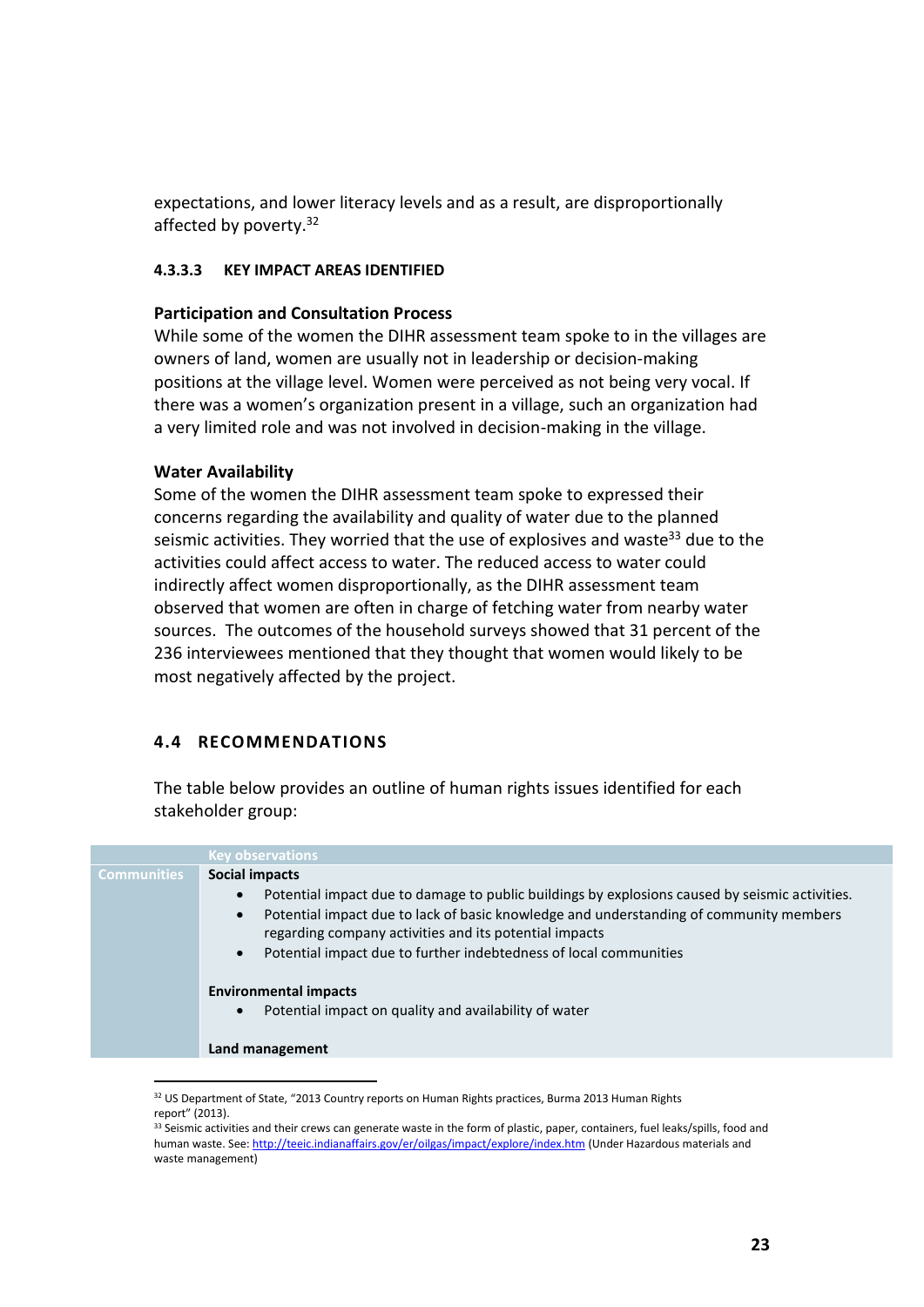|                      | Potential impacts to livelihoods due to land use<br>$\bullet$<br>Potential impact due to damage to agricultural land<br>$\bullet$<br>Potential impact of communities not receiving adequate compensation for land and crops<br>$\bullet$<br>Potential impact due to lack of payment of compensation for use of public land<br>$\bullet$ |
|----------------------|-----------------------------------------------------------------------------------------------------------------------------------------------------------------------------------------------------------------------------------------------------------------------------------------------------------------------------------------|
|                      | <b>Safety impacts</b>                                                                                                                                                                                                                                                                                                                   |
|                      | Potential impacts on community safety and security                                                                                                                                                                                                                                                                                      |
| <b>Workers</b>       | <b>Social impacts</b>                                                                                                                                                                                                                                                                                                                   |
|                      | Potential impacts related to the influx of workers                                                                                                                                                                                                                                                                                      |
|                      | <b>Safety impacts</b>                                                                                                                                                                                                                                                                                                                   |
|                      | Potential impact due to lack of social security provisions                                                                                                                                                                                                                                                                              |
|                      | <b>Working conditions</b>                                                                                                                                                                                                                                                                                                               |
|                      | Potential impact due to use of employment agencies with forced labour practices<br>$\bullet$                                                                                                                                                                                                                                            |
|                      | Potential impact due to lack of written employment contracts<br>$\bullet$                                                                                                                                                                                                                                                               |
|                      | Potential impact due to excessive working hours<br>$\bullet$                                                                                                                                                                                                                                                                            |
|                      | Potential impact due to payment of wages below living wage level<br>$\bullet$                                                                                                                                                                                                                                                           |
|                      | Potential impact due to lack of adequate leave.                                                                                                                                                                                                                                                                                         |
| <b>Vulnerable or</b> | Land management                                                                                                                                                                                                                                                                                                                         |
| marginalised         | Women: Potential impact due to lack of voice and representation in decision-making on land and                                                                                                                                                                                                                                          |
| groups               | compensation issues                                                                                                                                                                                                                                                                                                                     |
|                      | <b>Safety Impacts</b>                                                                                                                                                                                                                                                                                                                   |
|                      | Children: Potential impact on child health and life due to company activities                                                                                                                                                                                                                                                           |
|                      | <b>Working conditions</b>                                                                                                                                                                                                                                                                                                               |
|                      | Children: Potential impact due to children working for contractors and service providers<br>$\bullet$                                                                                                                                                                                                                                   |
|                      |                                                                                                                                                                                                                                                                                                                                         |

DIHR has developed the annexes to this document which consist of a *Checklist for Seismic Activities* and a *Checklist for future E(S)IA Processes*. Both checkists reflect the risks as outlined above and suggest concrete actions for mitigation.

*The Checklist for Seismic Activities* includes a number of required steps Eni Myanmar, and where relevant the seismic contractor, should undertake before, during and after the seismic activities when managing sub-contractors, engaging with communities and other stakeholder and when engaging on land and crop comensation frameworks.

*The Checklist for future E(S)IA processes*, includes a list of recommendations for Eni Myanmar to consider when carrying out future E(S)IA processes, both for the selection of E(S)IA providers as well as the actual E(S)IA process.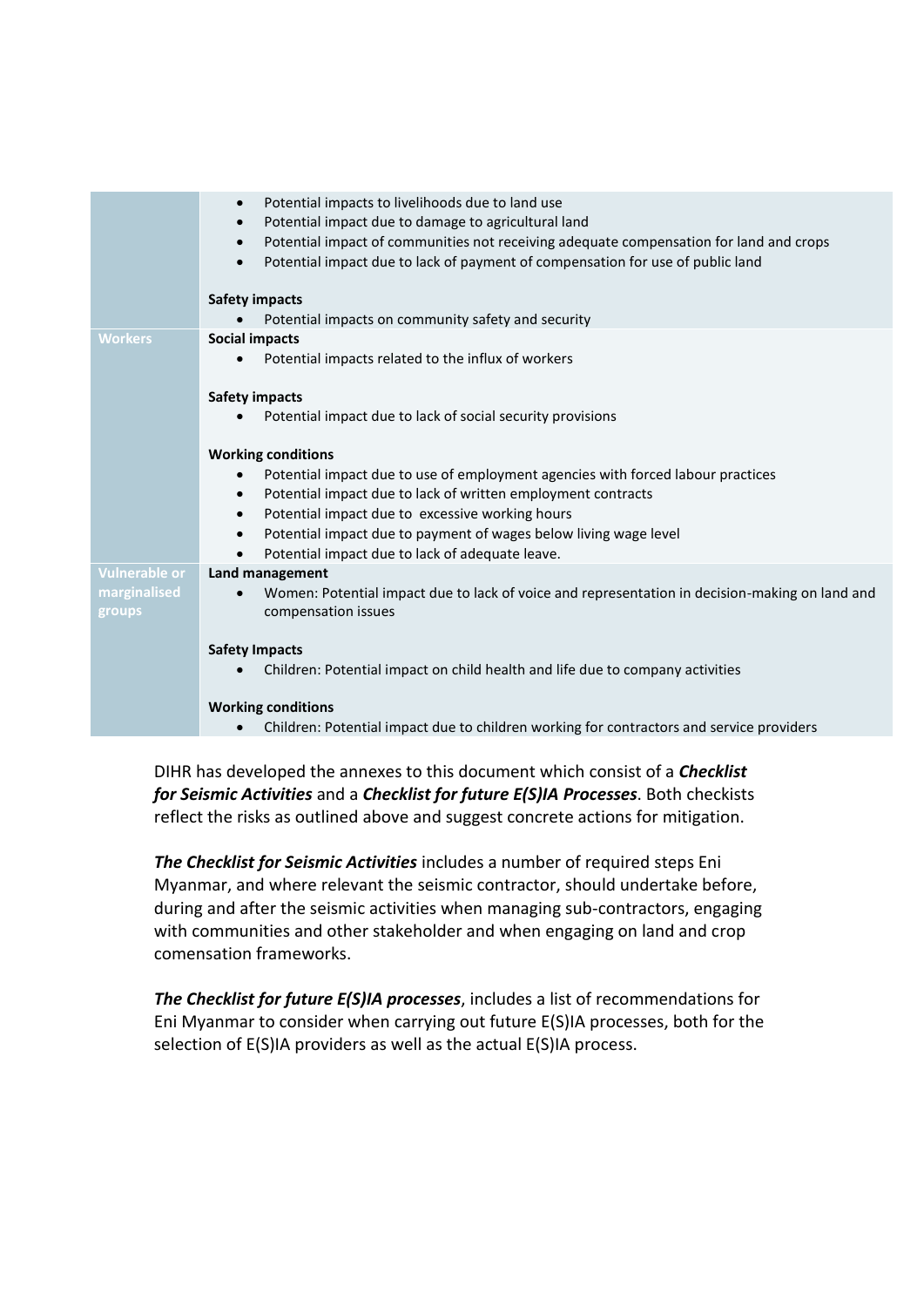In order to support transparency and stakeholder engagement make the ESHIA **reports (both the preliminary report and the final report produced by IEM)** and this report public.<sup>34</sup>

 $\overline{a}$ <sup>34</sup> DIHR has developed and published a Human rights impact assessment guidance and toolbox, which elaborates on the importance of reporting and transparency of HRIAs. For more information and examples of public HRIA reports, see: Phase V: Guidance on Reporting and Evaluation;

[http://www.humanrights.dk/sites/humanrights.dk/files/media/dokumenter/business/hria\\_toolbox/phase\\_5/phase\\_5\\_re](http://www.humanrights.dk/sites/humanrights.dk/files/media/dokumenter/business/hria_toolbox/phase_5/phase_5_reporting_and_evaluation_final_jan2016.pdf) porting and evaluation final jan2016.pdf p. 6-7

The Myanmar Centre for Responsible Business has recently published a Survey on the State of Disclosure of Environmental Impact Assessments in Myanmar's Oil and Gas sector, which calls for oil and gas companies to disclose their EIA reports. See[: http://www.myanmar-responsiblebusiness.org/news/mixed-picture-disclosure-environmental](http://www.myanmar-responsiblebusiness.org/news/mixed-picture-disclosure-environmental-impact-assessments.html)[impact-assessments.html](http://www.myanmar-responsiblebusiness.org/news/mixed-picture-disclosure-environmental-impact-assessments.html)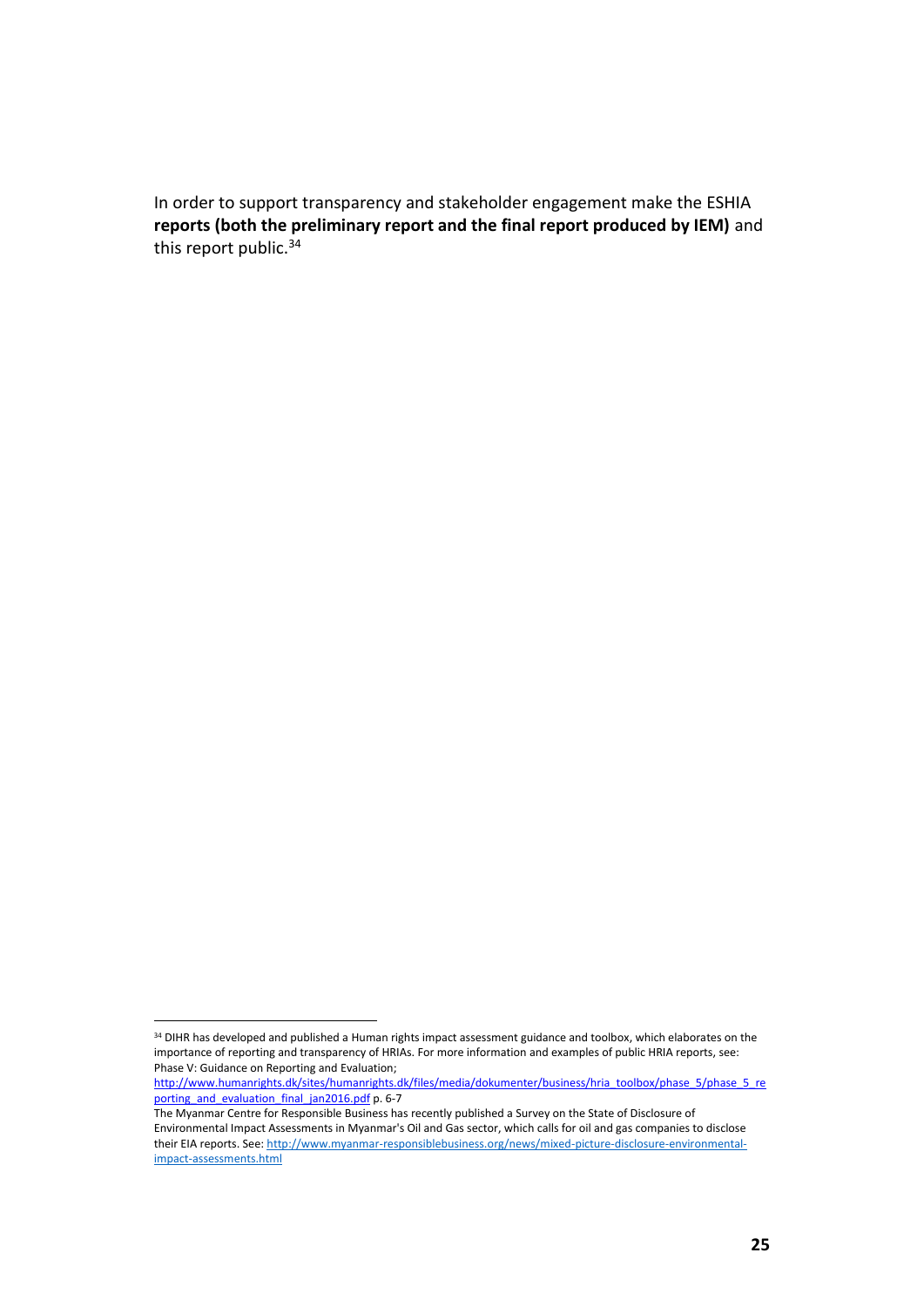# ANNEX 1: CHECKLISTS

# **1.CHECKLIST SEISMIC ACTIVITIES**

<span id="page-25-1"></span><span id="page-25-0"></span>

| <b>Impacts</b>         | <b>STAKEHOLDERS</b> | <b>BEFORE START OF OPERATIONS</b> | <b>DURING OPERATIONS</b>                        | <b>AFTER OPERATIONS</b> |
|------------------------|---------------------|-----------------------------------|-------------------------------------------------|-------------------------|
| Influx of<br>$\bullet$ | Workers             | See below.                        | Monitor the activities of all<br>$\mathbf{1}$ . | n.                      |
| Workers                |                     |                                   | on-site contractors during                      |                         |
| Contracts              |                     |                                   | the seismic activities                          |                         |
| Employment             |                     |                                   | (seismic contractor,                            |                         |
| Agencies               |                     |                                   | transportation contractor,                      |                         |
| Excessive              |                     |                                   | security contractor and its                     |                         |
| Working                |                     |                                   | sub-contractors) by                             |                         |
| Hours                  |                     |                                   | conducting periodical on-                       |                         |
| Wages                  |                     |                                   | site social audits of the                       |                         |
| Salary                 |                     |                                   | seismic contractor.                             |                         |
|                        |                     |                                   | Such audits, carried out by                     |                         |
| Payment                |                     |                                   | the contract manager,                           |                         |
| Delays                 |                     |                                   | should include:                                 |                         |
| Leave                  |                     |                                   | Check employment                                |                         |
| Social                 |                     |                                   | contracts between                               |                         |
| Security               |                     |                                   | seismic contractor and                          |                         |
| <b>Child labour</b>    |                     |                                   | sub-contracted                                  |                         |
|                        |                     |                                   | workers                                         |                         |
|                        |                     |                                   | Verify ages through                             |                         |
|                        |                     |                                   | spot-checking of IDs                            |                         |
|                        |                     |                                   | and date of birth in                            |                         |
|                        |                     |                                   | contracts                                       |                         |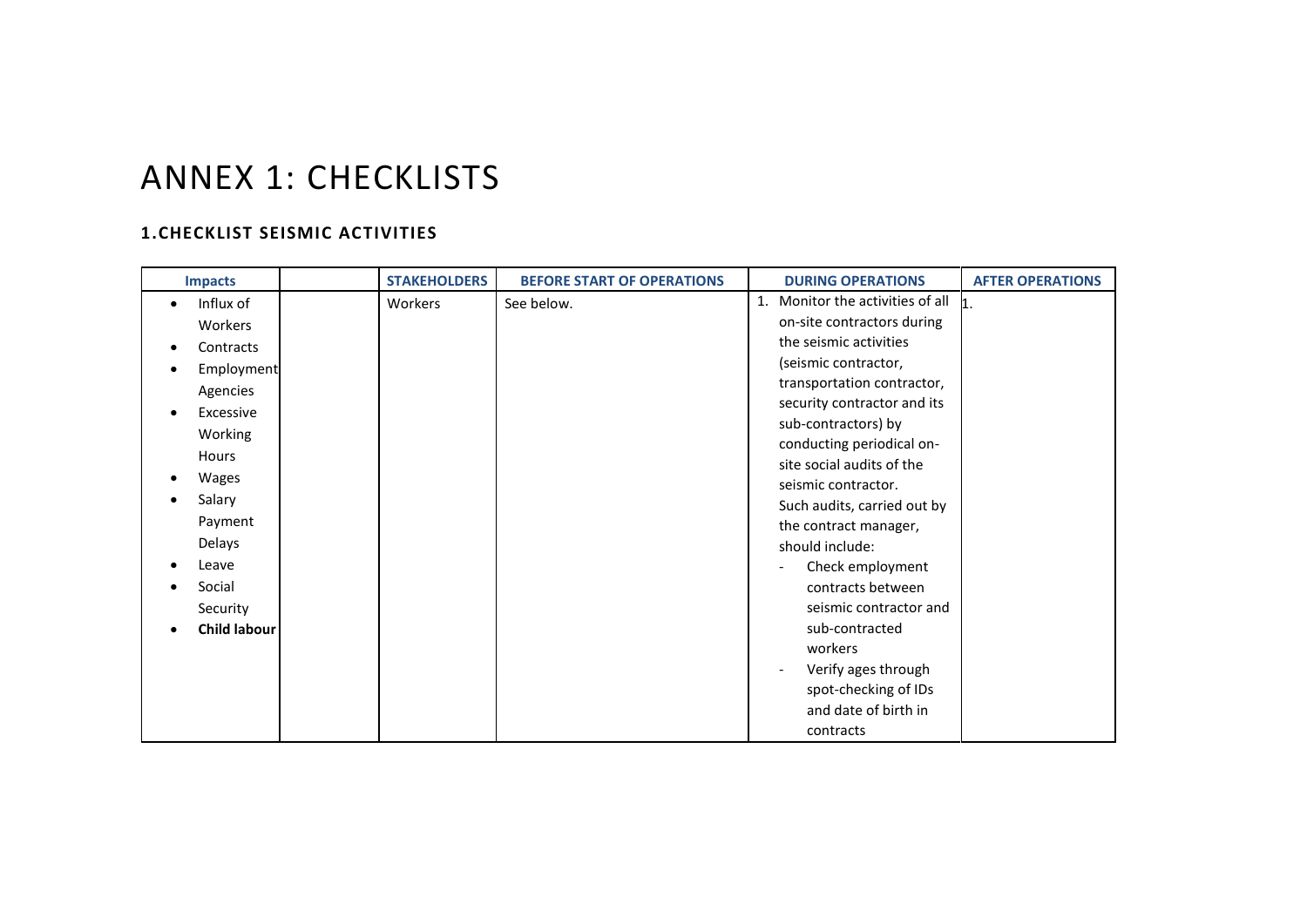| <b>Impacts</b>      | <b>STAKEHOLDERS</b> | <b>BEFORE START OF OPERATIONS</b>   | <b>DURING OPERATIONS</b>                                                                                                                                                                                     | <b>AFTER OPERATIONS</b>  |
|---------------------|---------------------|-------------------------------------|--------------------------------------------------------------------------------------------------------------------------------------------------------------------------------------------------------------|--------------------------|
|                     |                     |                                     | Check payslips to<br>assess wages<br>Check working hours<br>sheets to assess<br>working hours and<br>overtime<br>Conduct interviews<br>with a representative<br>percentage of workers<br>to verify the above |                          |
| Social and          | Communities,        | Seismic contractor:                 | Seismic contractor:                                                                                                                                                                                          | Provide basic skills     |
| environmental       | workers,            | 1. Conduct capacity building of the | 2. Keep the seismic activities                                                                                                                                                                               | training to community    |
| impacts on          | vulnerable or       | seismic contractor on operating     | as much as possible                                                                                                                                                                                          | members in the project   |
| communities, land   | marginalised        | in Myanmar (carried out by Eni      | outside of the village                                                                                                                                                                                       | area based on            |
| management and      | groups.             | Myanmar or an external agency       | boundaries to cause as                                                                                                                                                                                       | community needs and      |
| compensation,       |                     | specialized in social issues and    | little disruption to village                                                                                                                                                                                 | requirements, in         |
| working conditions. |                     | impacts in Myanmar). Such a         | life as possible                                                                                                                                                                                             | collaboration with local |
|                     |                     | activity (either through guidance,  | 3. Take into consideration                                                                                                                                                                                   | NGOs in the project      |
|                     |                     | training or both) such include      | timings of village activities                                                                                                                                                                                | area, to allow local     |
|                     |                     | awareness raising on:               | in order to minimize                                                                                                                                                                                         | community members to     |
|                     |                     | Potential social and                | disruption of daily activities                                                                                                                                                                               | obtain jobs              |
|                     |                     | environmental impacts               | 4. Have the seismic                                                                                                                                                                                          |                          |
|                     |                     | related to the seismic              | contractor carry out                                                                                                                                                                                         |                          |
|                     |                     | activities in Magway region;        | seismic surveys during the<br>months farmers are not                                                                                                                                                         |                          |
|                     |                     |                                     | cultivating or harvesting on                                                                                                                                                                                 |                          |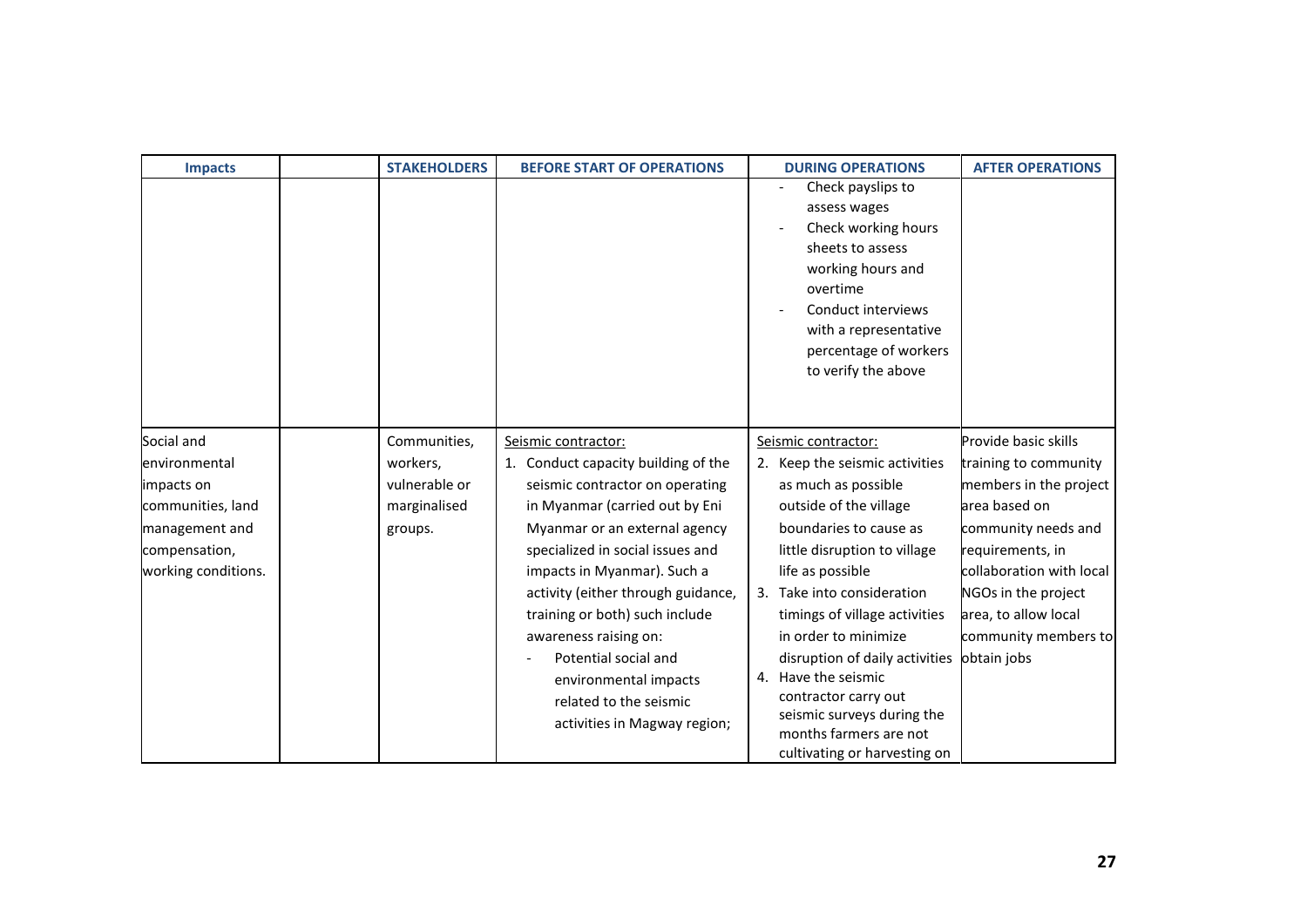| <b>Impacts</b>                                                                                                           | <b>STAKEHOLDERS</b>                                                  | <b>BEFORE START OF OPERATIONS</b><br>Cultural aspects of operating<br>in Myanmar and in Magway<br>region;<br>Potential human rights<br>impacts related to the<br>seismic activities in Magway<br>region. It is recommended<br>that this assessment report<br>is shared with the seismic<br>contractor<br>2. Identification of local labour<br>requirements by seismic<br>contractor                       | <b>DURING OPERATIONS</b><br>their land (summer<br>season); Also consider<br>those with paddy fields and<br>when the sewing and<br>harvesting season takes<br>place<br>5. Bring in own water supply<br>for the seismic activities<br>itself (i.e. for drilling the<br>shot holes) and for the<br>personal needs of the<br>seismic team | <b>AFTER OPERATIONS</b> |
|--------------------------------------------------------------------------------------------------------------------------|----------------------------------------------------------------------|-----------------------------------------------------------------------------------------------------------------------------------------------------------------------------------------------------------------------------------------------------------------------------------------------------------------------------------------------------------------------------------------------------------|---------------------------------------------------------------------------------------------------------------------------------------------------------------------------------------------------------------------------------------------------------------------------------------------------------------------------------------|-------------------------|
| Social and<br>environmental<br>impacts on<br>communities, land<br>management and<br>compensation,<br>working conditions. | Communities,<br>workers,<br>vulnerable or<br>marginalised<br>groups. | Security contractor:<br>1. Ensure that all security staff is<br>trained on human rights and the use<br>of force (including the Voluntary<br>Principles on Security and Human<br>Rights)<br>2. Ensure that background checks of<br>all security staff are conducted and<br>are cleared<br>3. Use clear signage on and near the<br>storage space where the explosives<br>for the seismic activities will be | Ongoing monitoring                                                                                                                                                                                                                                                                                                                    | As above                |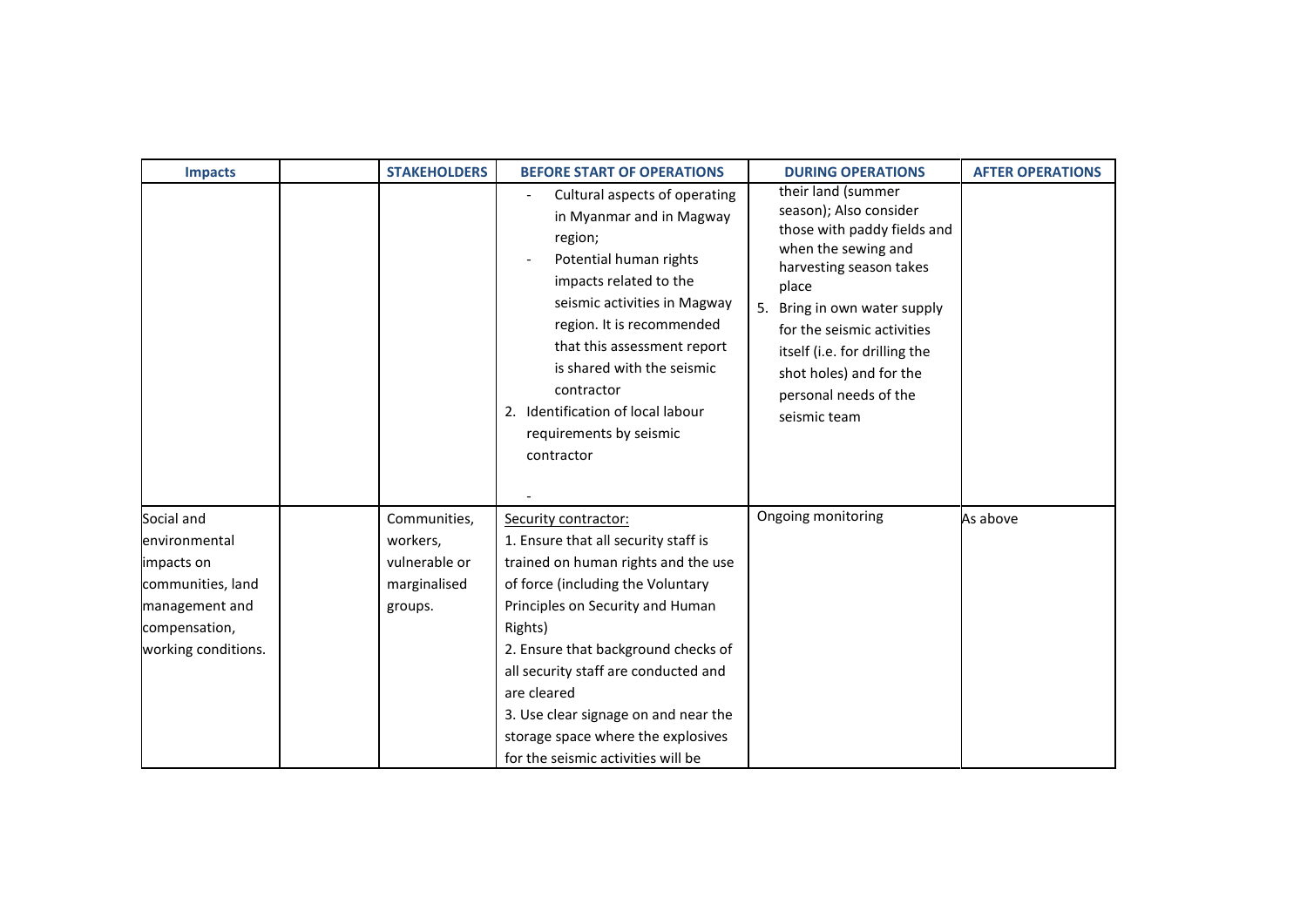| <b>Impacts</b>                                                                                             | <b>STAKEHOLDERS</b>                                  | <b>BEFORE START OF OPERATIONS</b>                                                                                                                                                                                                                                                                                                                                                                                                                                                                                                                      | <b>DURING OPERATIONS</b>                                                                                                                                                                                                                                                                                                                                                                                                                                                                                                          | <b>AFTER OPERATIONS</b> |
|------------------------------------------------------------------------------------------------------------|------------------------------------------------------|--------------------------------------------------------------------------------------------------------------------------------------------------------------------------------------------------------------------------------------------------------------------------------------------------------------------------------------------------------------------------------------------------------------------------------------------------------------------------------------------------------------------------------------------------------|-----------------------------------------------------------------------------------------------------------------------------------------------------------------------------------------------------------------------------------------------------------------------------------------------------------------------------------------------------------------------------------------------------------------------------------------------------------------------------------------------------------------------------------|-------------------------|
| Social and                                                                                                 | Communities,                                         | stored, including through use of<br>pictograms so that children or<br>illiterate people can understand<br>Transportation contractor:                                                                                                                                                                                                                                                                                                                                                                                                                   | Transportation contractor:                                                                                                                                                                                                                                                                                                                                                                                                                                                                                                        | As above                |
| environmental<br>impacts on<br>communities, land<br>management and<br>compensation,<br>working conditions. | workers,<br>vulnerable or<br>marginalised<br>groups. | 1. When identifying the<br>transportation contractor during<br>the tender phase, request a list of<br>sub-contractors and conduct<br>background checks of sub-<br>contractors<br>2. In the contract with<br>transportation provider, ensure<br>that clauses are included<br>regarding:<br>Provision of drivers licenses,<br>IDs and police records of all<br>drivers<br>Requirement of road safety<br>training for all drivers<br>Clause on working hours and<br>use of a tracking system to<br>track hours on the road<br>Overtime payment to drivers | 6. Ensure that the activities of<br>the transportation<br>contractor are planned in<br>consultation with<br>potentially affected<br>community members:<br>Consider not using<br>heavy vehicles<br>between 5:00 and<br>7:00pm <sup>35</sup> inside the<br>village boundaries,<br>particularly in areas<br>where children play as<br>these evening hours<br>are their leisure time<br>Consider not using<br>heavy noisy machinery<br>early in the morning or<br>late in the day which<br>could cause disruption<br>to the villagers |                         |

<sup>&</sup>lt;sup>35</sup> This timing is only an estimated indication, based on interviews with children. It is recommended that Eni Myanmar gets a better understanding of the village timings (when children play etc.) before the seismic activities start

l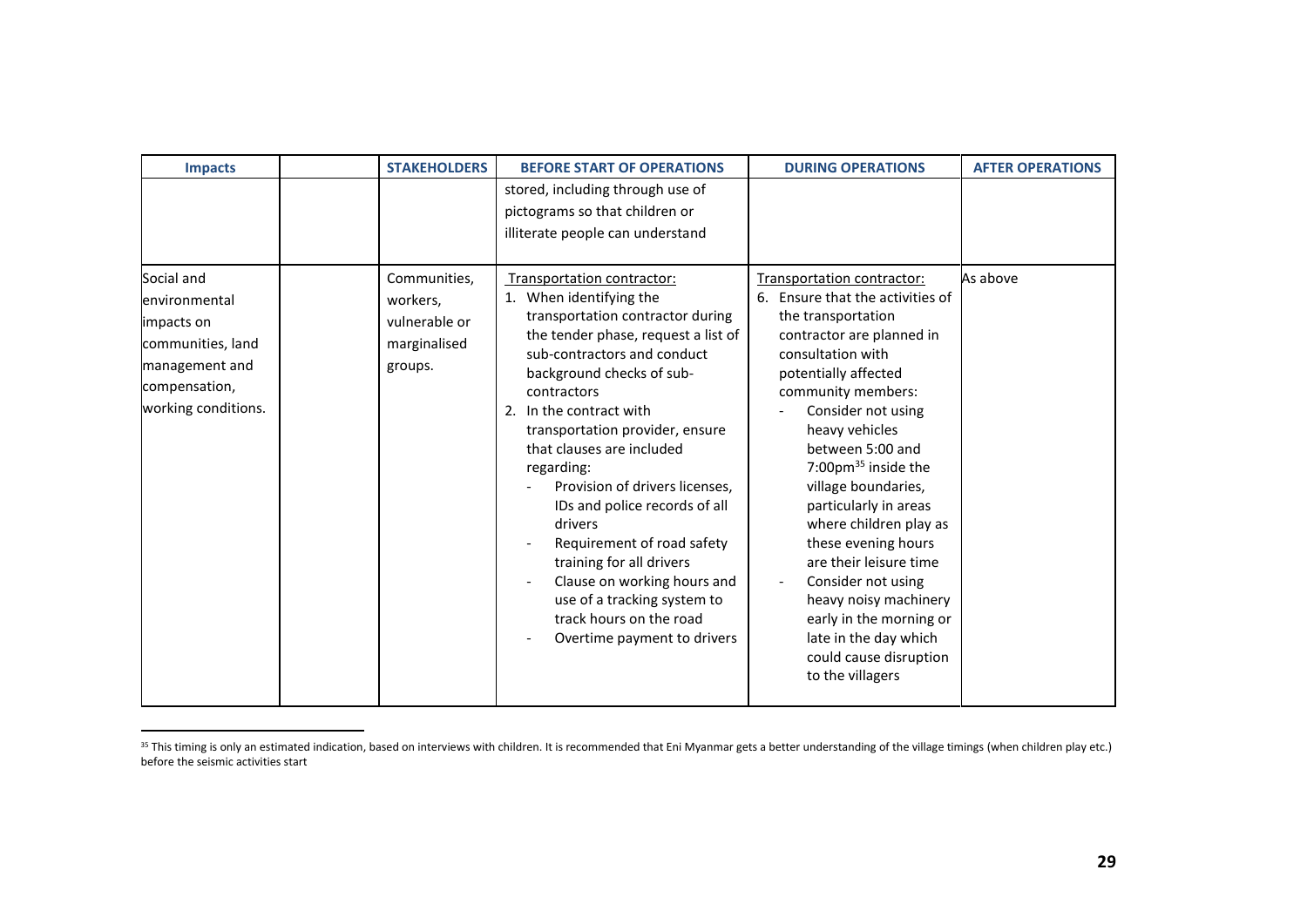| <b>Impacts</b>                                                                                                           | <b>STAKEHOLDERS</b>                                                  | <b>BEFORE START OF OPERATIONS</b>                                                                                                                                                                                                                                                                                                                                                                                                                                                                                                                                                                                                                                                                                                                                                                                                                                                                                                                                                                                                                                                                                                                                                                                                                                                                                                                                                                                                                                                  | <b>DURING OPERATIONS</b>                                                                                                                                                                                                                                                                                                                                                                                                                                                                                                                                                                                                                                                                                                                                                              | <b>AFTER OPERATIONS</b> |
|--------------------------------------------------------------------------------------------------------------------------|----------------------------------------------------------------------|------------------------------------------------------------------------------------------------------------------------------------------------------------------------------------------------------------------------------------------------------------------------------------------------------------------------------------------------------------------------------------------------------------------------------------------------------------------------------------------------------------------------------------------------------------------------------------------------------------------------------------------------------------------------------------------------------------------------------------------------------------------------------------------------------------------------------------------------------------------------------------------------------------------------------------------------------------------------------------------------------------------------------------------------------------------------------------------------------------------------------------------------------------------------------------------------------------------------------------------------------------------------------------------------------------------------------------------------------------------------------------------------------------------------------------------------------------------------------------|---------------------------------------------------------------------------------------------------------------------------------------------------------------------------------------------------------------------------------------------------------------------------------------------------------------------------------------------------------------------------------------------------------------------------------------------------------------------------------------------------------------------------------------------------------------------------------------------------------------------------------------------------------------------------------------------------------------------------------------------------------------------------------------|-------------------------|
| Social and<br>environmental<br>impacts on<br>communities, land<br>management and<br>compensation,<br>working conditions. | Communities,<br>workers,<br>vulnerable or<br>marginalised<br>groups. | Ongoing:<br>Throughout the project activities, share information to community members about Eni<br>1.<br>Myanmar's activities, the seismic surveys and how it may impact communities in an<br>ongoing manner. Such meetings should take place regularly, for example every 2 weeks.<br>Provide information as detailed as possible<br>voices can be heard<br>communities<br>Develop and regularly update a dedicated page on Eni or Eni Myanmar's website which<br>2.<br>includes information and updates about Eni Myanmar's seismic activities to share<br>information with stakeholders, including local communities in, an ongoing manner<br>Ensure that Eni Myanmar engages directly with potentially affected community members<br>3.<br>instead of having the seismic contractor or MOGE represent Eni Myanmar during<br>community engagement activities<br>As the seismic contractor will be in the project area throughout the seismic activities,<br>4.<br>make sure to involve the seismic contractor in all stages of the community engagement<br>process<br>Include the views and potential impacts of the seismic activities on children and youth, for<br>-5.<br>example by holding a focus group discussion with children and understanding the activities<br>of children in the village (presence of school(s) and distance, school attendance,<br>prevalence of working children etc., leisure activities and location of playgrounds, skills of<br>youth, etc.) | Provide information early on, as soon as the timeline of the seismic activities is clear.<br>Start going out to villages to inform them, and allow enough time to communicate<br>information about the project and process to community members<br>Ensure that one member of each household is invited to information and consultation<br>sessions conducted by Eni Myanmar and/or the seismic contractor, to make sure that<br>everybody is informed of Eni Myanmar's planned activities and so that all community<br>Use simple language to communicate project information to community members and<br>make information accessible for everybody; develop a brochure with visuals or using<br>cartoons and develop a video that explains the seismic process to be showed to local |                         |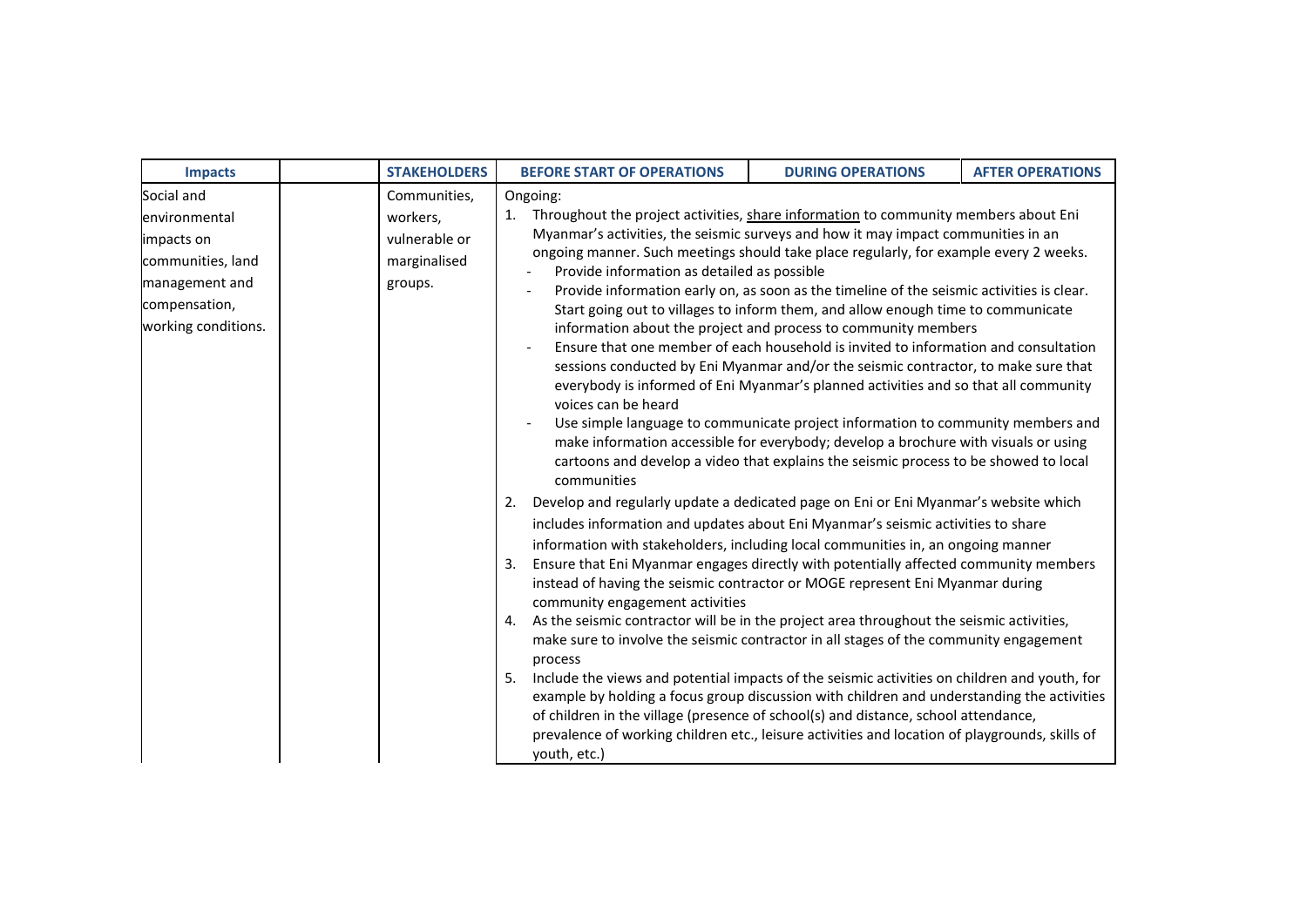| <b>Impacts</b> | <b>STAKEHOLDERS</b> | <b>BEFORE START OF OPERATIONS</b>                                                                                                                                                                                                                                                                                                                                                                                                                                                                                                                                                                                                                                                                                                           | <b>DURING OPERATIONS</b>                                                                                                                                                                                                                                                                                                                                                                                                                                                                                                                            | <b>AFTER OPERATIONS</b>                                                                                                                                                                                                                                                                                                                                                                                                                                |
|----------------|---------------------|---------------------------------------------------------------------------------------------------------------------------------------------------------------------------------------------------------------------------------------------------------------------------------------------------------------------------------------------------------------------------------------------------------------------------------------------------------------------------------------------------------------------------------------------------------------------------------------------------------------------------------------------------------------------------------------------------------------------------------------------|-----------------------------------------------------------------------------------------------------------------------------------------------------------------------------------------------------------------------------------------------------------------------------------------------------------------------------------------------------------------------------------------------------------------------------------------------------------------------------------------------------------------------------------------------------|--------------------------------------------------------------------------------------------------------------------------------------------------------------------------------------------------------------------------------------------------------------------------------------------------------------------------------------------------------------------------------------------------------------------------------------------------------|
|                |                     |                                                                                                                                                                                                                                                                                                                                                                                                                                                                                                                                                                                                                                                                                                                                             |                                                                                                                                                                                                                                                                                                                                                                                                                                                                                                                                                     |                                                                                                                                                                                                                                                                                                                                                                                                                                                        |
|                |                     | Appoint a number of community<br>1.<br>liaison officers who are based in<br>the project area and will serve<br>as the main contact point for<br>any concerns raised by<br>community members:<br>Community liaison officers<br>should be familiar with the<br>project area(s)<br>Consider appointing a female<br>liaison officer in order to<br>address any gender-related<br>issues<br>Ensure that every village<br>head and heads of<br>households have the contact<br>details of the community<br>liaison officer(s)<br>If the community liaison<br>officers cannot be based in<br>the project area, community<br>volunteers can be trained<br>who can provide information<br>about the project to villagers<br>and gather questions etc. | $\mathbf{1}$ .<br>During the seismic<br>surveys, Eni community<br>liaison officer(s) should<br>meet a representative<br>number of villagers at a<br>regular basis to:<br>Provide information to<br>community members<br>about the seismic<br>surveys throughout<br>the process, through<br>bi-weekly village<br>meetings, in particular<br>related to any changes<br>to the process as<br>explained prior to the<br>commencement of<br>activities<br>Receive grievances<br>and follow up on<br>addressed grievances<br>with affected<br>communities | Provide<br>1.<br>information to<br>local communities<br>about the<br>restoration process<br>Return to villages<br>D.<br>where seismic<br>surveys were<br>carried out after<br>restoration to<br>original situation to<br>conduct surveys<br>with villagers on<br>satisfaction level of<br>process and<br>grievances<br>addressed<br>If Eni will establish<br>B.<br>any social<br>investment<br>projects in the<br>seismic area, 36<br>ensure that such |

<sup>&</sup>lt;sup>36</sup> The DIHR assessment team noted that Eni already has social investment projects in the area. The existing projects should also fulfil these criteria if they are continued.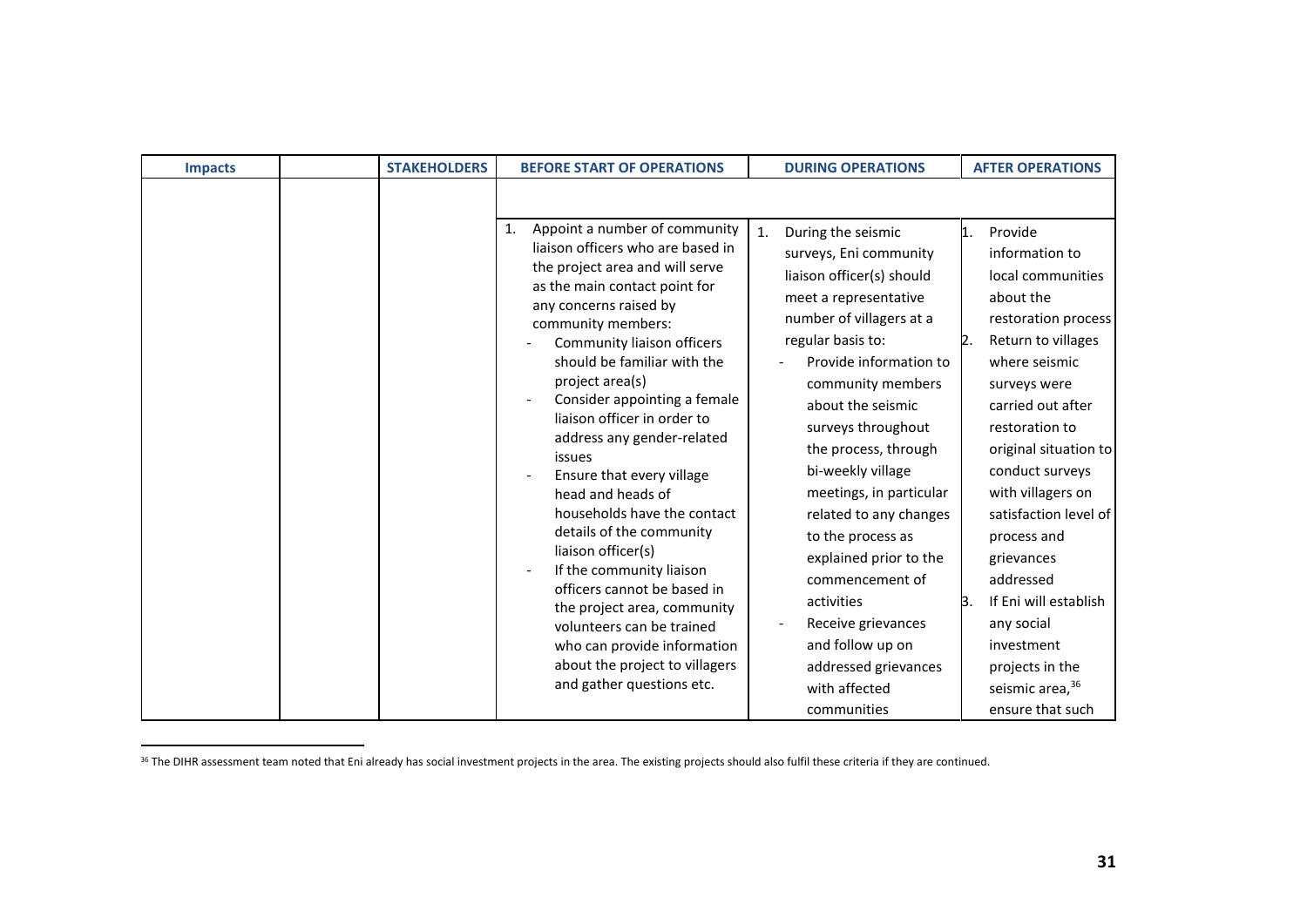| <b>Impacts</b> | <b>STAKEHOLDERS</b> | <b>BEFORE START OF OPERATIONS</b>                                                                                                                                                                                                                                                                                                                                                                                                                                                                                                                                                                                                                                                                                                                                                                                                                            | <b>DURING OPERATIONS</b>                                                                                                                                                                                                                                                                                                                                                                   | <b>AFTER OPERATIONS</b>                                                                                                                                                                                                                                                                                                                                                                                                                                 |
|----------------|---------------------|--------------------------------------------------------------------------------------------------------------------------------------------------------------------------------------------------------------------------------------------------------------------------------------------------------------------------------------------------------------------------------------------------------------------------------------------------------------------------------------------------------------------------------------------------------------------------------------------------------------------------------------------------------------------------------------------------------------------------------------------------------------------------------------------------------------------------------------------------------------|--------------------------------------------------------------------------------------------------------------------------------------------------------------------------------------------------------------------------------------------------------------------------------------------------------------------------------------------------------------------------------------------|---------------------------------------------------------------------------------------------------------------------------------------------------------------------------------------------------------------------------------------------------------------------------------------------------------------------------------------------------------------------------------------------------------------------------------------------------------|
|                |                     | Make sure that villagers are<br>2.<br>informed about the presence of<br>security staff and their role and<br>responsibilities and planned<br>activities, through a dedicated<br>information session focusing on<br>issues such as:<br>Where will the security staff<br>be stationed;<br>What is their role;<br>How long they will be in the<br>area;<br>Where and how much<br>explosives will be stored;<br>The process of the use of<br>explosives;<br>Whom can villagers turn to if<br>they have any questions or<br>concerns<br>Establish a grievance mechanism<br>3.<br>(GM) in the project area for<br>potentially affected community<br>members, which is operational<br>before the project starts<br>Design the grievance<br>mechanism based on what<br>works in the community; i.e.<br>placing complaint boxes in<br>strategic locations in villages | Take steps to hear and<br>2.<br>consider women's views<br>on how the seismic<br>activities may impact<br>them, i.e. through house-<br>to-house consultation, or<br>holding women-only<br>meetings.<br>To ensure that women<br>feel at ease to speak<br>openly, make sure a<br>female Eni<br>representative or<br>female liaison officer is<br>present to hold such<br>women-only sessions. | projects are based<br>on community<br>needs.<br>Conduct a<br>needs<br>assessment, for<br>example in<br>collaboration<br>with a<br>reputable<br>(I)NGO that is<br>knowledgeable<br>on the local<br>context;<br>Consult with<br>representatives<br>of each<br>household or<br>group of<br>households<br>(and not only)<br>with the village<br>head to<br>understand<br>community<br>needs, as all<br>community<br>members<br>should have a<br>say in what |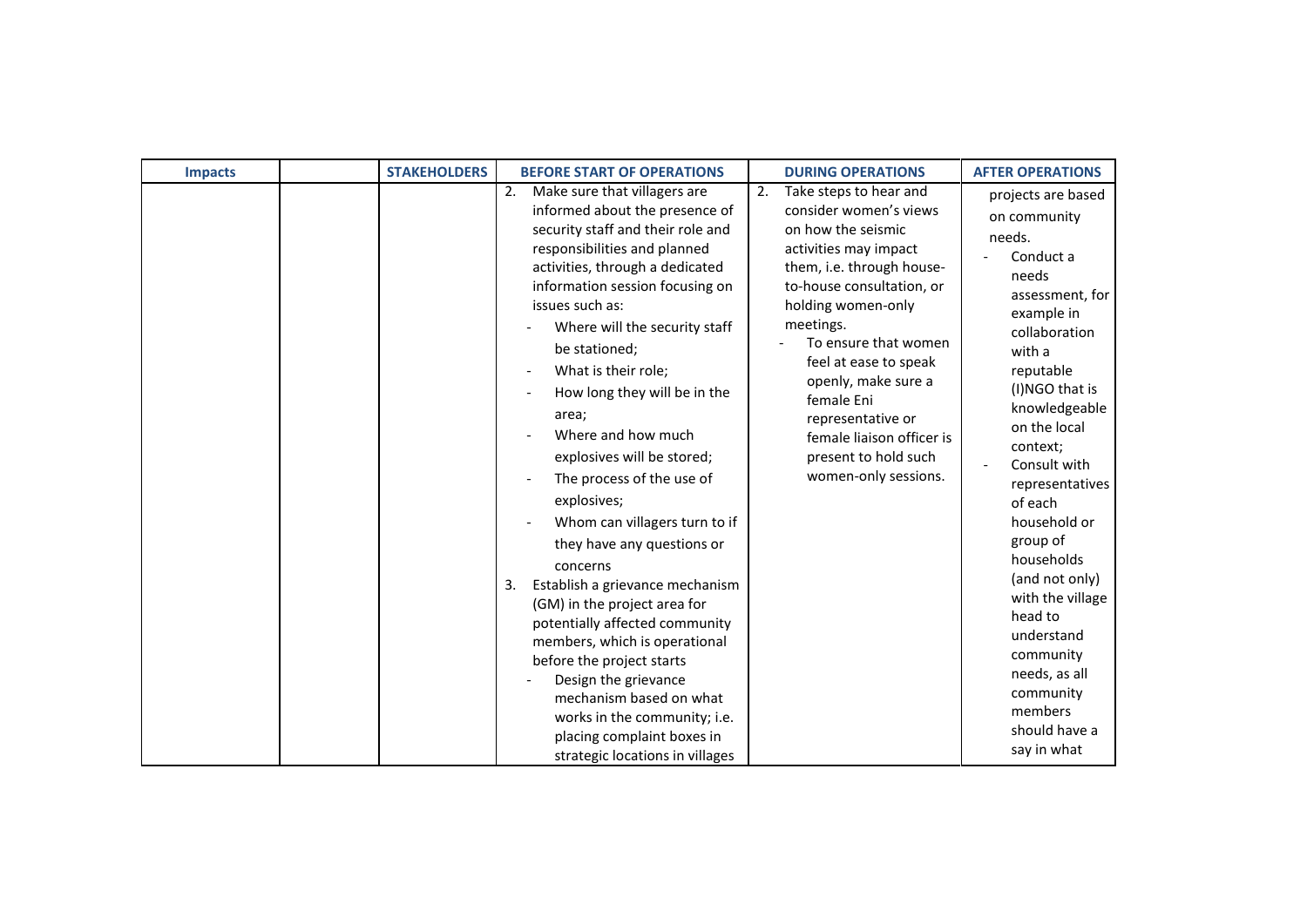| <b>Impacts</b>                                                                                                           | <b>STAKEHOLDERS</b>   | <b>BEFORE START OF OPERATIONS</b>                                                                                                                                                                                                                                                                                                                                                                                                                                                                                                              | <b>DURING OPERATIONS</b>                                                                                                                                                                                                                                                                          | <b>AFTER OPERATIONS</b>                                 |
|--------------------------------------------------------------------------------------------------------------------------|-----------------------|------------------------------------------------------------------------------------------------------------------------------------------------------------------------------------------------------------------------------------------------------------------------------------------------------------------------------------------------------------------------------------------------------------------------------------------------------------------------------------------------------------------------------------------------|---------------------------------------------------------------------------------------------------------------------------------------------------------------------------------------------------------------------------------------------------------------------------------------------------|---------------------------------------------------------|
|                                                                                                                          |                       | Ensure that the GM is<br>confidential, open to<br>everybody, anonymous if<br>requested<br>Train project partners<br>(seismic contractor, MOGE)<br>regarding the functioning of<br>the grievance mechanism<br>Handle grievances in a timely<br>manner and where<br>necessary, update the<br>relevant community<br>member(s) periodically on<br>progress regarding<br>addressing the grievance<br>Ensure that the grievance<br>mechanism is communicated<br>to suppliers and contractors<br>and is accessible to all<br>contract workers as well |                                                                                                                                                                                                                                                                                                   | social<br>investment<br>project will be<br>put in place |
| Social and<br>environmental<br>impacts on<br>communities, land<br>management and<br>compensation,<br>working conditions. | Other<br>stakeholders | Engage with agricultural experts<br>1.<br>to understand the crop seasons<br>in the areas where the seismic<br>activities will take place, to<br>avoid affecting land and crops<br>during this season. Such<br>organizations include ActionAid,<br>Food Security Working Group,                                                                                                                                                                                                                                                                 | Engage with local<br>1.<br><b>Community Based</b><br>Organizations (CBOs) and<br>NGOs in the project area<br>(such as Magway EITI<br>Watch) who are willing to<br>support Eni Myanmar<br>when they start working<br>in Magway region. Some<br>CBOs have community<br>liaison officers in villages |                                                         |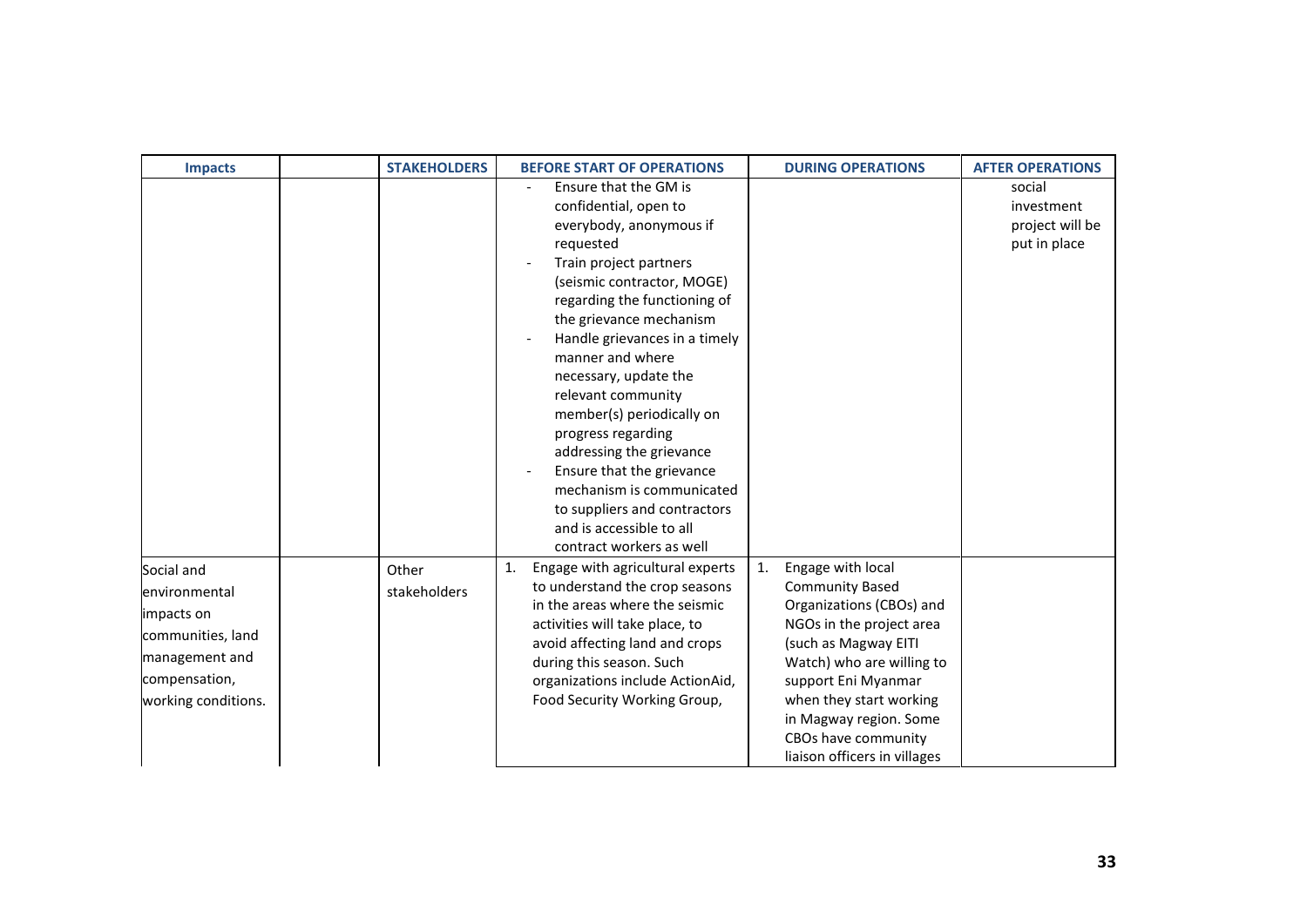| <b>Impacts</b> | <b>STAKEHOLDERS</b> | <b>BEFORE START OF OPERATIONS</b>                                                                                                                                                                                                                                                                                                                                                                                                                                                                                                                                                                                                                                                                                                                                                                 | <b>DURING OPERATIONS</b>                                                                                                                                                    | <b>AFTER OPERATIONS</b> |
|----------------|---------------------|---------------------------------------------------------------------------------------------------------------------------------------------------------------------------------------------------------------------------------------------------------------------------------------------------------------------------------------------------------------------------------------------------------------------------------------------------------------------------------------------------------------------------------------------------------------------------------------------------------------------------------------------------------------------------------------------------------------------------------------------------------------------------------------------------|-----------------------------------------------------------------------------------------------------------------------------------------------------------------------------|-------------------------|
|                |                     | Food and Agriculture<br>Organization Myanmar (FAO) <sup>37</sup><br>Engage with local Community<br>2.<br>Based Organizations such as<br>Magway EITI Watch who are<br>willing to support Eni Myanmar<br>when they start working in<br>Magway region. Some CBOs<br>have community liaison officers<br>in villages who would be willing<br>to assist in disseminating<br>information about Eni's<br>activities<br>Consider meeting the Yangon-<br>3.<br>based NGO Spectrum which has<br>experience conducting<br>community consultations for<br>companies in the extractives<br>sector and could support Eni<br>Myanmar in future community<br>engagement activities<br>Meet with EarthRights<br>4.<br>International's Yangon office to<br>learn about their community-<br>level grievance mechanism | who would be willing to<br>assist in disseminating<br>information about Eni's<br>activities and who can<br>inform Eni about<br>communities' perceptions<br>of their project |                         |
|                |                     | project <sup>38</sup> to see how Eni<br>Myanmar can learn from this<br>project and could consider                                                                                                                                                                                                                                                                                                                                                                                                                                                                                                                                                                                                                                                                                                 |                                                                                                                                                                             |                         |

<sup>37</sup> ActionAid Myanmar has activities in Magway region.

l

<sup>38</sup> For more information on ERIs community-driven occupational grievance mechanism, please see: <u>https://www.earthrights.org/legal/community-driven-ogms</u>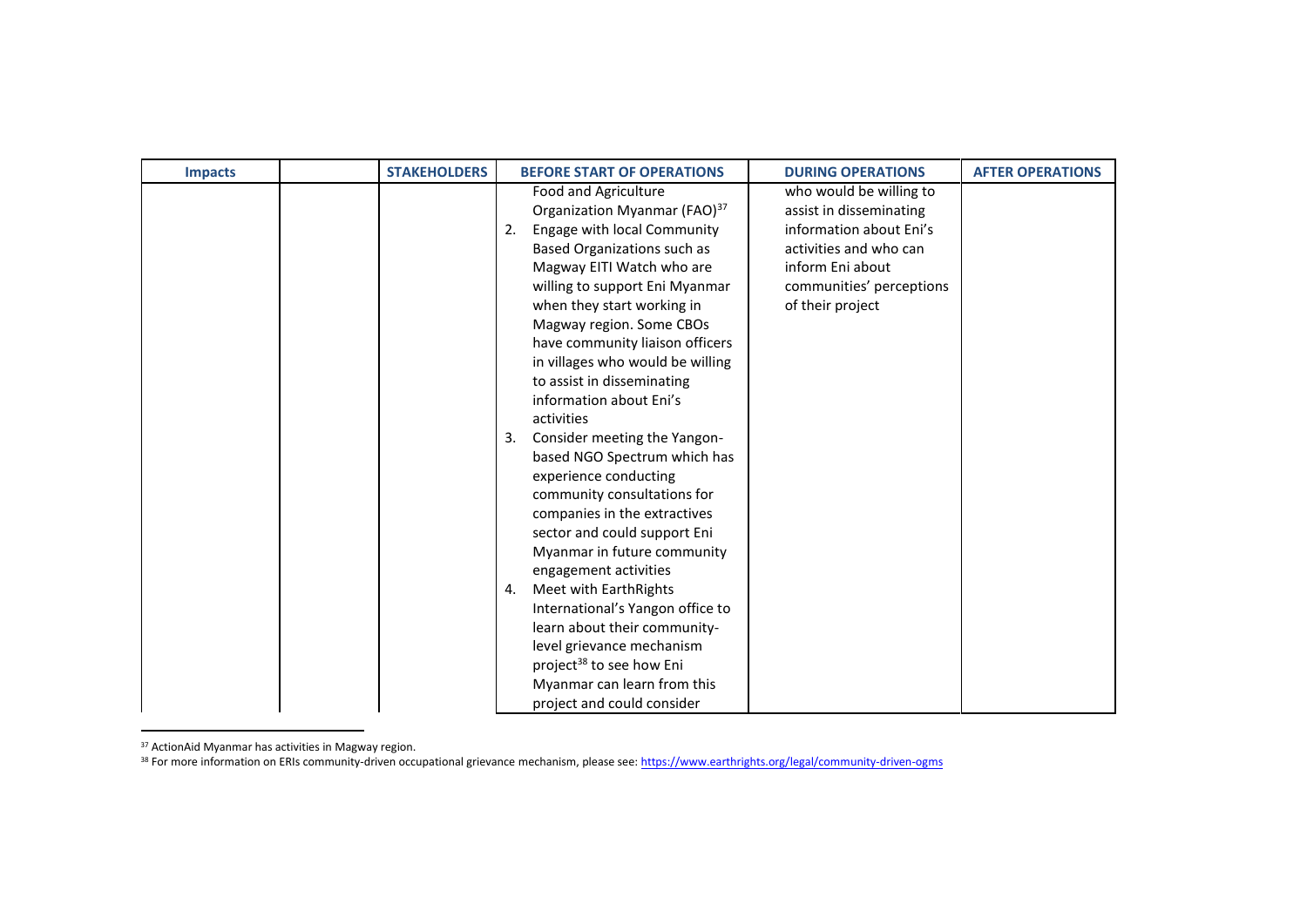| <b>Impacts</b>           | <b>STAKEHOLDERS</b>                                      | <b>BEFORE START OF OPERATIONS</b>                                                                                                                                                                                                                                                                                                                                                                                                                                                                                                        |          | <b>DURING OPERATIONS</b>                                                                                                                                                                                                                                                                                                                 | <b>AFTER OPERATIONS</b>                                                                                      |
|--------------------------|----------------------------------------------------------|------------------------------------------------------------------------------------------------------------------------------------------------------------------------------------------------------------------------------------------------------------------------------------------------------------------------------------------------------------------------------------------------------------------------------------------------------------------------------------------------------------------------------------------|----------|------------------------------------------------------------------------------------------------------------------------------------------------------------------------------------------------------------------------------------------------------------------------------------------------------------------------------------------|--------------------------------------------------------------------------------------------------------------|
|                          |                                                          | adopting this approach during<br>the seismic activities and any<br>future activities in Myanmar                                                                                                                                                                                                                                                                                                                                                                                                                                          |          |                                                                                                                                                                                                                                                                                                                                          |                                                                                                              |
|                          |                                                          | Ongoing:<br>Meet with the Myanmar EITI (MEITI) multi-stakeholder group to understand what MEITI<br>1.<br>members are doing in Myanmar and to learn from other extractives companies that are<br>operating in the country <sup>39</sup><br>Regularly engage with relevant experts working in the field of human rights and business<br>2.<br>in the oil and gas sector in Myanmar, such as Myanmar Centre for Responsible Business<br>(MCRB), and participate in meetings and share good practices and challenges with peers.             |          |                                                                                                                                                                                                                                                                                                                                          |                                                                                                              |
| Land and<br>compensation | Communities,<br>vulnerable or<br>marginalised<br>groups. | Meet with land experts and<br>1.<br>NGOs such as Land Core Group<br>to get a better understanding of<br>land and crop compensation<br>processes, potential challenges<br>related to compensation and<br>how these could be overcome. <sup>40</sup><br>Consider the crop seasons for<br>2.<br>the various crops that are<br>cultivated in the project area<br>when planning the timing to<br>carry out the seismic surveys<br>Engage with agricultural experts<br>3.<br>to obtain reliable information<br>regarding the crop seasons (see | 1.<br>2. | Conduct audits and spot-<br>checks of compensation<br>payments made (list of<br>persons/households who<br>have received payment,<br>level of payment, date of<br>payment)<br>Conduct interviews with<br>land-owners and/or land<br>users, who have received<br>compensation, as well as<br>with a number of land-<br>owners and user who | Restore the land in<br>11.<br>original condition<br>after seismic<br>activities have<br>been completed<br>D. |

<sup>&</sup>lt;sup>39</sup> See: <u>https://eiti.org/Myanmar</u> and <u>www.myanmareiti.org</u>

l

<sup>&</sup>lt;sup>40</sup> Suggested contacts to consult regarding land related issues include: Land Core Group of the Food Security Working Group and Myanmar Centre for Responsible Business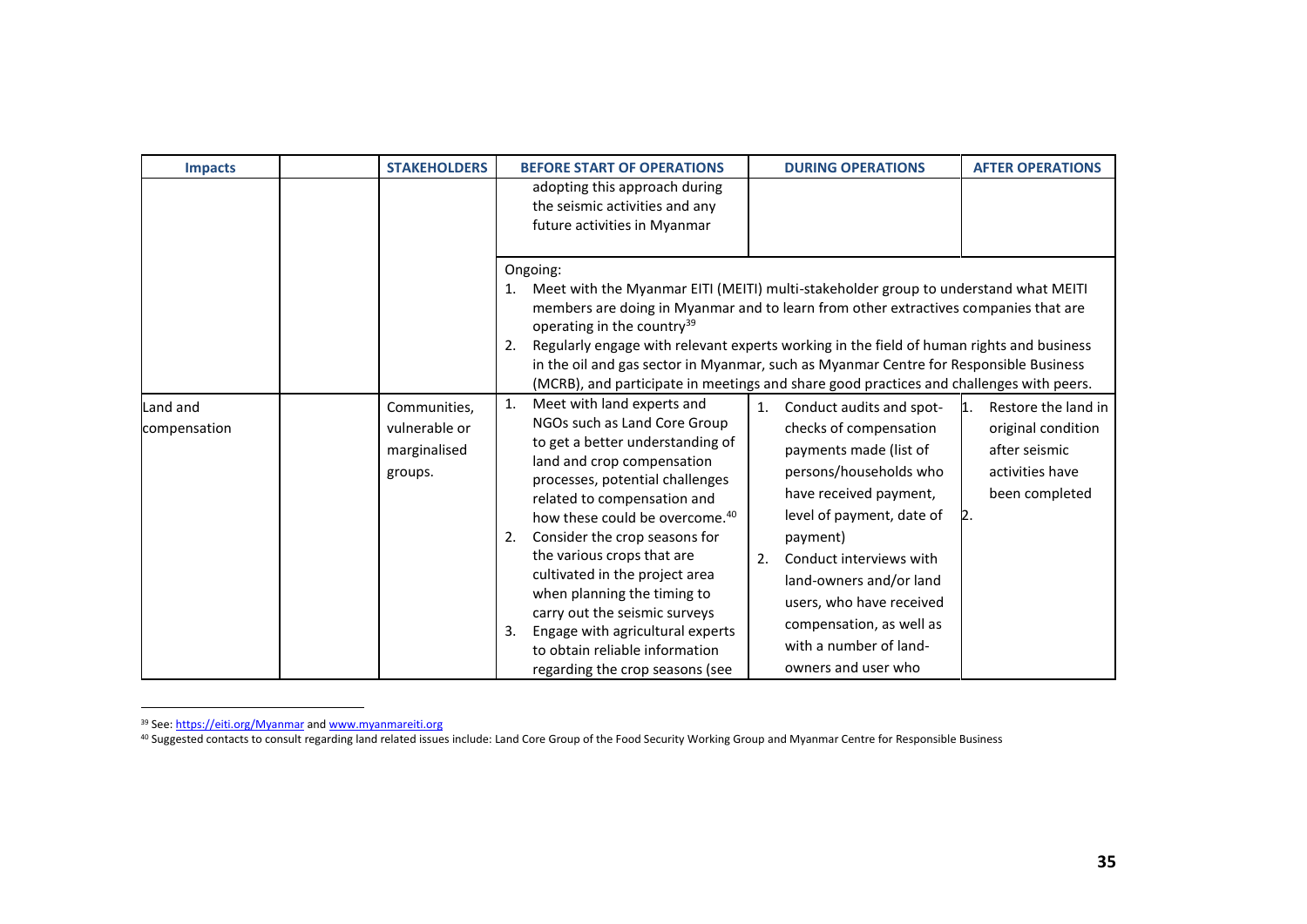| <b>Impacts</b> | <b>STAKEHOLDERS</b> | <b>BEFORE START OF OPERATIONS</b>                                                                                                                                                                                                                                          | <b>DURING OPERATIONS</b>                                                                                          | <b>AFTER OPERATIONS</b> |
|----------------|---------------------|----------------------------------------------------------------------------------------------------------------------------------------------------------------------------------------------------------------------------------------------------------------------------|-------------------------------------------------------------------------------------------------------------------|-------------------------|
|                |                     | below list of stakeholders to<br>engage with)<br>Assess the soil quality to identify<br>4.<br>which land is least fertile in<br>order to prioritize less fertile<br>land for seismic activities. Soil<br>quality assessment will also help<br>in defining the compensation | have not received<br>compensation, to assess<br>the satisfaction levels<br>regarding the<br>compensation process. |                         |
|                |                     | rates for land and crops<br>Establish land and crop<br>5.<br>compensation methodology<br>through consultation with<br>experts, including relevant<br>authorities and NGOs<br>Carry out land measurement<br>6.<br>and crop evaluation in the                                |                                                                                                                   |                         |
|                |                     | presence of the land owners to<br>ensure that the measurement<br>process is conducted fairly<br>Provide compensation for land<br>7.<br>and crops to land owners and<br>users, including those who may                                                                      |                                                                                                                   |                         |
|                |                     | not have official land titles and<br>documentation to prove land<br>ownership or land user rights,<br>but have traditionally cultivated                                                                                                                                    |                                                                                                                   |                         |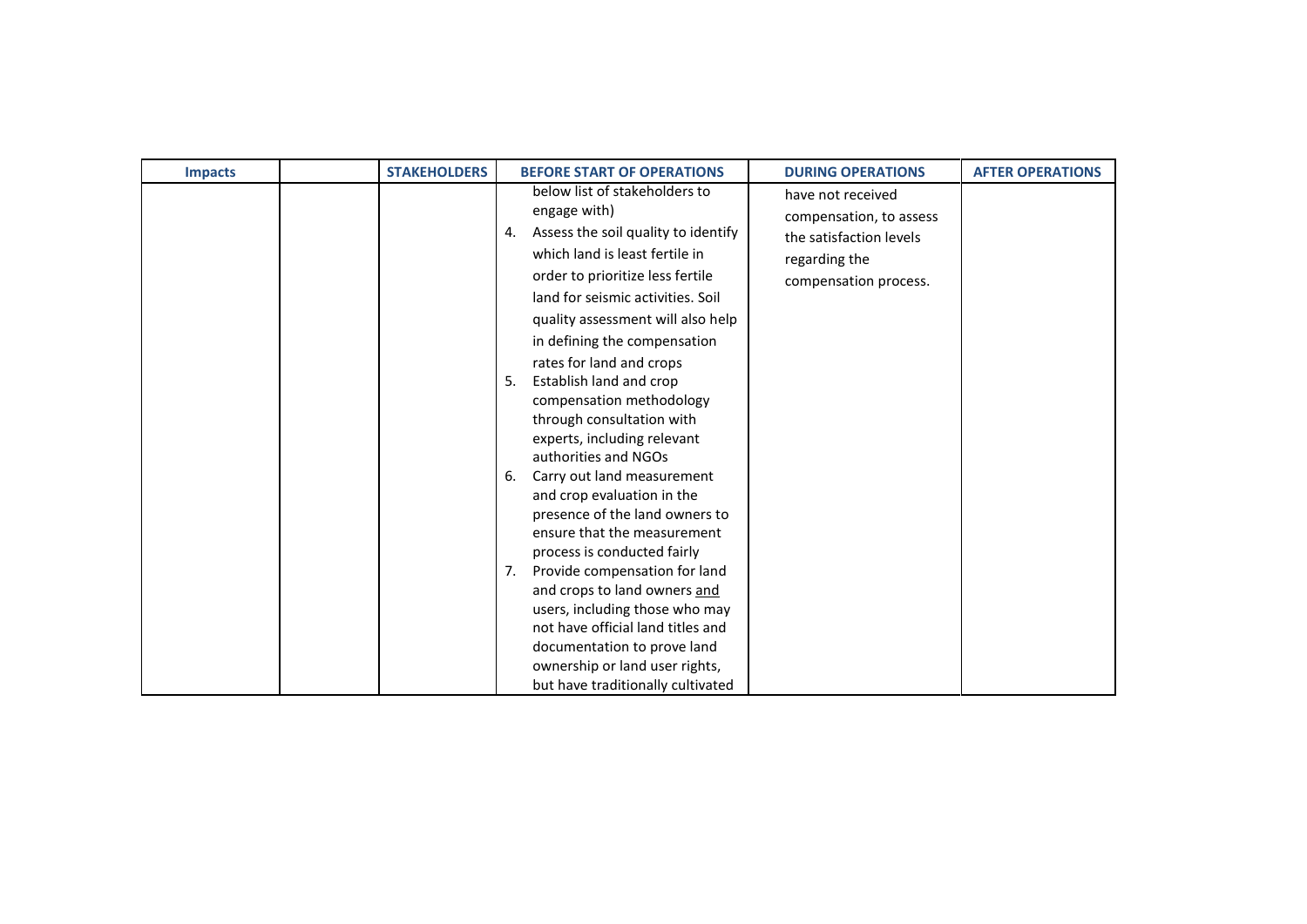| <b>Impacts</b> | <b>STAKEHOLDERS</b> | <b>BEFORE START OF OPERATIONS</b>                                                                                                                                                                                                                                                      | <b>DURING OPERATIONS</b> | <b>AFTER OPERATIONS</b> |
|----------------|---------------------|----------------------------------------------------------------------------------------------------------------------------------------------------------------------------------------------------------------------------------------------------------------------------------------|--------------------------|-------------------------|
|                |                     | the land and are therefore<br>entitled to compensation <sup>41</sup><br>Eni Myanmar should provide<br>8.<br>compensation for land and<br>crops to community members<br>directly rather than by or<br>through the authorities or other<br>stakeholders<br>Provide compensation to<br>9. |                          |                         |
|                |                     | farmers not only for current but<br>also for potential future loss of<br>crops                                                                                                                                                                                                         |                          |                         |
|                |                     | 10. Consider providing in-kind<br>compensation (crops, seeds etc.)<br>where possible to community<br>members, directly bought by<br>and given by Eni Myanmar to<br>those who are entitled to                                                                                           |                          |                         |
|                |                     | compensation, with a MOGE<br>representative present as<br>witness, to avoid<br>mismanagement of<br>compensation funds                                                                                                                                                                  |                          |                         |
|                |                     | 11. Inform community members of<br>timeline and process for<br>payment of compensation for<br>land and crops<br>12. Provide compensation in a<br>timely manner                                                                                                                         |                          |                         |

<sup>&</sup>lt;sup>41</sup> For example, land users can demonstrate that they are entitled to compensation by showing their statements of tax payment over their crops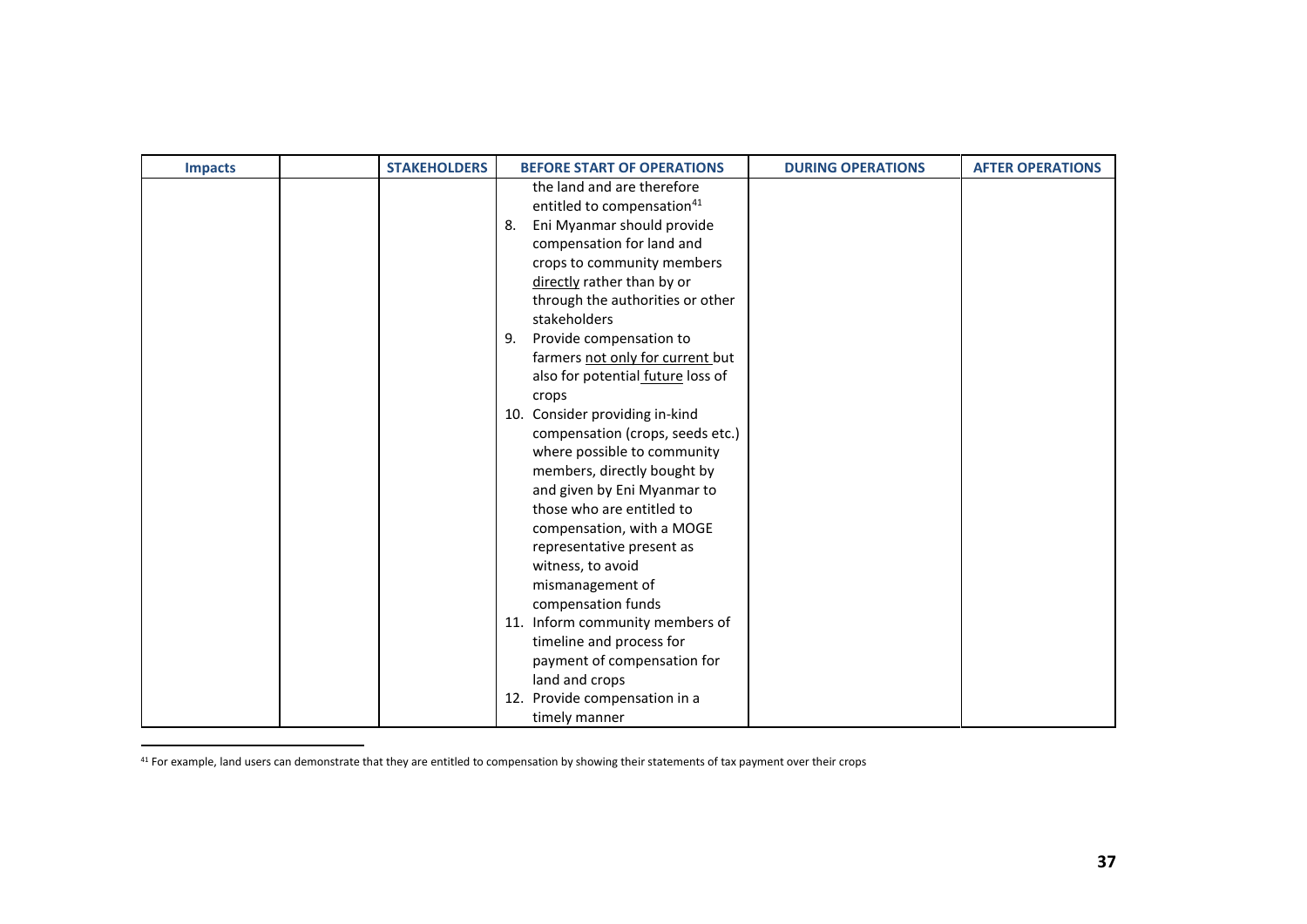| <b>Impacts</b> | <b>STAKEHOLDERS</b> | <b>BEFORE START</b><br><b>OF OPERATIONS</b> | <b>DURING OPERATIONS</b> | <b>AFTER OPERATIONS</b> |
|----------------|---------------------|---------------------------------------------|--------------------------|-------------------------|
|                |                     |                                             |                          |                         |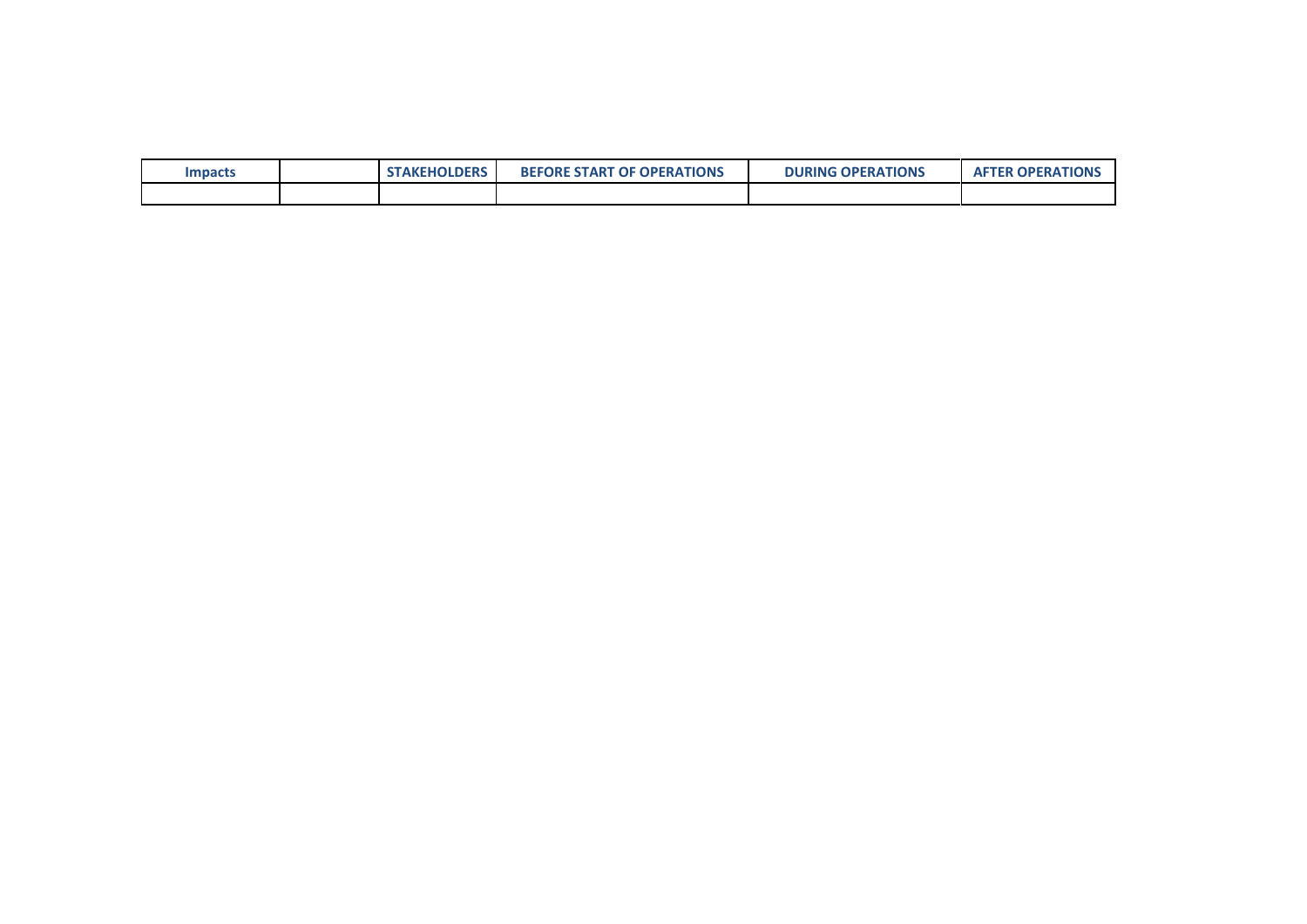# <span id="page-38-0"></span>**2. CHECKLIST FOR FUTURE E(S)IA PROCESSES FOR ENI ACTIVITIES IN MYANMAR**

This checklist has been developed as a support for the future E(S)IA processes of ENI in Myanmar.

## **Selection of E(S)IA provider:**

- 1. Base selection of E(S)IA provider on a list of criteria that don't only consider cost, such as:
	- Providers' experience in conducting E(S)IAs in Myanmar;
	- Providers' experience of integrating human rights principles into E(S)IAs;
	- Past track record of E(S)IA providers, including any public reactions to E(S)IA reports that have been published; criticism on published E(S)IAs by NGOs;
	- Providers' local partners; their reputation and ties to former military
- 2. Consider including a human rights expert(s) in the E(S)IA team of future E(S)Ias
- 3. Consider explicit mention of the integration of human rights considerations in scope and Terms of Reference of future E(S)IAs
- 4. Future E(S)IA providers should undertake community engagement activities such as 1-1 interviews, household surveys and focus groups through a rights-based approach $42$ , which includes ensuring that:
	- Interviewees are clearly informed of the purpose and process of assessment, introduction of assessment team, who is who etc;
	- Interviewees' participation in assessment interviews is voluntary; if they don't want to participate or have to leave earlier they can;
	- information given by interviewees will not be attributed to them directly;
	- Interviewees are interviewed in a safe place with no concern as to negative consequences on the information they share;
	- Interviewees are informed if interviews are recorded and consent is given for this; recording are stored safely and deleted when not needed anymore;
	- Contact details of the assessors is provided to interviewees in case they would like to contact the assessors afterwards for questions or concerns;

 $42$  Further guidance on how to engage with rights-holders during HRIAs has been prepared by DIHR. The full checklist can be found here:

[http://www.humanrights.dk/sites/humanrights.dk/files/media/dokumenter/business/hria\\_toolbox/stakeholder\\_engage](http://www.humanrights.dk/sites/humanrights.dk/files/media/dokumenter/business/hria_toolbox/stakeholder_engagement/stakeholder_engagement_prac_sup_final_jan2016.pdf) [ment/stakeholder\\_engagement\\_prac\\_sup\\_final\\_jan2016.pdf](http://www.humanrights.dk/sites/humanrights.dk/files/media/dokumenter/business/hria_toolbox/stakeholder_engagement/stakeholder_engagement_prac_sup_final_jan2016.pdf)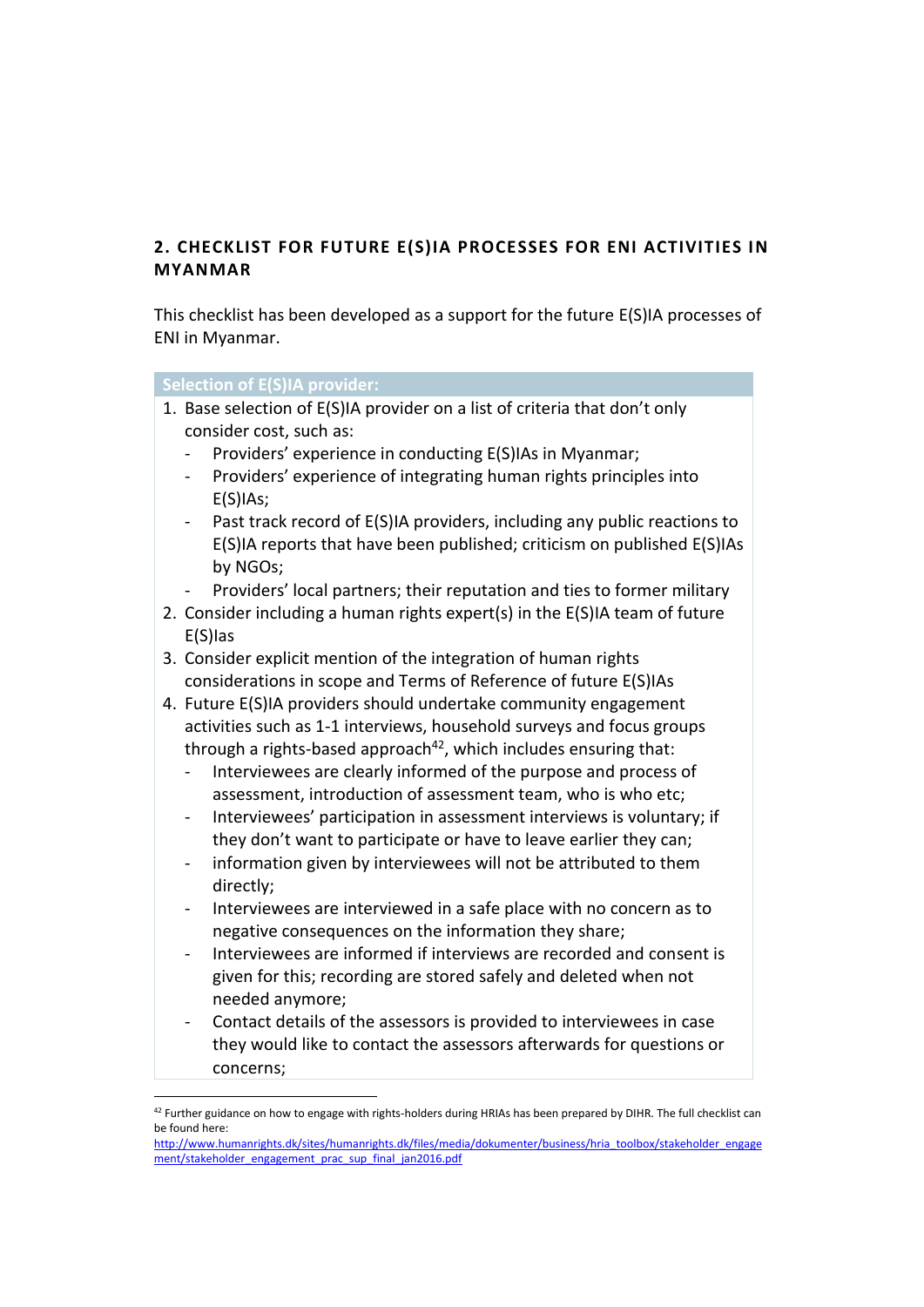- interviewees will receive information on the outcome of the assessment;
- No photos will be taken of interviewees without their permission, nor any photos will be published without their permission and if so, their identity will not be revealed;
- No company representatives or authorities will be present in interviews with community members, unless there is no objection from interviewees
- 5. Make all E(S)IA reports publicly available on Eni's website or a separate, dedicated Eni Myanmar website, including a summary report in Myanmar language, in line with the legal requirements under the new EIA procedures
- 6. Hold a disclosure presentation after the E(S)IA reports have been submitted to the authorities, to share main findings and action plan with follow up activities with key stakeholders:
	- Share main E(S)IA findings and action plan to key stakeholders including relevant CSOs in Yangon
	- Share main E(S)IA findings and action plan to key stakeholders in the project area (including local CSOs, CBOs and community members), i.e. through the community liaison officer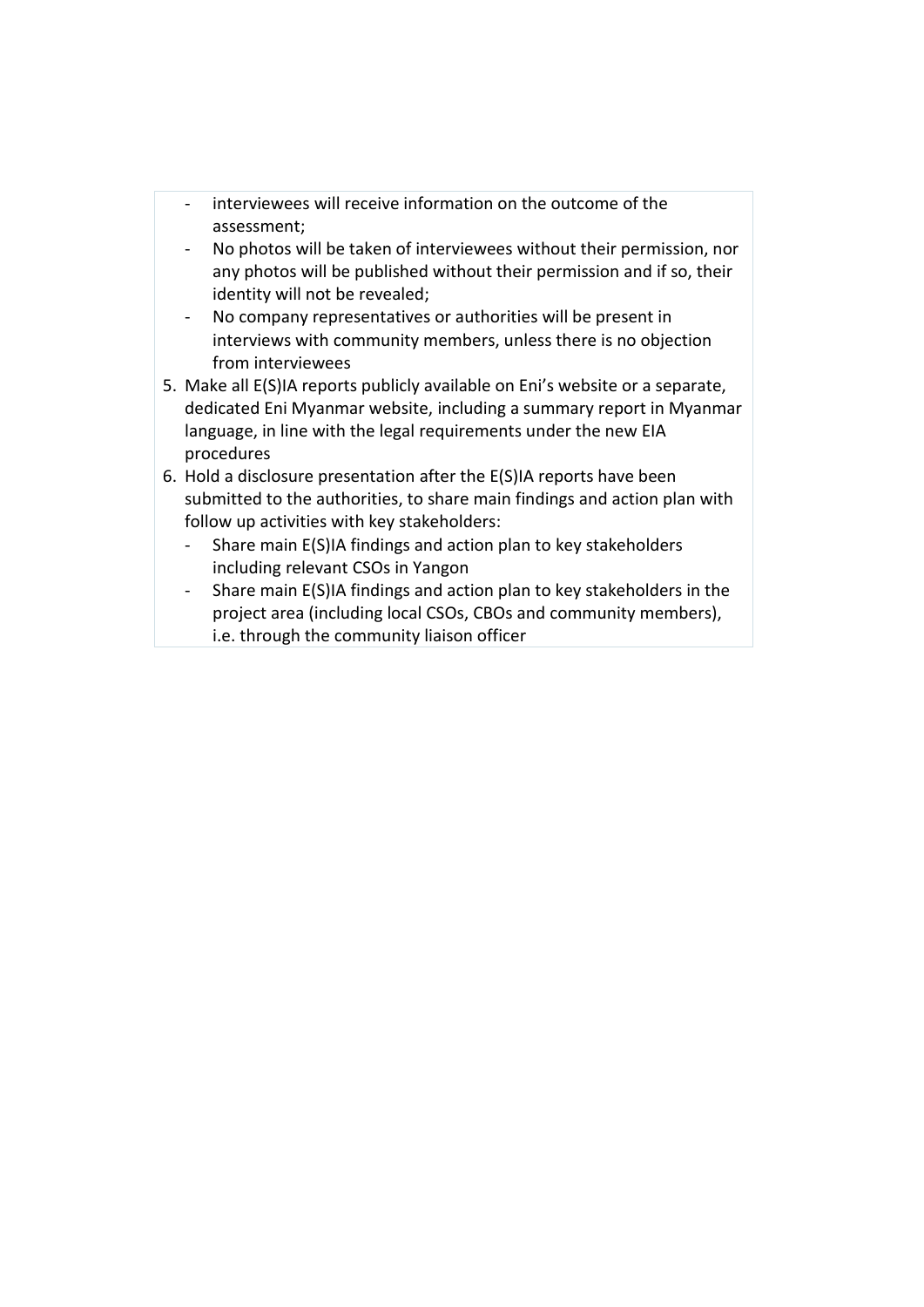# <span id="page-40-0"></span>ANNEX 2: CHALLENGES AND LIMITATIONS

In preparation for the assessment, DIHR reviewed the ENI Myanmar ESHIA Report as well as reports highlighting human rights challenges and issues specific to the country and Magway region. DIHR did not conduct an in-depth analysis of ENI management systems and controls. While such an analysis could have proved useful to contextualise the observations and recommendations of this report, it was not within the scope and timeline of the assessment exercise. This report can however be used to identify where a more in-depth analysis of Eni's management procedures would be needed for future assessments.

At the time of the assessment, the timeline, exact location and type of land use for the planned seismic activities in the block were unclear and not defined. While this was clear to the assessment team from the beginning, this has presented the team with certain limitations in terms of knowledge of the scope and potential impacts of the project both during and after the seismic activities.

In addition, strong efforts were made to conduct the field visit based on the principles of the human rights based approach, focusing on the principles of participation, accountability, non-discrimination, empowerment and legality during the process. However, due to the Myanmar context and circumstances, the DIHR assessment team faced a number of limitations to this approach, which may have affected the assessment findings. Below a list of some of these limitations.

The village visits were organized by EQM, IEMs Myanmar partner, who has conducted a number of ESHIAs in the Myanmar oil and gas sector before. However, this was the first time that human rights aspects were integrated into their assessment process, so this approach was very new to EQM and IEM.

The eight villages where the DIHR assessment team conducted interviews were randomly selected by EQM, primarily based on factors such as accessibility from Magway and geographical spread in the RSF-5 Block. While the ESHIA and DIHR assessment teams made efforts to obtain demographic data in order conduct the selection of villages based on criteria such as vulnerability, presence of different religions and ethnicities and other specific groups, it was not possible to obtain such data beforehand. However, given the fact that this was a scoping exercise, it was considered acceptable to visit a number of villages in the block that were randomly chosen.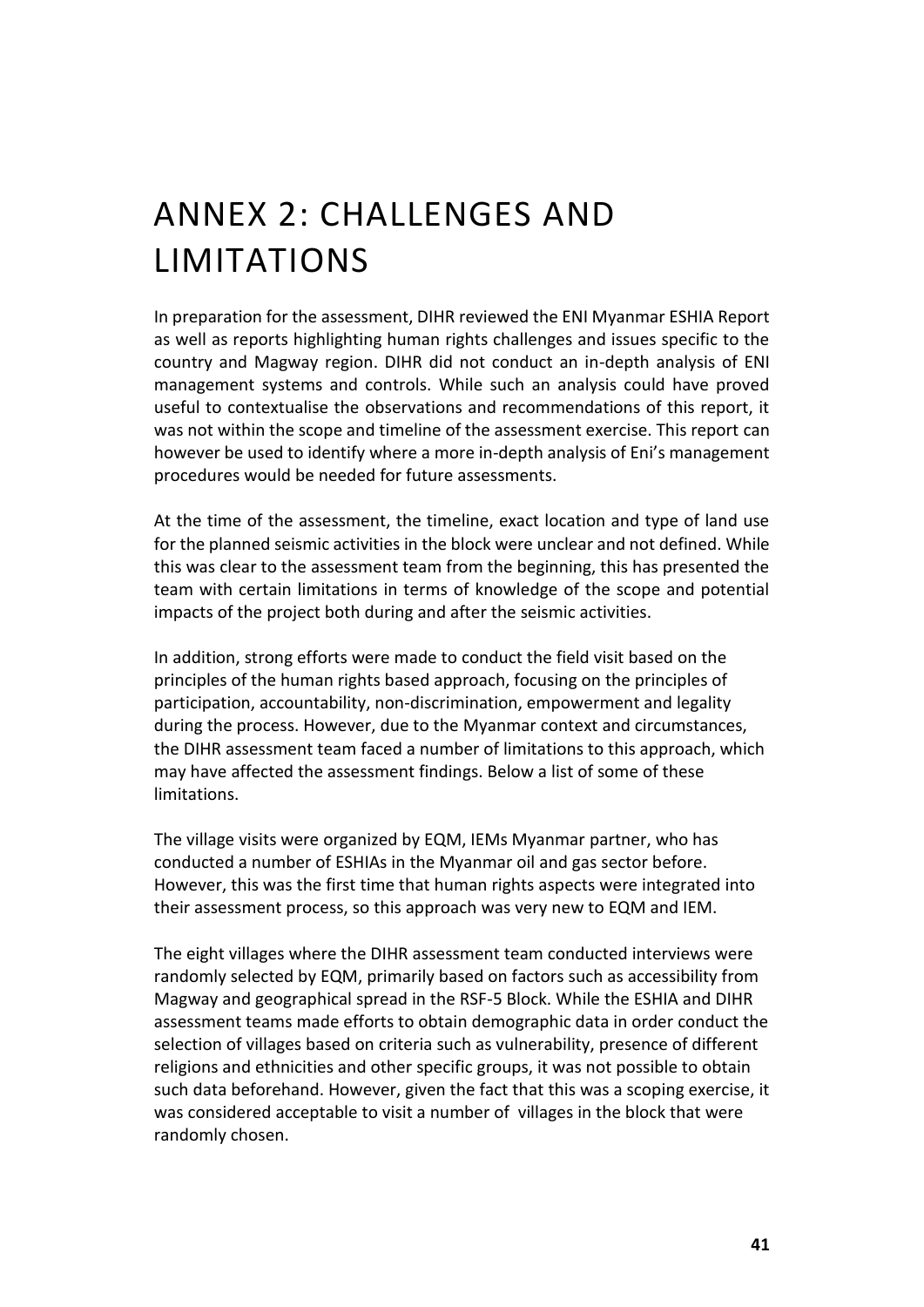The village level interviews were held in or near the main Buddhist monastery of each village. While it was suggested to hold the interviews in a neutral nonreligious location, the monasteries were the only locations that provided space to gather a large number of villagers, and were covered during the heat. However, during this assessment it was confirmed that all eight villages visited by the ESHIA and DIHR assessment teams were very homogenous in terms of religion and ethnicity (100 percent Buddhist and 96 percent Barmar, with the remaining 4 percent being of Shan, Rakhine or other indigenous ethnicities) so this did not affect the potential non-participation of certain groups.

The participants for the introduction meeting in the village monastery were invited by the village head, either through the monastery microphone or through the heads of a group of households. The village head had been instructed by EQM that villagers from different demographic groups, including men, women, children, elderly and disabled, people of different ethnicities etc. should be invited to the meeting. However, the risk remains that not all villagers were invited, not willing to participate, or not made aware of the meeting or not present at the time of the meeting. This could have led to certain villagers not participating in the introduction meeting where Eni's future activities were explained, nor in the focus group discussions.

IEM and EQM conducted socio-economic household surveys with a large range of questions covering issues such as occupation, work and income, livelihoods, land, decision making in the village, concerns related to Eni's future seismic activities, etc. DIHR also integrated a number of human rights related questions into the survey. Though this survey is called a household survey, interviews were held in small groups of 3 people with those present during the introduction meeting held in every village. No actual house-to-house interviews were held so these household surveys represent a small number of the villagers.

Eni Myanmar, IEM, EQM and DIHR (during interviews) made efforts to explain Eni's future seismic activities in the block well, for example through a good and simple explanation by Eni Myanmar's HSE manager translated into Myanmar language and through distribution of brochure, which included visuals. However, the villagers that the DIHR assessment team interviewed mentioned that they did not fully understand what the seismic process was. Some villagers thought Eni Myanmar was coming to drill for oil, others that Eni Myanmar was going to use large explosives, and some that their land would be taken permanently. This lack of understanding could mean that the community members were unable to properly answer the questions posed by the DIHR assessment team.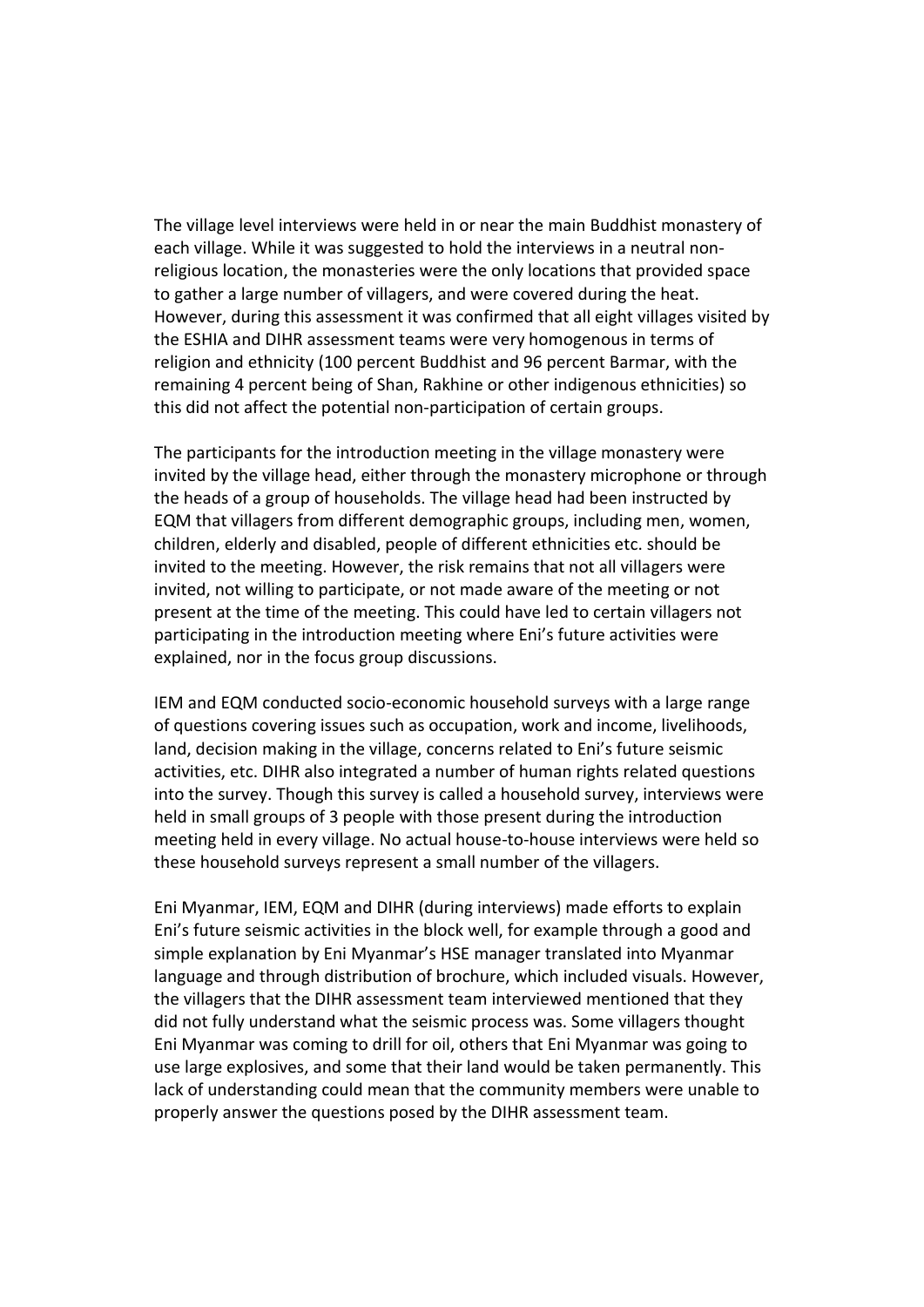All interviews, focus group discussions and surveys were held in the village monastery. Eni head office and Eni Myanmar staff, as well as a representative of MOGE (Myanmar Oil and Gas Enterprise), were all present in the village monastery where the focus group discussions were held in smaller groups. While during the majority of the interviews held by the DIHR team no IEM or Eni staff was present, in some interviews, in particular with children, Eni head office representatives were allowed to join in at a later stage as DIHR saw limited risk of their presence in these interviews impacting the interview process and outcomes.

In alignment with protocol, the field visit to the villages were coordinated and joined by representatives of MOGE. One MOGE representative joined the ESHIA and DIHR assessment teams to each village to answer questions from villagers related to the land compensation process. In some cases the MOGE representative was present or listening in during focus group discussions or interviews which may have led to interviewees not giving true or full answers to certain sensitive questions, given the lack of trust in state-owned entities.

The MOGE representative who joined the ESHIA and DIHR assessment teams was wearing a China National Petroleum Corporation (CNPC) branded shirt during the field visits. CNPC in the past has allegedly been accused of human rights violations in Myanmar.<sup>43</sup> The fact that villagers may have associated Eni Myanmar's activities with CNPC may have led to skewed views or prejudices towards Eni's project.

Some villages were located in remote areas in Magway region with poor road access and long travel time. This resulted in a tight time schedule to arrive back in Magway town before sunset. In some villages, this limited the time spent in on location in order to properly conduct focus group discussions and consult different groups in the villages.

<sup>43</sup> See for example the report 'Drawing the Line' by Shwe Gas Movement on the impacts of the Shwe Gas Project, which is a consortium which includes CNPC[: http://burmacampaign.org.uk/media/DrawingTheLine.pdf](http://burmacampaign.org.uk/media/DrawingTheLine.pdf)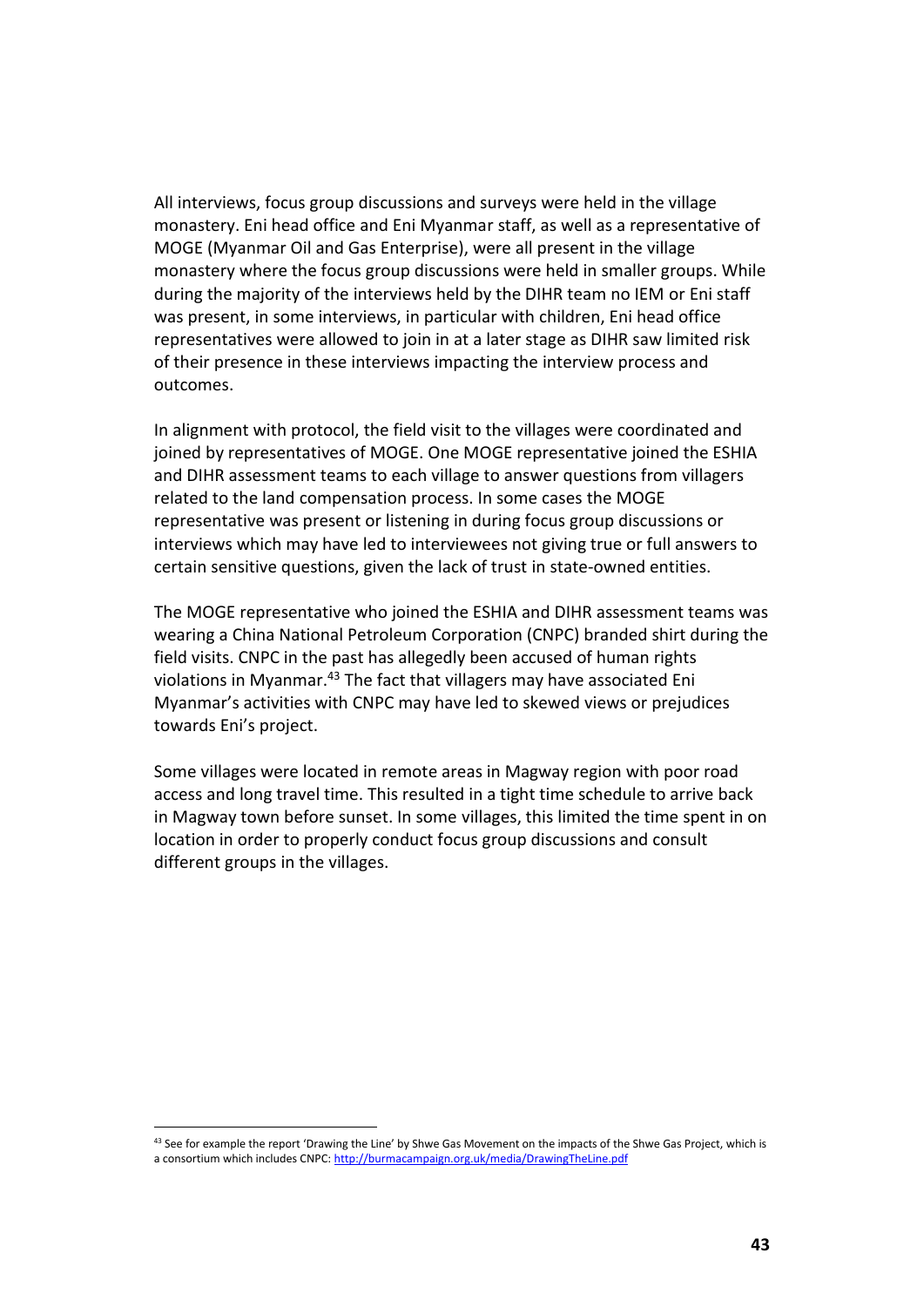# <span id="page-43-0"></span>ANNEX 3: MAP OF PROJECT AREA

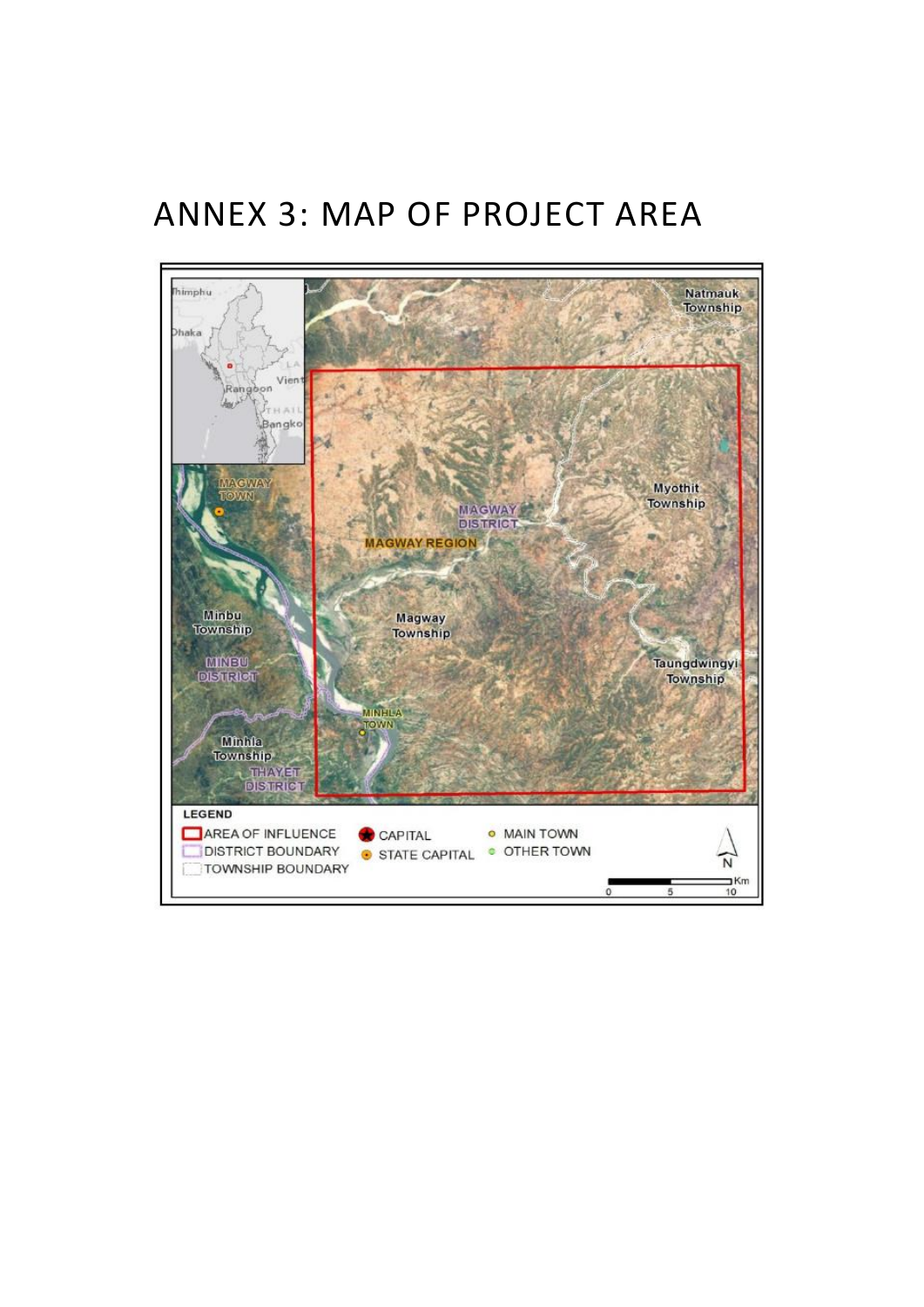# <span id="page-44-0"></span>**ANNEX 4: PRELIMINARY HUMAN** RIGHTS IMPACT SCOPING - ENI **MYANMAR**

PRELIMINARY HUMAN RIGHTS IMPACT SCOPING - ENI MYANMAR

# 1. CONTENTS

| 1.3.1 |  |  |  |
|-------|--|--|--|
| 1.3.2 |  |  |  |
|       |  |  |  |
| 1.4.1 |  |  |  |
| 1.4.2 |  |  |  |
|       |  |  |  |
| 1.5.1 |  |  |  |
| 1.5.2 |  |  |  |
|       |  |  |  |
| 1.6.1 |  |  |  |
| 1.6.2 |  |  |  |
|       |  |  |  |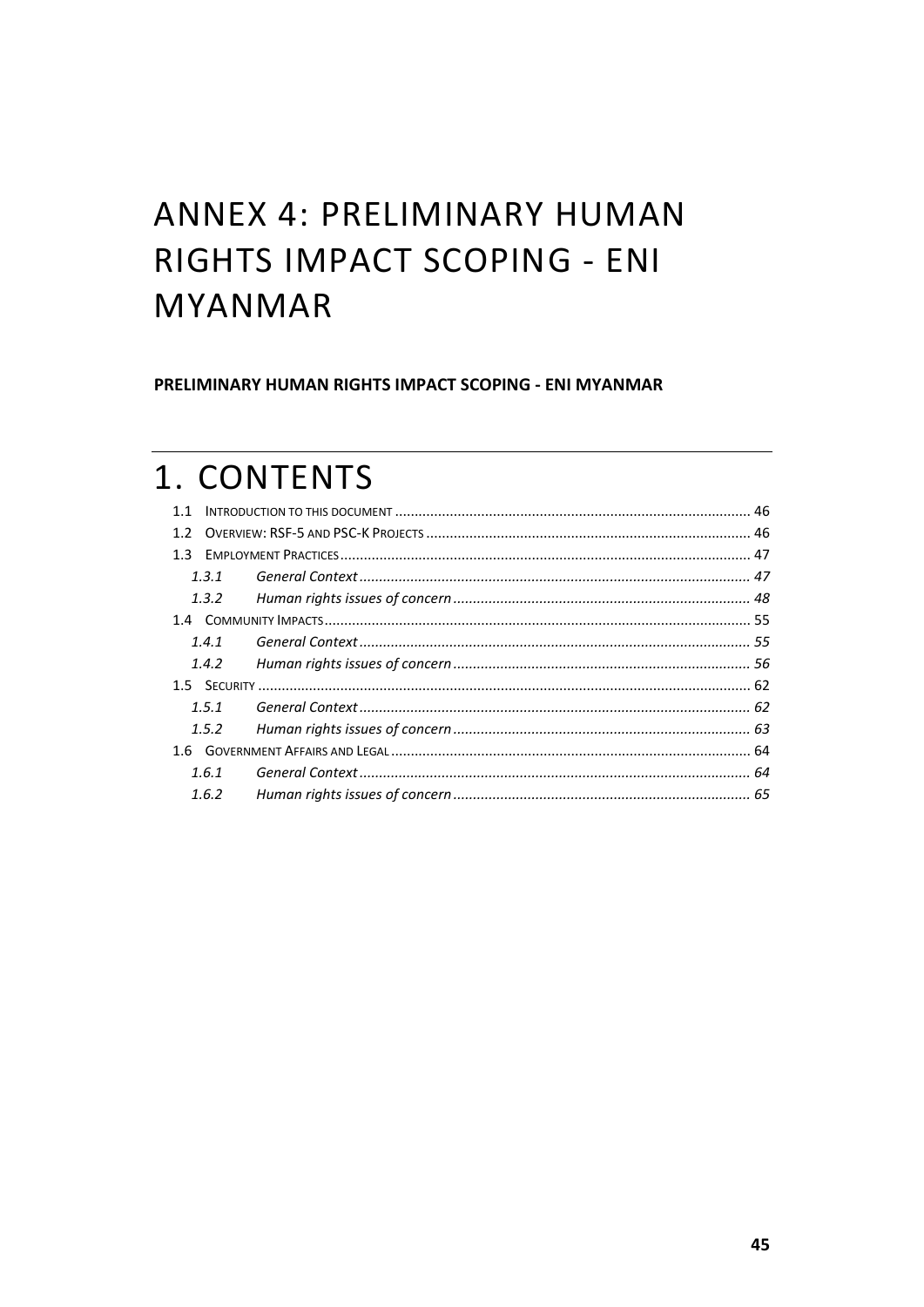# <span id="page-45-0"></span>**1.1 INTRODUCTION TO THIS DOCUMENT**

This preliminary human rights issues identification aims to provide an overview of the Myanmar human rights context related to the oil and gas sector and a tentative list of potential human rights risks related to Eni's onshore operations in Myanmar. The issues have been identified through desktop research ahead of the fieldwork to be conducted during Q1 of 2016. The following resources have informed this document: Eni Myanmar ESHIA report; MCRB/IHRB/DIHR Myanmar Oil & Gas Sector Wide Impact Assessment report; and the DIHR Business and Human Rights Country Guide. Additionally, relevant local and international media sources and reports by authoritative organizations, such as Amnesty International, have been consulted. It should be noted that due to the lack of publicly available data at the regional level, human rights specific data with regard to the project areas (Mandalay and Magway) are limited. Where available specific data in relation to the project areas have been included.

# <span id="page-45-1"></span>**1.2 OVERVIEW: RSF-5 AND PSC-K PROJECTS <sup>44</sup>**

The Project was awarded to Eni Myanmar BV in July 2014. The RSF- 5 Block covers an area of 1,292 km2 in the Magway Region of Myanmar. The project will include a 3D seismic survey within the Block.

In addition to the RSF-5 block, Eni Myanmar BV signed a production sharing contract (PSC) for the onshore Block PSC-K. Eni Myanmar holds a 90 percent stake in the joint venture with the Myanmar Production and Exploration Company Ltd (MPRL E&P), which owns the rest. The Block covers an area of about 6,560 km2 in the Mandalay Region, with small Eastern portions belonging to the Southern Shan State. The Block looks to develop a hydrocarbon exploration project, the activities include Gravimetric and Magnetometric (Grav-Mag surveys) and Seismic surveys. The seismic surveys will be based on the Grav-Mag surveys.

<sup>44</sup> Eni ESHIA Reports: RSF-5 and PSC-K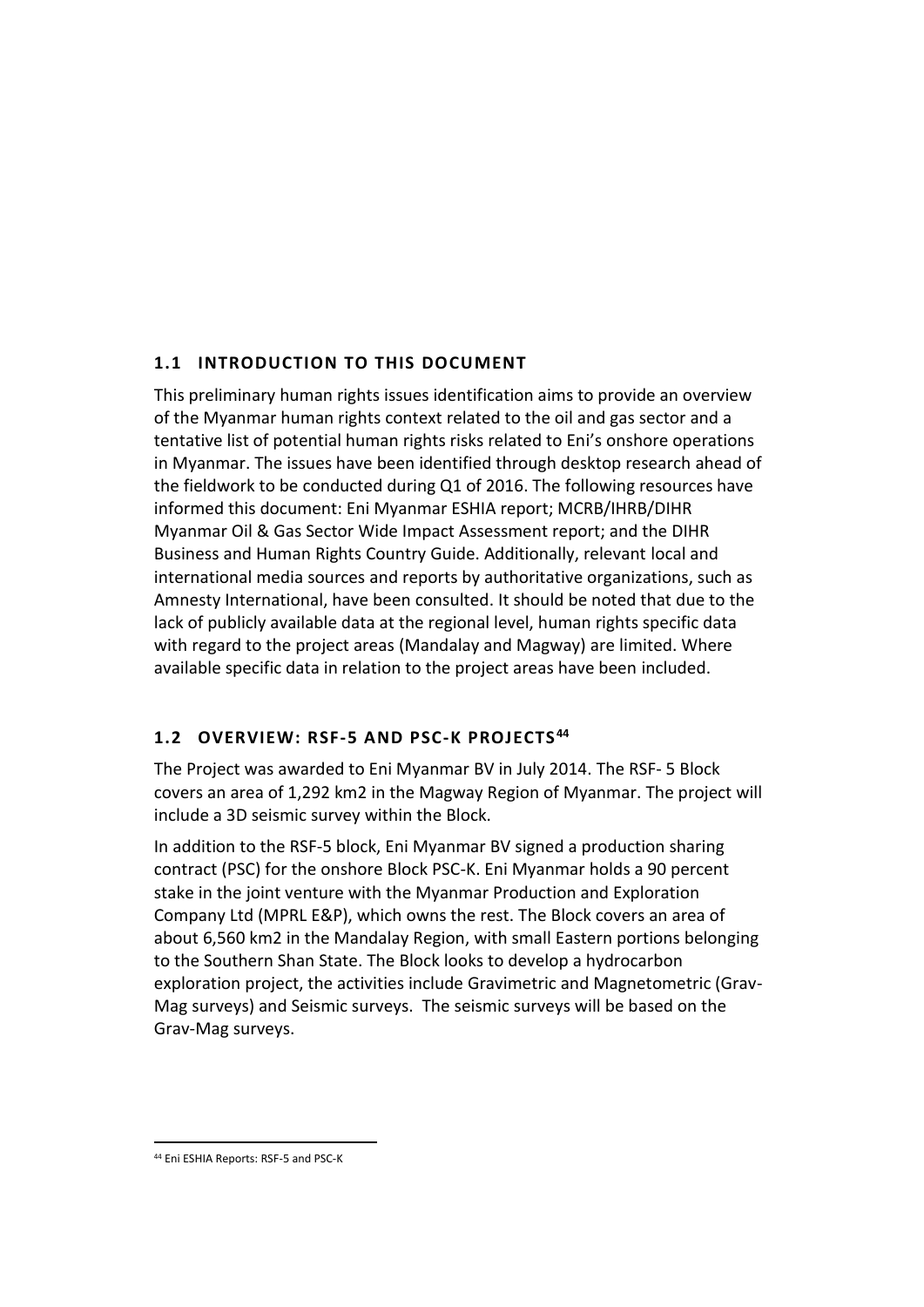## <span id="page-46-0"></span>**1.3 EMPLOYMENT PRACTICES**

### <span id="page-46-1"></span>**1.3.1 GENERAL CONTEXT**

#### **1.3.1.1 Background Myanmar**

Between 1962 and 2011 many human rights violations were carried out systematically by the military-dominated government, including acts of violence, forced labour, and child labour. For 50 years, trade unions and employer organisations have been prohibited. Only recently, with the 2008 Constitution and the subsequent economic and political reform process, have new labour laws<sup>45</sup> been introduced providing for more protection and independent trade union activity. Moreover, there have been public commitments of the government to end forced labour and the worst forms of child labour by 2015.

Notwithstanding the introduction of new laws and certain improvements, many labour issues remain on the ground. Myanmar is still one of the poorest countries in the region with a high underemployment rate. Poverty is especially widespread in the rural areas where the Eni projects are located. People accordingly tend to take any job even if wages and working conditions are precarious. Particular attention should be given to these workers, who suffer the most human rights violations. They are usually employed by sub-contractors or suppliers for lower-skilled, lower paid, and manual labour positions.<sup>46</sup>

In general, the main human rights issues related to employment practices concern:

- o Child labour
- o Force labour
- o Trade unions
- o Employment status
- o Working conditions
- o Occupational health and safety
- o Housing

 $\overline{a}$ 

o Discrimination

<sup>45</sup> Myanmar Centre for Responsible Business, Myanmar Oil & Gas Sector Wide Impact Assessment, September 2014: http://www.myanmar-responsiblebusiness.org/pdf/SWIA/OilGas/00-Myanmar-Oil-and-Gas-Sector-Wide-Assessment.pdf, p. 117: E.g. the Employment and Skill Development Law 2013, Social Security Law 2012, Minimum Wage Act 2013, Shaps and Enterprises Act, Occupational Health and Safety Act, Factories Act Amendment Bill.

<sup>46</sup> Myanmar Centre for Responsible Business, Myanmar Oil & Gas Sector Wide Impact Assessment, September 2014: http://www.myanmar-responsiblebusiness.org/pdf/SWIA/OilGas/00-Myanmar-Oil-and-Gas-Sector-Wide-Assessment.pdf, p. 121: "The risk of labour rights violations tend to increase with each tier of the supply chain."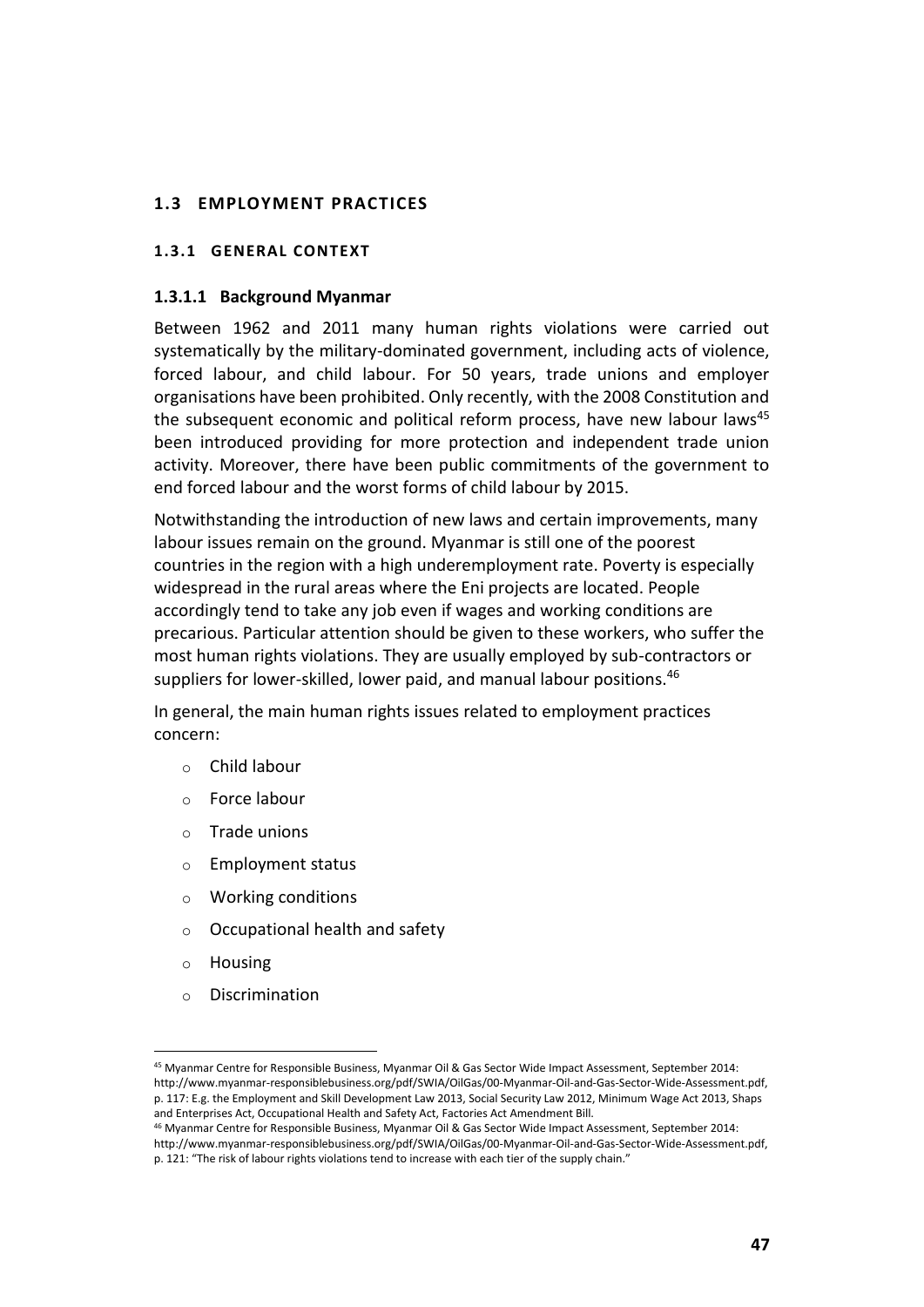# **1.3.1.2 Overview of Projects' Activities**

According to the ESHIA report, the project will consist of 3D seismic surveys, which will include the recruitment of workforce, procurement of goods and services, and the use of local/regional or national waste management companies for management of waste.<sup>47</sup> At the present moment, Eni Myanmar is made up of approximately 17 employees. It is expected that out of the 600-700 contracted employees for the projects, only about 20-30 employees will be made up of Eni employees. As most of the workers will be contracted, this section will primarily focus on contracted labour staff.

It is expected that the workforce will consist of a mixture of Burmese sourced from the local area and expatriates employed who will be normally expected to move with them. Unskilled workers are generally sourced from local communities. At the time of the ESHIA report, it did not include detailed information regarding the type of staff required during the operative phase. However, it is expected that the majority of the workforce will consist of qualified or semi-qualified workers with skill sets not generally found amongst the local population, leaving the less technical tasks and jobs for local residents who will represent only a small percentage of the total personnel hired. Local workforce will mainly be involved in the building of the camp i.e. housing areas, security services and the provision of food.

# <span id="page-47-0"></span>**1.3.2 HUMAN RIGHTS ISSUES OF CONCERN**

The main issues related to employment practices are described below.

Limited data on employment practices in Myanmar is publicly available, and it is difficult to predefine all relevant human rights issues in a country like Myanmar with a fast-changing economy and political setting. Generally, prior research related to the Oil & Gas SWIA has shown that there seems to be a general lack of awareness of workers of their rights according to the new labour laws.<sup>48</sup> Furthermore, especially unskilled workers tend to be hesitant to raise employment related complaints, such as unpaid or inadequate wages, poor health and safety standards or barriers to unionising, as it is more important to secure and maintain a job in an economy where not many jobs are available.<sup>49</sup>

<sup>47</sup> Eni ESHIA Report, RSF-5

<sup>48</sup> Myanmar Centre for Responsible Business, Myanmar Oil & Gas Sector Wide Impact Assessment, September 2014: http://www.myanmar-responsiblebusiness.org/pdf/SWIA/OilGas/00-Myanmar-Oil-and-Gas-Sector-Wide-Assessment.pdf, p. 118.

<sup>49</sup> Myanmar Centre for Responsible Business, Myanmar Oil & Gas Sector Wide Impact Assessment, September 2014: http://www.myanmar-responsiblebusiness.org/pdf/SWIA/OilGas/00-Myanmar-Oil-and-Gas-Sector-Wide-Assessment.pdf, p. 125.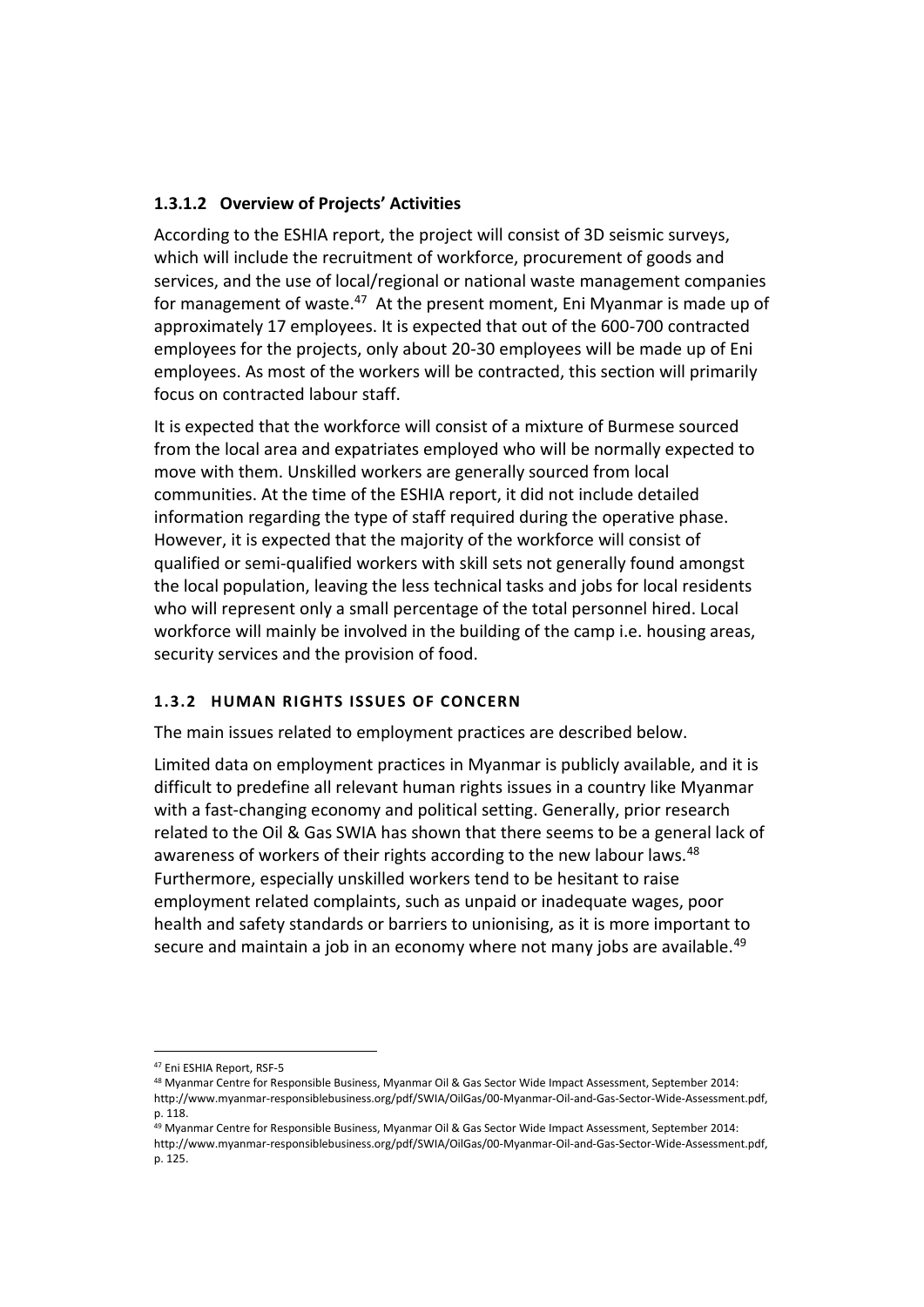## **1.3.2.1 Child labour**

*Human rights concerned: Right to education, right to work, right to just and favourable conditions of work* 

Child labour is a recognised common phenomenon in Myanmar. According to the 2014 Child Labour Index, Myanmar ranked as the country with the third-highest prevalence of child labour out of 197 countries.<sup>50</sup> Children work in a wide range of sectors, but generally not directly in the oil and gas sector.<sup>51</sup> Magway and Mandalay regions, the locations of Eni's operations, located in the Dry Zone, are considered less developed regions in the country, leaving this region more vulnerable to poverty, which could contribute to the risk of child labour. Research has indicated that children in families from low socio-economic households in the dry zone are more involved in child labour, including heavy work such as in construction and manual labour.<sup>52</sup> The ESHIA reports that there are cases of sex and labour trafficking, as well as military recruitment of children in Myanmar.<sup>53</sup>

Key potential human rights risks for Eni onshore projects:

- $\circ$  Children employed by suppliers (e.g. teashops, catering, bars, hotels).<sup>54</sup>
- o Children employed by sub-contractors (e.g. construction of infrastructure, construction of campsites): In 2013, Associated Press reported that Rohingya children were particularly vulnerable to child labour in the construction sector.<sup>55</sup>
- o Children employed by military (e.g. storage of explosives): The military will be involved in the storage of explosive and thus connected to the Eni project. Even though this scenario is not likely, there is a remote risk that child soldiers might be part of this activity.

# **1.3.2.2 Forced labour**

 $\overline{a}$ 

*Human rights concerned: The right to freedom from forced labour and servitude, the right to an adequate standard of living, the right to freedom of movement*

<sup>50</sup> Maplecroft, Child Labour Index 2014, http://maplecroft.com/portfolio/new-analysis/2013/10/15/child-labour-risksincrease-china-and-russia-most-progress-shown-south-america-maplecroft-index/.

<sup>51</sup> Myanmar Centre for Responsible Business, Myanmar Oil & Gas Sector Wide Impact Assessment, September 2014: http://www.myanmar-responsiblebusiness.org/pdf/SWIA/OilGas/00-Myanmar-Oil-and-Gas-Sector-Wide-Assessment.pdf, p. 117.

 $52$  Household's Practices on Children Participation in Labour, a Cross – Sectional

Study in Rural Area of Dry Zone of Myanmar, International Journal of Humanities and Social Science, June 2014: http://www.ijhssnet.com/journals/Vol\_4\_No\_8\_1\_June\_2014/14.pdf

<sup>53</sup>Eni ESHIA Report, PSC-K, p. 155

<sup>54</sup> C.f. Myanmar Centre for Responsible Business, Myanmar Oil & Gas Sector Wide Impact Assessment, September 2014: http://www.myanmar-responsiblebusiness.org/pdf/SWIA/OilGas/00-Myanmar-Oil-and-Gas-Sector-Wide-Assessment.pdf, p. 126.

<sup>55</sup> Associated Press, Rohingya kids in Myanmar: hard labor, bleak lives, 15 October 2015:

http://bigstory.ap.org/article/suffering-dogs-rohingya-kids-myanmar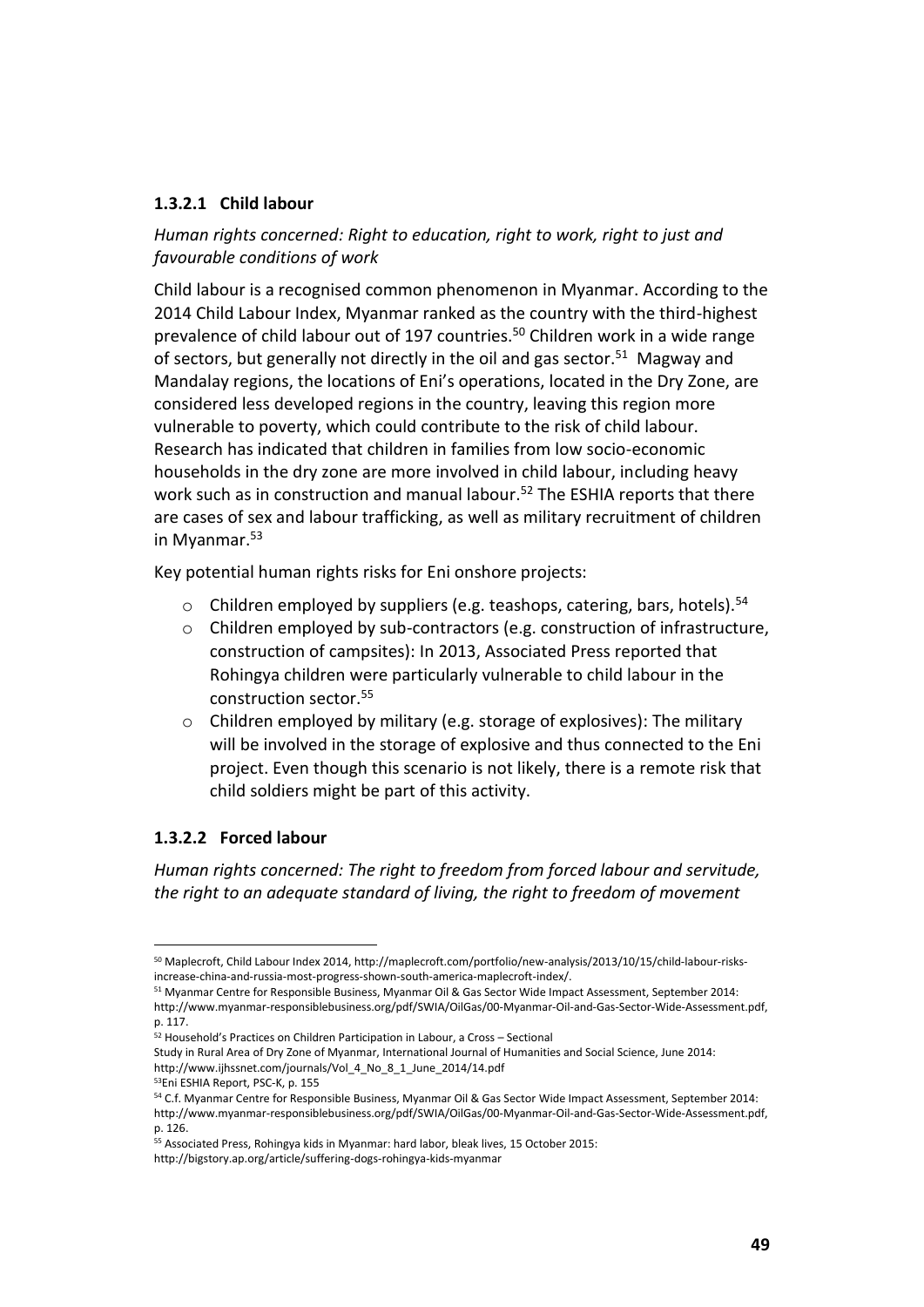According to the 2014 Global Slavery Index, Myanmar ranks 61st out of 160 countries and number 10 in the Asia and Pacific region, with estimated 231,600 people held in some form of bondage in 2014.<sup>56</sup> While forced labour is officially abolished and has actually decreased during the past years, it has been observed that some local public authorities still use forced labour for the construction of infrastructure such as roads.

Key potential human rights risks for Eni onshore projects:

- o Forced labour used by local public authorities for construction of projectrelated infrastructure: In 2011, a Myanmar NGO reported that forced labour has been used for the construction of infrastructure related to oil and gas projects.<sup>57</sup>
- o The ESHIA report identified, as a mitigation measure for the potential increased spread of communicable diseases, to limit the movement at night for workers living in the campsite.<sup>58</sup> This could lead to the potential of restricting rights-holders' freedom of movement.

# **1.3.2.3 Trade unions (freedom of association, collective bargaining)**

# *Human rights concerned: Right to peaceful assembly, right to freedom of association*

Hundreds independent trade unions have been registered at the enterprise level since the introduction of the new labour laws after 2008. However, the laws are currently still weakly implemented, so that in practice, an employer can discriminate against workers who seek to exercise their rights. Due to the fact that trade unions have been forbidden for 50 years, it has been reported that there was little awareness and understanding of the right to freedom of association and collective bargaining. Trade unions in the oil & gas sector are still rare. The Oil & Gas SWIA found only three labour organisations across the companies operating within the six assessed project areas. In general, especially unskilled workers are hesitant to raise complaints due to the scarcity of jobs and the fear of losing their jobs. $59$ 

Key potential human rights risks for Eni onshore projects:

- o Discrimination of trade union members.
- o Absence of grievance mechanisms for workers in Eni's supply chain.

<sup>56</sup> Walk Free Foundation, 2014 Global Slavery Index, http://www.globalslaveryindex.org/country/myanmar/. <sup>57</sup> Shwe Gas Movement, 2011 Report, sold out, launch of China project unleashes abuse across Burma, http://www.shwe.org/sold-out-new-report/: It was reported that forced labour was used to construct roads in Rakhine

State and build pipeline-related infrastructure in Magwe Region.

<sup>58</sup> Eni ESHIA Report, RSF-5, p. 418

<sup>59</sup> Myanmar Centre for Responsible Business, Myanmar Oil & Gas Sector Wide Impact Assessment, September 2014: http://www.myanmar-responsiblebusiness.org/pdf/SWIA/OilGas/00-Myanmar-Oil-and-Gas-Sector-Wide-Assessment.pdf, p. 116, p. 125.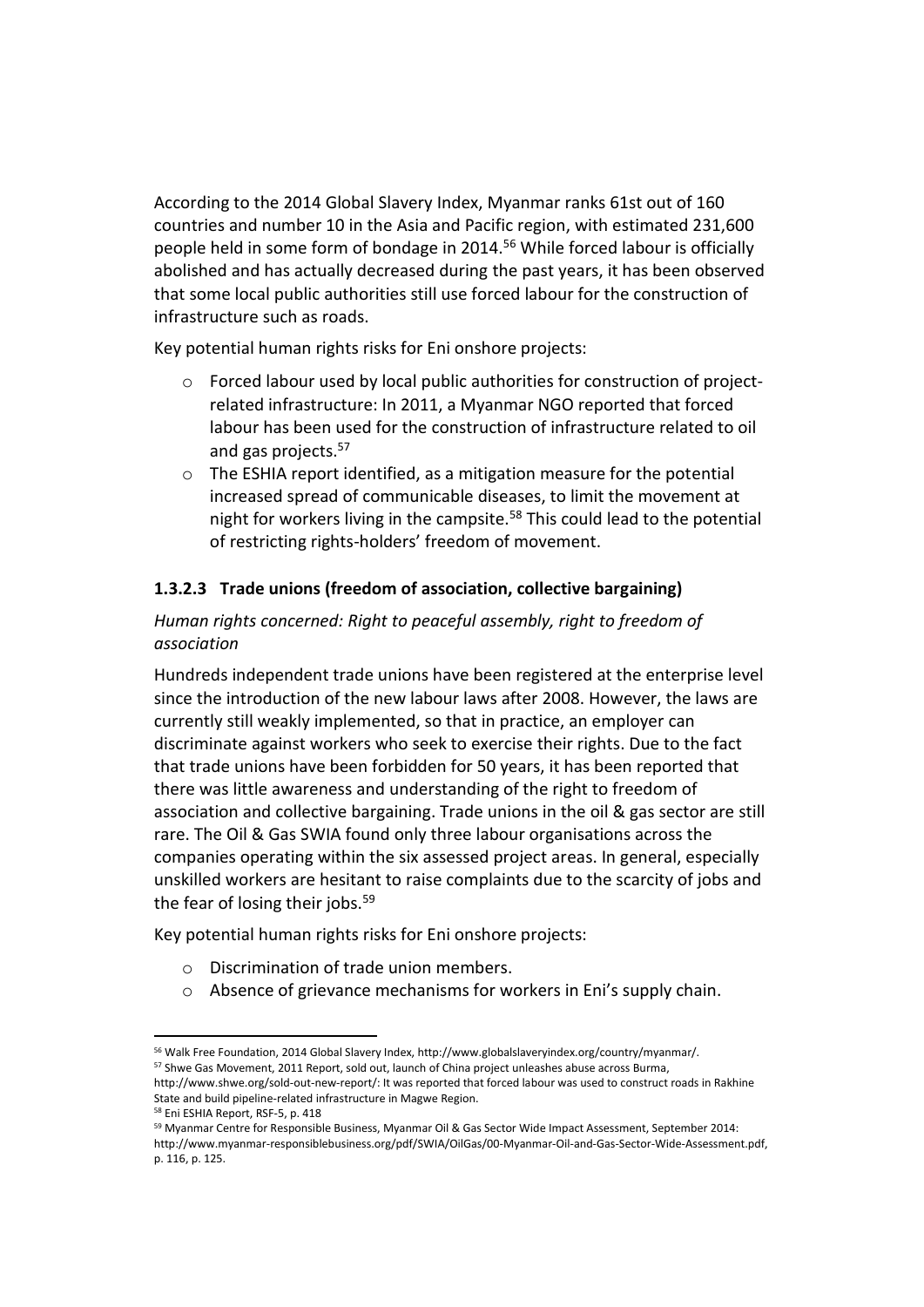## **1.3.2.4 Employment status**

# *Human rights concerned: Right to work and just and favourable conditions of work*

Due to the limited time of the exploration activity, most workers of the contractors, sub-contractors and suppliers will probably be employed under temporary contracts. The ESHIA identifies duration of employment contracts offered by Eni and contractors as one of the potential impact areas for workers.

Key potential human rights risks for Eni onshore projects:

- o No contracts: Workers of sub-contractors in the oil & gas sector have reported in the past that written employment contracts were not always provided.<sup>60</sup> The lack of written contracts increases vulnerability of workers.
- o High vulnerability of workers employed through third parties: Temporary jobs for unskilled workers are often controlled via third party labour brokers and employment agencies. These brokers and agencies often take a big portion of the wage and/or charge large placement fees, delay payments to workers and do not provide for a written contract and defined working conditions.<sup>61</sup> Workers employed through these third parties can be subject to higher vulnerability and can usually not lodge (anonymous) grievances concerning human rights violations.

# **1.3.2.5 Working conditions (working hours, leave, wages, overtime, employee privacy etc.)**

*Human rights concerned: Right to work and just and favourable conditions of work, right to an adequate standard of living, right to family life, right to health, right to social security*

Working hours in Myanmar are generally long and wages are low. The ESHIA identifies wage levels and benefits paid by Eni and contractors as one of the project influencing factors.<sup>62</sup> Due to the fact that many workers will be employed temporarily in an insecure employment position (and by subcontractors), the risk of insufficient wages and excessive working hours is especially high. Furthermore, temporary workers typically do not receive benefits such as pension benefits, health care, insurance or compensation.<sup>63</sup>

<sup>&</sup>lt;sup>60</sup> Myanmar Centre for Responsible Business, Myanmar Oil & Gas Sector Wide Impact Assessment, September 2014: http://www.myanmar-responsiblebusiness.org/pdf/SWIA/OilGas/00-Myanmar-Oil-and-Gas-Sector-Wide-Assessment.pdf, p. 123.

<sup>&</sup>lt;sup>61</sup> Myanmar Centre for Responsible Business, Myanmar Oil & Gas Sector Wide Impact Assessment, September 2014: http://www.myanmar-responsiblebusiness.org/pdf/SWIA/OilGas/00-Myanmar-Oil-and-Gas-Sector-Wide-Assessment.pdf, p. 120.

<sup>62</sup> Eni ESHIA Report, RSF-5, p. 363.

<sup>63</sup> Field trips in the Magway region for the Oil & Gas SWIA 2013.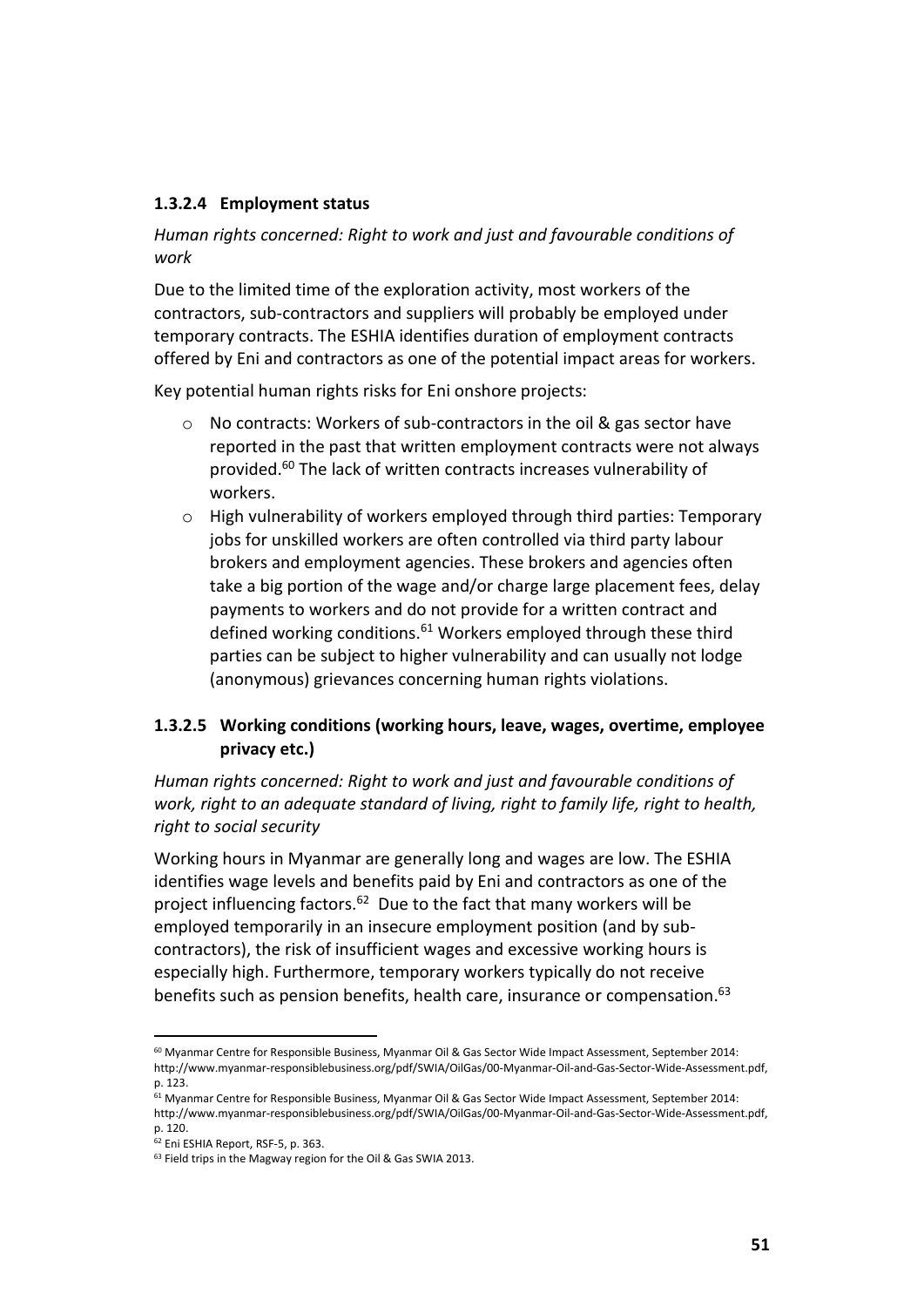Key potential human rights risks for Eni onshore projects:

- o Excessive working hours;
- o No living wages paid: Since 1 September 2015 the minimum wage of 3600 kyat for an eight hour day is in force and applicable to all sectors (with more than 15 employees).<sup>64</sup> However, the law might not be applied in practice. Furthermore, workers stated, that 3600 kyat actually does not cover living expenses, thus not providing for a living wage.<sup>65</sup>
- o Delay of payment: It is common that sub-contractors delay their payments by  $2 - 3$  months.
- o No paid leave provided: It was reported in other oil and gas projects that workers did not get any paid leave.<sup>66</sup>
- o No social security benefits provided: Workers might not have access to the newly introduced social security benefits in Myanmar, especially workers from the informal sector supplying food and other services to the exploration team.<sup>67</sup>
- o Precarious working conditions at sub-contractors and suppliers.

# **1.3.2.6 Occupational health and safety**

*Human rights concerned: Right to life, right to liberty and security, right to health*

## **Accidents and Health and Safety Systems**

The accident rate in oil & gas operations in Myanmar is not publicly available.

Health and safety practices vary greatly between companies in Myanmar. While health and safety standards at the main contractor carrying out the surveys might be good, workers of sub-contractors, in lower-skilled, lower paid, manual labour positions, which are temporary, or irregular might not profit from the same standards.<sup>68</sup> While the ESHIA foresees the development of a training and awareness programmes for contractors to deliver to their employees to ensure alignment with Eni's corporate requirements for occupational health and safety,<sup>69</sup> this might not trickle down to the mentioned employees of subcontractors.

<sup>64</sup> For the whole paragraph c.f.: Myanmar Centre for Responsible Business, Myanmar Oil & Gas Sector Wide Impact Assessment, September 2014: http://www.myanmar-responsiblebusiness.org/pdf/SWIA/OilGas/00-Myanmar-Oil-and-Gas-Sector-Wide-Assessment.pdf, p. 115 ff.; on minimum wage check http://karennews.org/2015/09/burmas-newminimum-wage-workers-claim-its-still-not-enough-to-cover-basic-living-expenses.html/

<sup>65</sup> http://karennews.org/2015/09/burmas-new-minimum-wage-workers-claim-its-still-not-enough-to-cover-basic-livingexpenses.html/

<sup>66</sup> Field trips in the Magway region for the Oil & Gas SWIA 2013.

<sup>67</sup> Business and Human Rights Country Guide with further references.

<sup>&</sup>lt;sup>68</sup> Myanmar Centre for Responsible Business, Myanmar Oil & Gas Sector Wide Impact Assessment, September 2014: http://www.myanmar-responsiblebusiness.org/pdf/SWIA/OilGas/00-Myanmar-Oil-and-Gas-Sector-Wide-Assessment.pdf,

p. 121.

<sup>69</sup> Eni ESHIA Report, RSF-5 , p. 418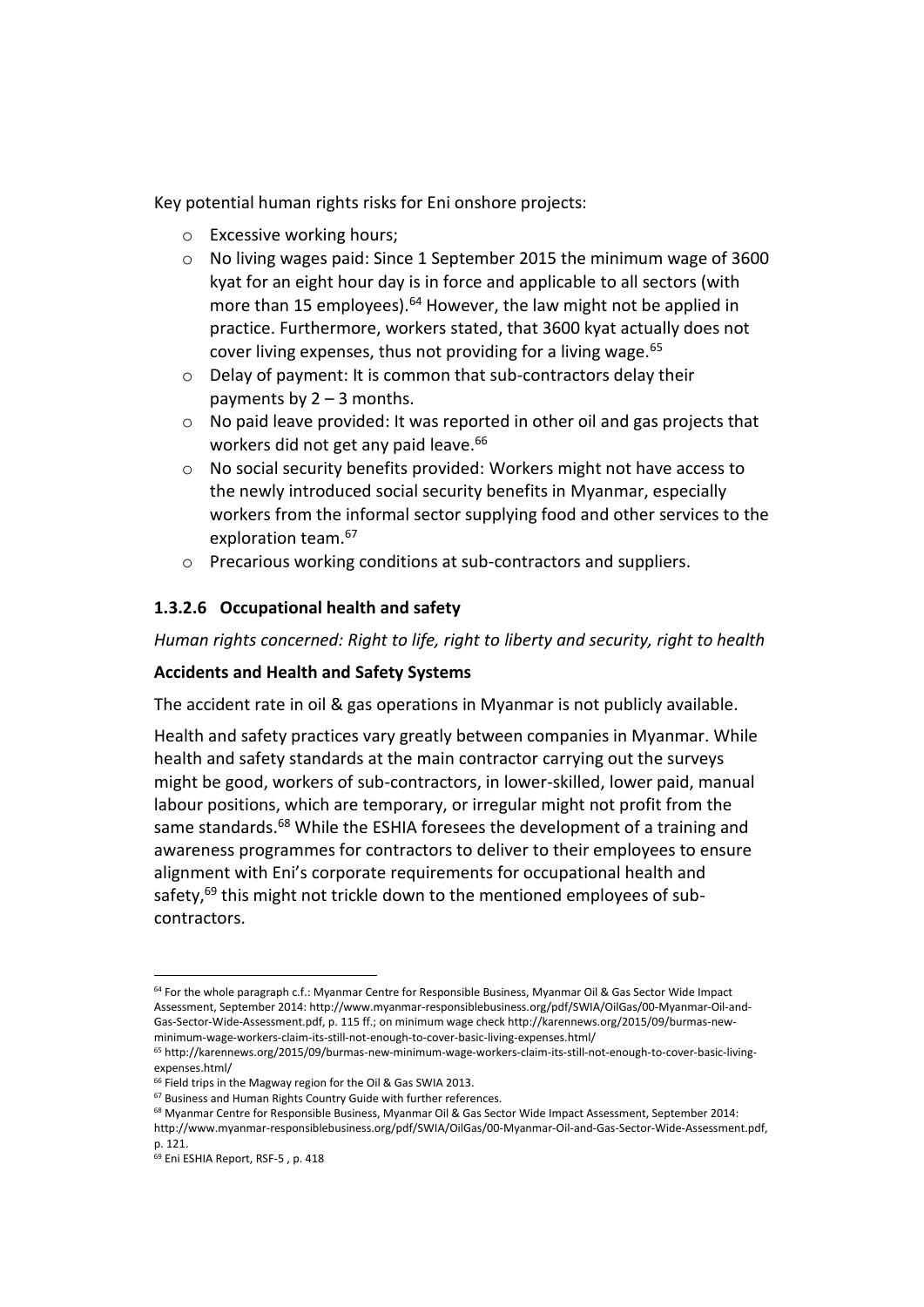#### **Health conditions**

Company operations can further spread communicable diseases such as malaria, TB, HIV/AIDS which are already present in Myanmar. In particular, long haul truck drivers often have significantly higher rates of sexually transmitted diseases than the local communities. The ESHIA includes mitigation measures related to health issues, such as education on the transmission of STDs, as well as educational outreach in local communities, training programs for contractors and sub-contractors, monitoring of local trends and limitation of movement at night for workers living in the campsite.<sup>70</sup> It should be noted that this last measure could be considered a negative impact in restricting rights-holders' freedom of movement.

#### **Storage of explosives for seismic surveys**

There are particular safety concerns related to the use and storage of the explosives used for the seismic surveys. According to the ESHIA, "the main explosive storage will be located at the nearby Military Compound. In case the main explosive storage centre is too far from the area of operations, a temporary explosive storage centre will be realized in proximity of the survey area."71 If the explosives are not sufficiently secured, there is an inherent risk of severe accidents to both workers and local communities. Additionally, the security personnel might infringe the rights of workers by using inappropriate and/or excessive force (this is further elaborated in section 1.5, under *Security*).

Key potential human rights risks for Eni onshore projects:

- o Insufficient occupational health and safety systems at sub-contractors and suppliers: One example where health and safety standards might be lower relates to the construction of camps. An MCRB report in 2014, showed that some subcontractors of oil and gas companies had poor health and safety conditions.<sup>72</sup>
- o Increase of transmittable diseases;
- o Accidents related to storage of explosives;
- o Other human rights infringements related to mitigation measures (e.g. freedom of movement).

## **1.3.2.7 Housing**

 $\overline{a}$ 

*Human rights concerned: Right to adequate standard of living, right to health, right to life*

<sup>70</sup> Eni ESHIA Report, RSF-5, p. 418

<sup>71</sup> Eni ESHIA Report, PSC-K, p. 21 f; RSF-5, p. 22.

<sup>72</sup> Myanmar Centre for Responsible Business, Myanmar Oil & Gas Sector Wide Impact Assessment, Part. 4.4, September 2014: http://www.myanmar-responsiblebusiness.org/pdf/SWIA/OilGas/00-Myanmar-Oil-and-Gas -Sector-Wide-Assessment.pdf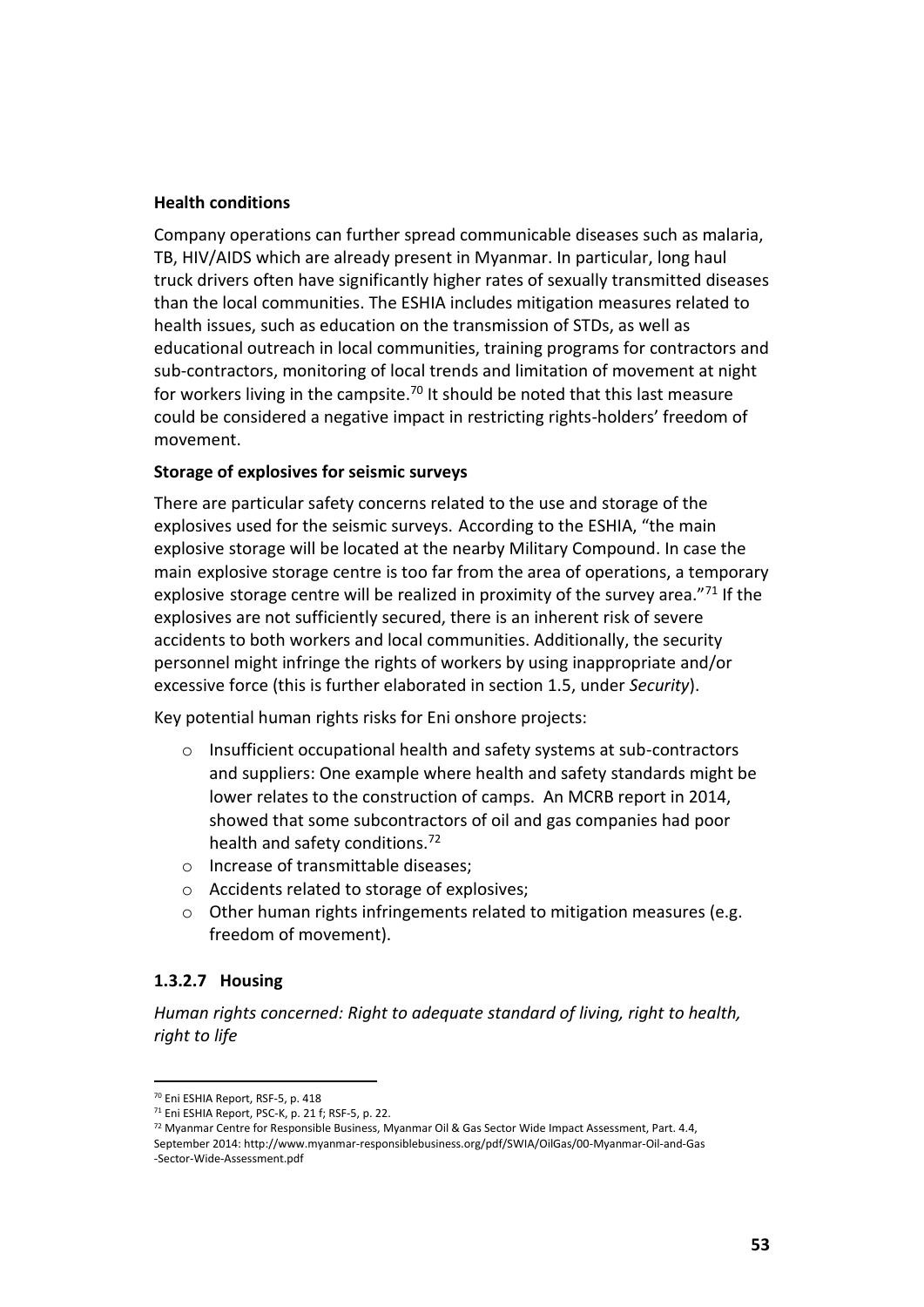While the ESHIA foresees the construction of camps for the staff of the main contractors, the same housing facilities might not be provided by Eni's subcontractors. In similar projects, it has been noted that workers housing has not been consistently provided around construction sites.<sup>73</sup> The ESHIA identifies the accommodation strategy as one of the project's influencing factors.<sup>74</sup>

Key potential human rights risks for Eni onshore projects:

- o No housing provided for all workers of sub-contractors;
- o No adequate sanitation facilities provided;
- $\circ$  No adequate, safe and secure housing provided meeting the national and international standards: requirements for adequate housing are availability, affordability, habitability, accessibility, adequate location and cultural adequacy. Furthermore, the housing must be safe and secure, from natural disasters as well as crimes. <sup>75</sup>

# **1.3.2.8 Discrimination**

*Human rights concerned: Right to non-discrimination, right to work and just and favourable conditions of work, right to thought, conscience and religion, right to participate in the cultural life of community, right to equal pay for equal work*

The ESHIA foresees as mitigation measures non-discrimination policies, equal opportunities and non-discrimination in the recruiting process.<sup>76</sup>

There have been several community conflicts related to violence against religious minorities in the past. In September 2013, this led to a statement of the UN High Commissioner for Human Rights, calling out to end the discrimination against ethnic and religious minorities in Myanmar. The statement referred particularly to the anti-Muslim violence in Rakhine State and the Mandalay region. In particular in Mandalay, religious tensions between Muslims and Buddhists are widespread.<sup>77</sup>

Key potential human rights risks for Eni onshore projects:

o Discrimination against non-Buddhists or ethnic minorities in hiring practice of contractors and sub-contractors. Contractors and subcontractors might abstain from hiring non-Buddhists in order to avoid

<sup>73</sup> Myanmar Centre for Responsible Business, Myanmar Oil & Gas Sector Wide Impact Assessment, September 2014: http://www.myanmar-responsiblebusiness.org/pdf/SWIA/OilGas/00-Myanmar-Oil-and-Gas-Sector-Wide-Assessment.pdf, p. 126: There have been cases where workers had to construct their own shelters implying poor housing quality and sanitation levels.

<sup>74</sup> Eni ESHIA Report, RSF-5, p. 360.

<sup>&</sup>lt;sup>75</sup> C.f. DIHR Human Rights and Business Indicators, Section Human Resources, Subsection 2.9[, http://business](http://business-humanrights.org/sites/default/files/2_Human%20Resources.pdf)[humanrights.org/sites/default/files/2\\_Human%20Resources.pdf.](http://business-humanrights.org/sites/default/files/2_Human%20Resources.pdf)

<sup>76</sup> Eni ESHIA Report, RSF-5, p. 360.

<sup>77</sup> http://www.ohchr.org/EN/NewsEvents/Pages/DisplayNews.aspx?NewsID=13470&.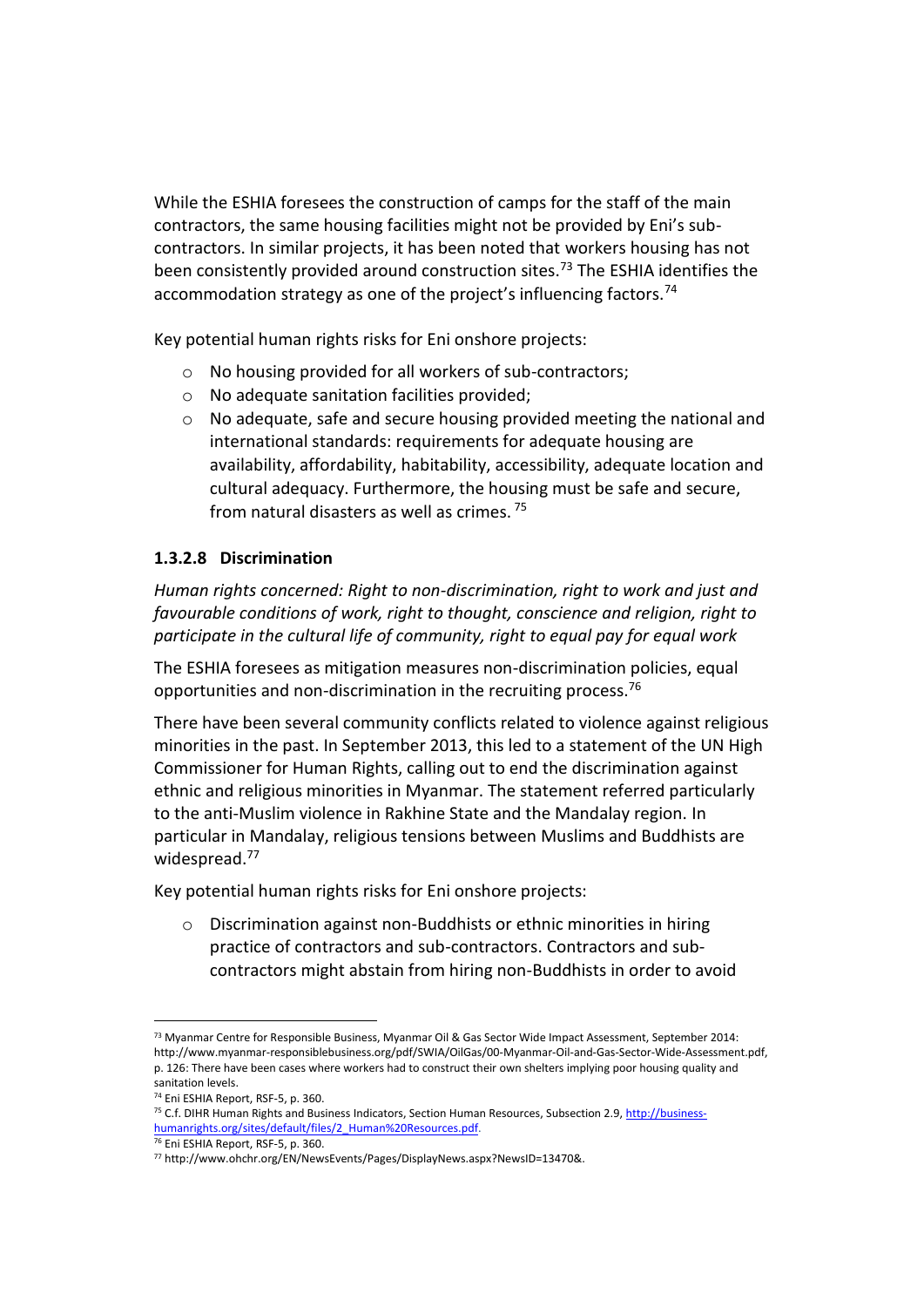conflicts in the workplace and might follow a clearly discriminatory practice.<sup>78</sup>

- o Discrimination against women in the workplace: Typically, the extractives sector has a very low percentage of women across a wide range of jobs.<sup>79</sup>
- o Maternity leave: Although the law foresees for women a 14 weeks maternity leave, various labour rights organisations have reported that pregnant women did not enjoy their rights in practice, as they were typically not paid during maternity leave and very not reintegrated in the same position.<sup>80</sup>
- o Discrimination against other groups: Disabled and LGBT persons also face discrimination in Myanmar society and the workplace.<sup>81</sup>

## <span id="page-54-0"></span>**1.4 COMMUNITY IMPACTS**

## <span id="page-54-1"></span>**1.4.1 GENERAL CONTEXT**

The 2014 UN Human Development Index ranked Myanmar at 150 out of 187 countries surveyed, placing them in the low human development category.<sup>82</sup> Among other things, Myanmar faces several challenges related to the overdependency on natural resources and agriculture, high poverty levels -especially in rural areas-, ethnic conflicts particularly among the ethnic minority groups, and the country as a whole is extremely vulnerable to climate change and extreme weather.

This section provides some of the main issues of concern in the context of Eni Myanmar's projects, RSF-5 and PSC-K. The locations of both projects are in areas that are categorised as severely impoverished suffering from issues relating to food and water insecurity, lack of education and health. Eni's projects are located in Myanmar's Dry Zone, which is very vulnerable to climate change and extreme weather such as severe droughts or flooding. Given this context of increased vulnerability of communities already affected by poverty, droughts and flooding, the following issues should be carefully considered, further assessed, and mitigated in order to not further reduce the already vulnerable context these communities' are experiencing.

 $78$  Myanmar Centre for Responsible Business, Tourism Sector Wide Impact Assessment 2015, p. 148.

<sup>79</sup> Myanmar Centre for Responsible Business, Myanmar Oil & Gas Sector Wide Impact Assessment, September 2014: http://www.myanmar-responsiblebusiness.org/pdf/SWIA/OilGas/00-Myanmar-Oil-and-Gas-Sector-Wide-Assessment.pdf, p. 125.

<sup>80</sup> Human Rights and Business Country guide with further references.

<sup>81</sup> Myanmar Centre for Responsible Business, Myanmar Oil & Gas Sector Wide Impact Assessment, September 2014: http://www.myanmar-responsiblebusiness.org/pdf/SWIA/OilGas/00-Myanmar-Oil-and-Gas-Sector-Wide-Assessment.pdf, p. 121 f.

<sup>82</sup> http://www.mm.undp.org/content/myanmar/en/home/countryinfo/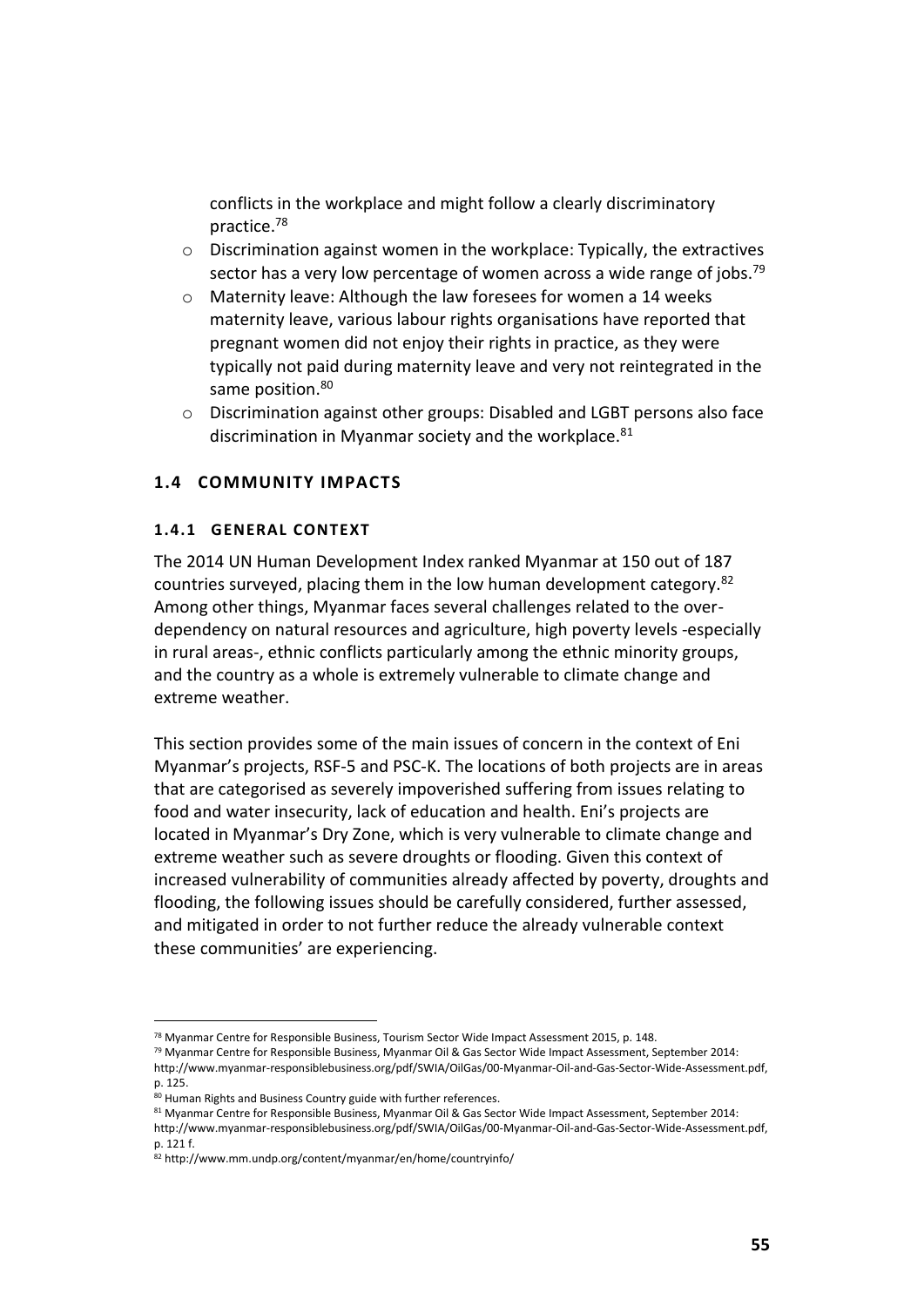# <span id="page-55-0"></span>**1.4.2 HUMAN RIGHTS ISSUES OF CONCERN**

# **1.4.2.1 Environmental Impacts**

*Human rights concerned: right to health, the right to life, the right to an adequate standard of living (including the right to food, water and housing, and on the right to take part in cultural life)*

Eni Myanmar's blocks are located in the agricultural areas of Dry Zone. This region is heavily affected by environmental degradation, which increases the vulnerability of communities in the area of operation.

The ESHIA study identified potential environmental impacts in relation to the seismic surveys, which include impacts related to: air quality, noise and vibration, water quality, soil and subsoil, flora and vegetation and fauna and habitats. The Grav-mag surveys may include impacts related to noise.

The environmental impacts caused by the construction of roads, camps, wells and the seismic surveys can have a high impact on the livelihoods of the local communities who are highly dependent on their land and natural resources such as firewood and water.

In 2013, it was reported that 48 percent of Myanmar's land area was covered with forest.<sup>83</sup> Deforestation in the country has been linked to extractive industrial activities, according to USAID, resulting in soil erosion, landslides, increased dry season water and decreased topsoil fertility with an adverse impact on agriculture, hence to the communities' right to food and livelihood.<sup>84</sup> Deforestation was reportedly also exacerbated by road constructions, which increased by about 5 percent from 1990 to 2010. $85$  It should also be noted that many attribute deforestation to exacerbating the impact of natural disasters in certain rural areas.<sup>86</sup>

Key potential human rights risks for Eni onshore projects:

o Reduction in livelihoods;

<sup>83</sup> Forest Peoples Programme, National Updates on Agribusiness Large Scale Land Acquisitions in Southeast Asia, 4 August 2013: http://www.forestpeoples.org/sites/fpp/files/publication/2013/08/briefing-8-8-burma.pdf and USAID, Property Rights and Resource Governance- Burma, May 2013: http://usaidlandtenure.net/sites/default/files/country-profiles/fullreports/USAID\_Land\_Tenure\_Burma\_Profile.pdf

<sup>84</sup> USAID, Property Rights and Resource Governance- Burma, May 2013:

http://usaidlandtenure.net/sites/default/files/country-profiles/full-reports/USAID\_Land\_Tenure\_Burma\_Profile.pdf 85 Asian Development Bank, Myanmar unlocking the potential, August 2014:

http://www.adb.org/sites/default/files/pub/2014/myanmar-unlocking-potential.pdf

<sup>86</sup> Myanmar Times, "Why the NLD achieved a Magwe clean sweep," December, 2015.

http://www.mmtimes.com/index.php/national-news/mandalay-upper-myanmar/17918-why-the-nld-achieved-a-magweclean-sweep.html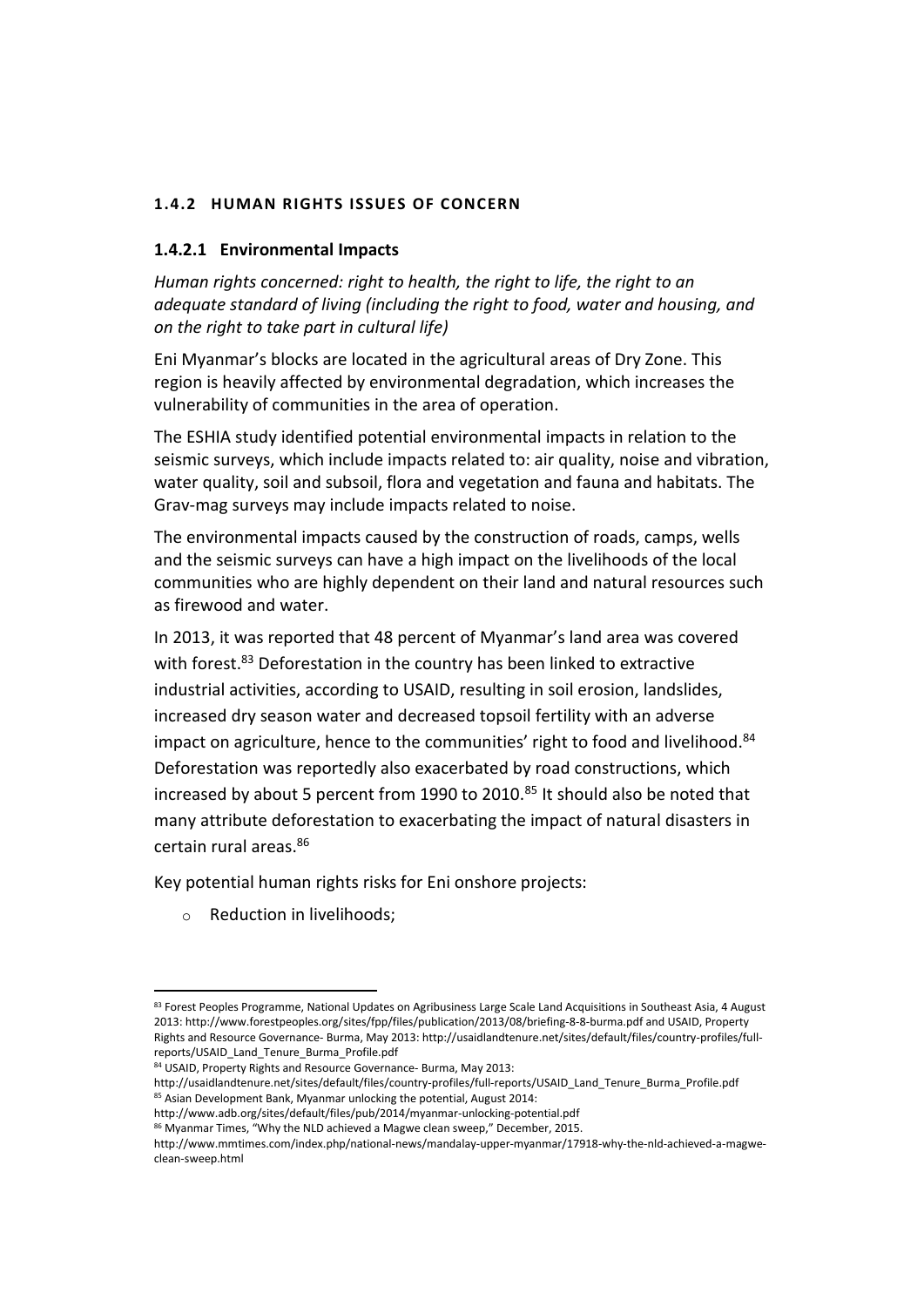- $\circ$  Restriction and/reduction of availability and quality of water; water contamination may affect the ground water quality which could also have a negative impact on community health.
- $\circ$  Agriculture plays a cultural services role; some areas may have served as cultivated land for generations and therefore may have cultural significance to communities and individuals.
- $\circ$  High-risk area for flooding recently a large part of the population in the Dry Zone has been displaced due to severe flooding.
- o Depletion of forests and wood due to clearance of forests for road construction, camp construction, seismic surveys and other subsequent phases of the project, leading to a reduction in availability of wood as well as increased deforestation

# **1.4.2.2 Social Impacts**

*Human rights concerned: right to an adequate standard of living (including the right to food, water and housing, right to health and on the right to participate in cultural life)*

The projects may have adverse human rights impacts on communities in terms of social impacts. This includes the possible reduction to accessing basic needs and services such as water, food and health care as well as issues regarding the possible sudden influx of workers into local communities due to Eni's projects and activities. The 2014 MCRB Oil and Gas SWIA report found that the oil and gas sector impacted the livelihoods of rural populations dependent on subsistence agriculture, especially women, ethnic minorities and persons with disabilities. $87$ 

## **Reduction in Livelihoods**

 $\overline{a}$ 

There is a risk of possible reduction to the access to basic services, such as water, food and other natural resources due to water contamination, land acquisition and overall disruption in livelihoods. Any impacts related to livelihoods are heightened given the level of dependency and vulnerabilities of those in the local communities. In fact, the Dry Zone area,<sup>88</sup> which is where one of the projects will take place, is considered to be one of the most water and food insecure areas in the country<sup>89</sup> due to poverty, lack of development, severe weather (i.e. droughts and flooding), etc. In August 2015, Magway was severely impacted by flooding creating issues related to the quality and availability of water, sanitation and

<sup>87</sup> Myanmar Centre for Responsible Business, Myanmar Oil & Gas Sector Wide Impact Assessment, Part 4.2, September 2014: http://www.myanmar-responsiblebusiness.org/pdf/SWIA/OilGas/00-Myanmar-Oil-and-Gas-Sector-Wide-Assessment.pdf

<sup>88</sup> Dry Zone area is in central Myanmar, covering large parts of the Magway, Mandalay and lower Sagaing Divisions 89 World Food Programme, Food Security Assessment in the Dry Zone Myanmar, February 2011.

http://documents.wfp.org/stellent/groups/public/documents/ena/wfp234780.pdf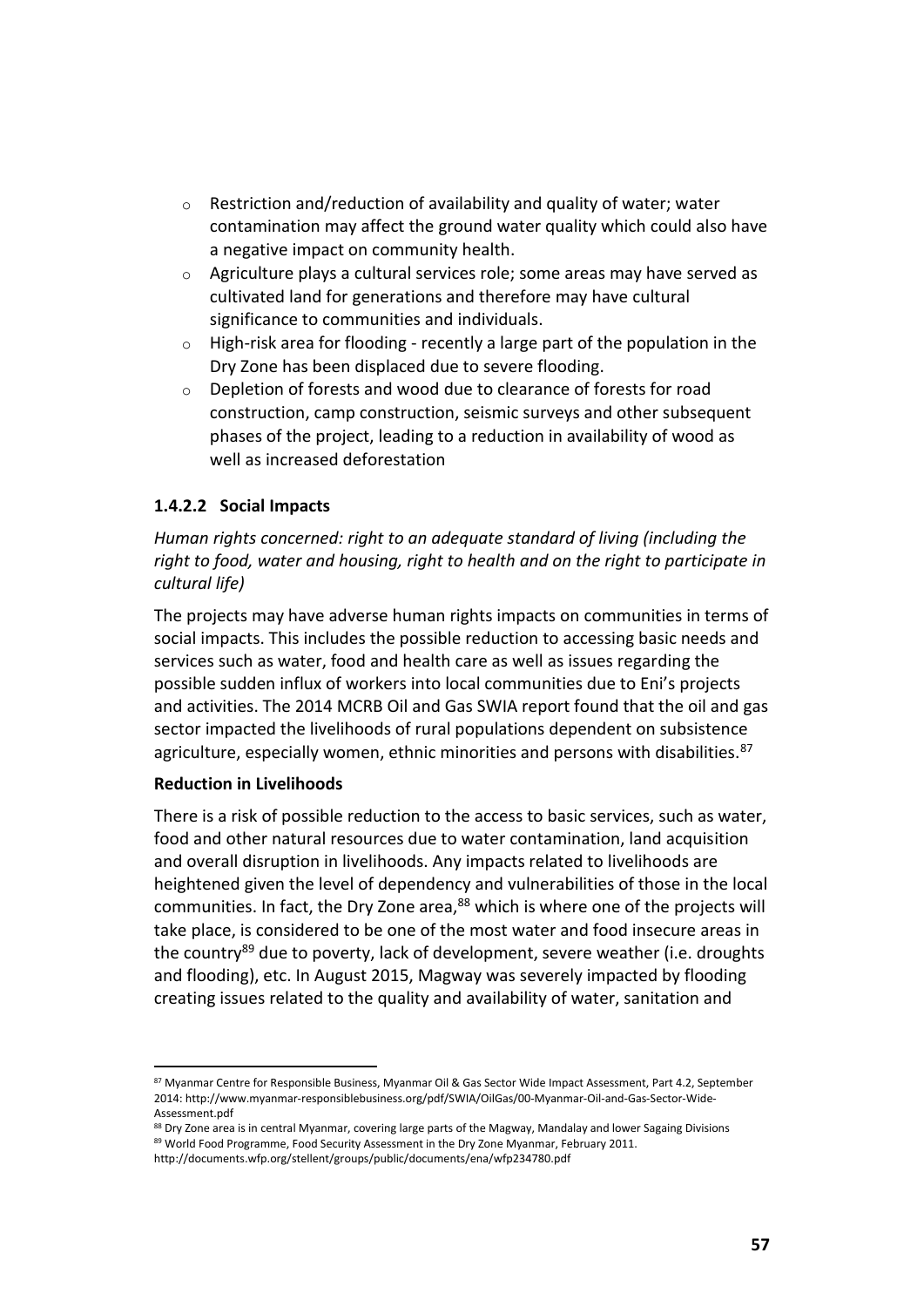impacts on hygiene and health in those areas, <sup>90</sup> as well as issues related to food security and land displacement of farmer communities.<sup>91</sup>

## **Health impacts<sup>92</sup>**

Local communities are currently vulnerable to communicable diseases such as HIV/AIDS, malaria, and tuberculosis. This vulnerability is increased by the limited availability and resources of health services to the population. Maternal and child health vulnerabilities in rural communities includes a high level of child mortality and the lack of maternal and reproductive health care due to the lack of skilled healthcare personnel. $93$  Due to the influx in the area of Eni employees and contractor employees in project areas, communities can be negatively affected by increasing the spread of communicable diseases among the local communities, but could also further burden the already limited availability of health care personnel. Lastly, potential water contamination associated with Eni's projects could also affect the health of those in the communities.

## **Influx of workers impacting community and cultural life**

While the ESHIA considers the influx of workers as a positive contribution to local communities, there are several possible negative impacts, which relate to health, safety and overall community life. Often times, extractives projects lead to an influx of workers, as well as job-seeking informal settlers, criminals, sex workers, etc., which may cause adverse impacts. For Eni Myanmar issues to consider is the influx of a foreign workforce that may negatively impact Myanmar culture and traditions; gender-related impacts including increased demand for prostitution, which is considered illegal in Myanmar and the subsequent increased risk of spread of STDs.

It is also important to note that local employment opportunities will mostly be limited to expatriates due to the lack of skill-sets and education available among local community members, which could lead to dissatisfaction among the local communities. Furthermore, the project will only provide temporary employment.

Key potential human rights risks for Eni onshore projects:

o Reduction of basic primary needs of communities, such as water for drinking and sanitation, farmland, forests and wildlife, food and other natural resources due to water contamination, land acquisition and overall disruption of livelihoods. In particular, attention should be paid to

<sup>90</sup> Unicef, "UNICEF calls for \$9.2 million USD for children affected by Myanmar floods, as supplies arrive," August, 2015. http://www.unicef.org/infobycountry/media\_82777.html

92 World Health Organisation, Myanmar: WHO Statistical Profile, January 2015.

<sup>91</sup> ActionAid, "Farmers concerned for post-flood livelihoods," August 13, 2015.

http://www.actionaid.org/2015/08/farmers-concerned-post-flood-livelihoods

http://www.who.int/gho/countries/mmr.pdf?ua=1

<sup>93</sup> UN Population Fund, Country Programme Action Plan (2012-2015[\) http://www.unfpa.org/sites/default/files/portal](http://www.unfpa.org/sites/default/files/portal-document/Myanmar_CPAP.pdf)[document/Myanmar\\_CPAP.pdf](http://www.unfpa.org/sites/default/files/portal-document/Myanmar_CPAP.pdf)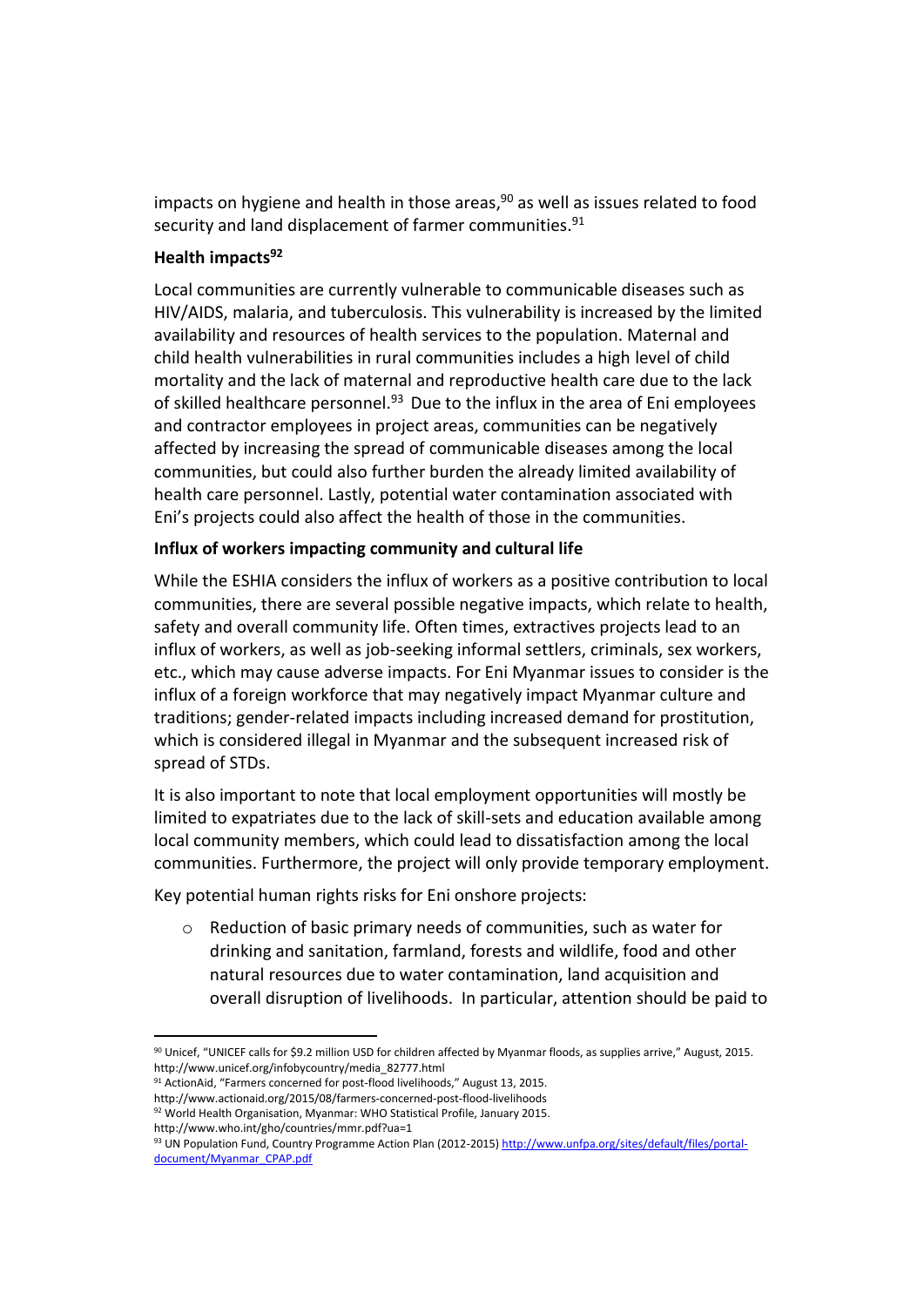vulnerable groups such as farmers, those displaced by the floods, children, etc.

- o Projects' use of water in an already water stressed environment (e.g. use of water to control fire accidents resulting from explosives).
- o Increased spread of communicable diseases including increased risk of HIV transmission and other STDs affecting local communities and vulnerable groups such as women and girls, especially concerning the proximity of the project's housing to local communities.<sup>94</sup>
- $\circ$  Reducing availability and accessibility of health services<sup>95</sup> especially for vulnerable individuals and groups such as women, children, those living with diseases.
- o Increased pollution and waste problems;
- o Increased crime rates;
- o Inter- and intra-communal conflicts over land, jobs, compensation payments and other benefits;
- o Trafficking of children, women and migrant labour for low skilled labour, domestic services or prostitution;
- $\circ$  Safety issues due to the increased risk of road traffic accidents;<sup>96</sup>
- $\circ$  Safety issues with respect to high risk groups such as women, girls;<sup>97</sup>
- $\circ$  Impacts on Myanmar culture and traditions due to the influx of workers from other countries/ cultures.
- o Eni's local outreach programmes may have unintended consequences such as failing to be inclusive, transparent in their benefits and may cause confusion and conflict among communities.

# **1.4.2.3 Land and Resettlement**

*Human rights concerned: Right to self-determination, right to participation, right to non-discrimination and equality, freedom of movement, right to own property (including fair and just compensation for expropriation), right to an adequate standard of living (including the right to food, water and housing, and on the right to take part in cultural life), right to work, right to free, prior and informed consent (FPIC)*

Both projects may have adverse human rights impacts on communities in relation to temporary land acquisition and land usage. The ESHIA has identified

presence of a predominantly male workforce.

 $\overline{a}$ 94 Eni ESHIA Report, RSF-5 Annex 3 Impacts, p. 22 & p.46

<sup>95</sup> Eni ESHIA Report, RSF-5 Annex 3 Impacts, p. 22 and p. 48, notes pressure on health care

 $96$  Eni ESHIA Report, RSF-5 Annex 3 Impacts, p. 23 and p.48, notes pressure on community safety

<sup>97</sup> Myanmar Centre for Responsible Business, Myanmar Oil & Gas Sector Wide Impact Assessment, September 2014: http://www.myanmar-responsiblebusiness.org/pdf/SWIA/OilGas/00-Myanmar-Oil-and-Gas-Sector-Wide-Assessment.pdf, p.157. The report found that women indicated a rising sense of insecurity in some areas of O&G operations, due to the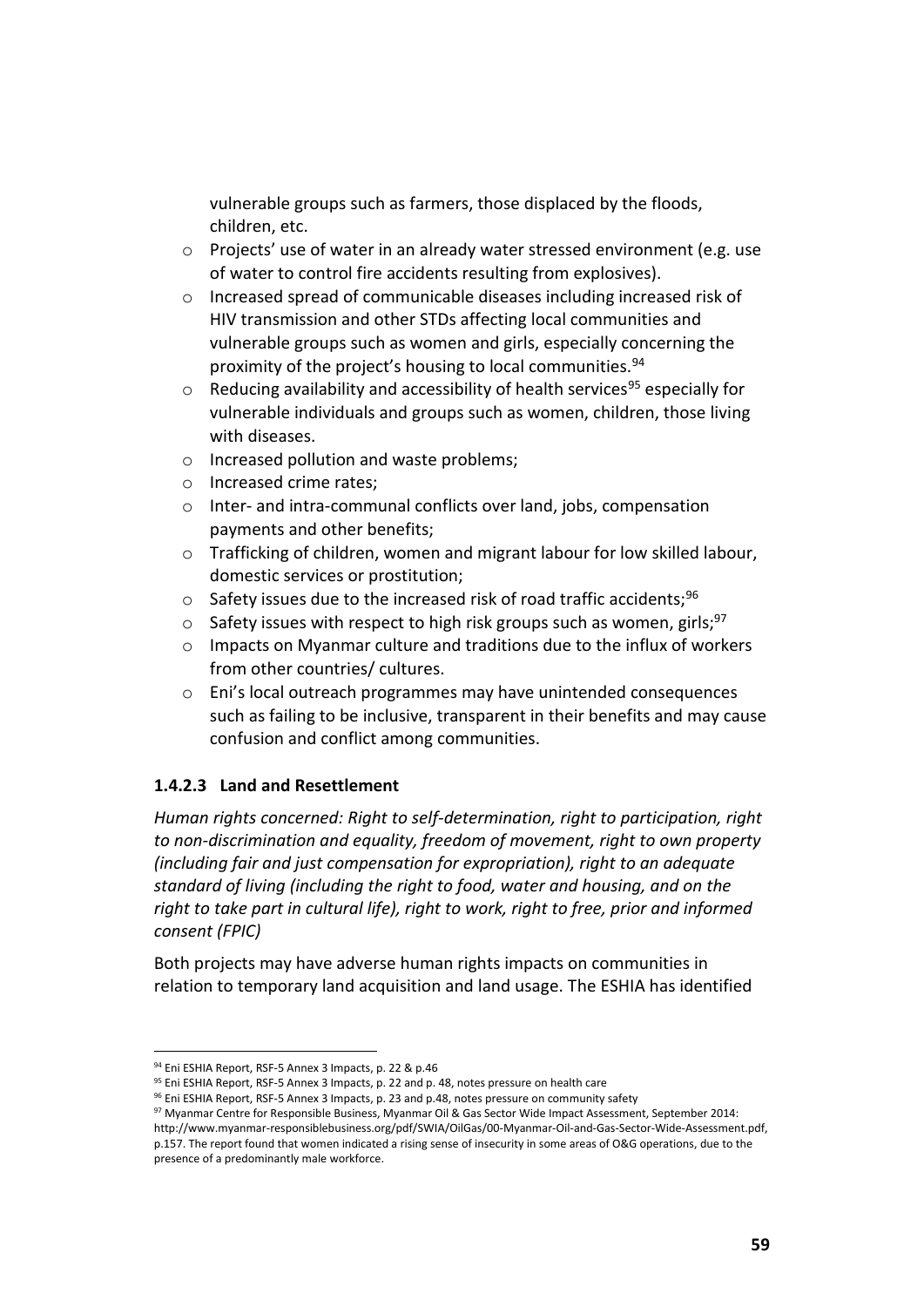potential impacts related to both projects, RSF-5 and PSC-K.<sup>98</sup> which may cause adverse human rights impacts related to livelihoods. This could be especially harmful given that a majority of the population relies on land for agriculture and water resources. While no permanent land acquisition will take place for Eni Myanmar's projects and therefore land confiscation is unlikely, it should be noted that rural populations in Myanmar are at high risk of land related negative impacts.<sup>99</sup> An Amnesty International Report from 2014 cites land confiscations and forced evictions as a widespread problem in Myanmar.<sup>100</sup> They also identified instances where farmers in protest of land confiscations ploughed the disputed land.<sup>101</sup>Land disputes are a widespread problem in Myanmar. In Magway, reportedly more than 390,000 acres of farmlands have been confiscated, and these cases have remained unresolved.<sup>102</sup>

With regard to resettlement, the projects have identified that temporary land acquisition will take place for building temporary housing for workers as well as land clearance for well sites and road access. While not expected, these activities may potentially lead to the temporary resettlement of communities. If this is the case, Eni's projects may have adverse impacts from the physical and/or economic displacement of local communities.

Key potential human rights risks for Eni onshore projects related to temporary land acquisition:

- $\circ$  Difficulties of identifying and ensuring inclusivity of all rights-holders in the consultation process to assess who have claims to land, e.g. land owners, those who have claims to ownership through customary land tenure, or those that have no land title but use the land to support their livelihoods.
- $\circ$  Lack of provision of information regarding the temporary land acquisition process including rates for payment of compensation for acquired land and crops.
- o Lack of consultation of vulnerable groups (e.g. women or ethnic minorities) during the temporary land acquisition process.

<sup>98</sup> A full list of impacts can be found in ESHIA RSF-5 Annex 3 and starting in RSF-5 Main 1 (also includes mitigation measures) p.120.

<sup>99</sup> Myanmar Centre for Responsible Business, Myanmar Oil & Gas Sector Wide Impact Assessment, September 2014: http://www.myanmar-responsiblebusiness.org/pdf/SWIA/OilGas/00-Myanmar-Oil-and-Gas-Sector-Wide-Assessment.pdf, p. 99.

<sup>100</sup> Amnesty International Country Report 2014/15, p.263.

<sup>101</sup>Amnesty International Country Report 2014/15, p.263.

<sup>102</sup> Myanmar Times, "Why the NLD achieved a Magwe clean sweep," December, 2015.

http://www.mmtimes.com/index.php/national-news/mandalay-upper-myanmar/17918-why-the-nld-achieved-a-magweclean-sweep.html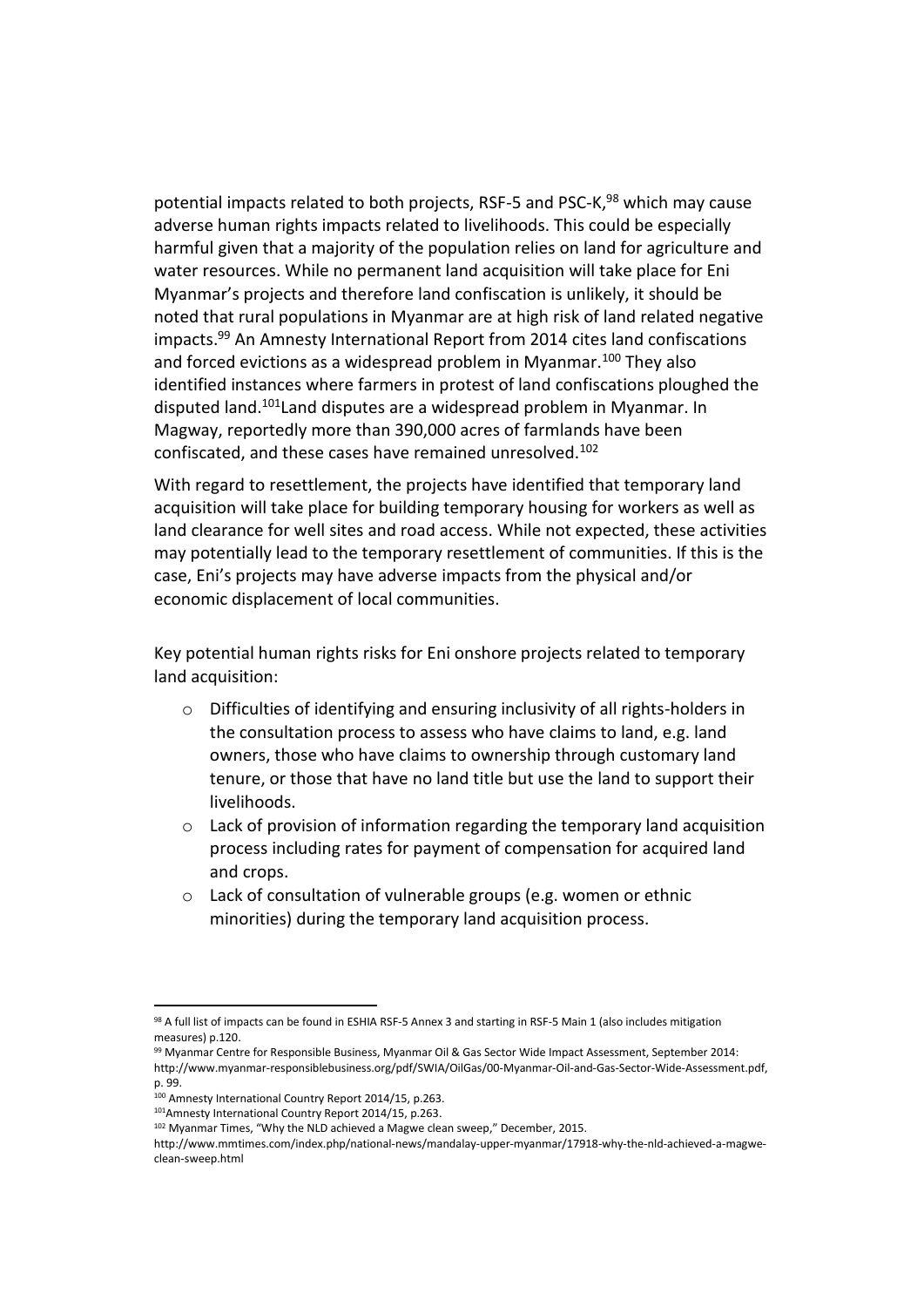- o Impacts of temporary land acquisition for the project's activities, especially to those most vulnerable e.g. those impacted by the recent floods, women, farmers, ethnic minorities etc.
- o Conflicts erupting between land owners/users and public or private security forces due to protests by land owners/users over e.g. land acquisition, or inadequate compensation for land.
- $\circ$  Temporary land acquisition causing a loss of livelihoods and household income, as well as disruption of crop production.
- o Development of livelihood restoration programs for those whose land and livelihoods will be (temporarily) impacted in a rights-compatible manner.
- o Physical disturbance or damage to sites of cultural, religious and/or spiritual significance due to temporary land acquisition.

Key potential human rights risks for Eni onshore projects related to resettlement<sup>103</sup>:

- o Lack of consultation with communities related to temporary land acquisition, relocation or FPIC.<sup>104</sup>
- $\circ$  Involuntary resettlement e.g. forced evictions; there have been reports of widespread forced evictions as well as people protesting against forced evictions being arrested and charged under provisions of trespassing and criminal damage.<sup>105</sup>
- o Use of excessive force by security forces against protesters protesting against forced evictions (discussed further in the conflict and security section).
- o Increased vulnerability of individuals and groups who have already been resettled after the recent severe floods (e.g. primarily the Dry Zone area), farmers, and others dependent on land for their livelihoods.
- o Difficulties regarding who to compensate for land and understanding who have legal or customary claims to land such as land owners, those who have claims to ownership through customary land tenure, or those that have no land title but use the land to support their livelihoods.
- o New resettlement locations create difficulties and/or poorer conditions for rights holders e.g. sources of water are more scare, schools and places of worship are further away, access to new land for livelihoods is limited

 $\overline{a}$ <sup>103</sup> While due to the nature of Eni Myanmar's operations, which will be of a temporary nature, it is unlikely that

resettlement will take place at this stage, this section on resettlement is included to demonstrate the potential scenario. <sup>104</sup> Myanmar Centre for Responsible Business, Myanmar Oil & Gas Sector Wide Impact Assessment, September 2014

reported that there was virtually no meaningful consultation with local communities around land use, relocation or FPIC. <sup>105</sup> Amnesty International Country Report 2014/15, p.263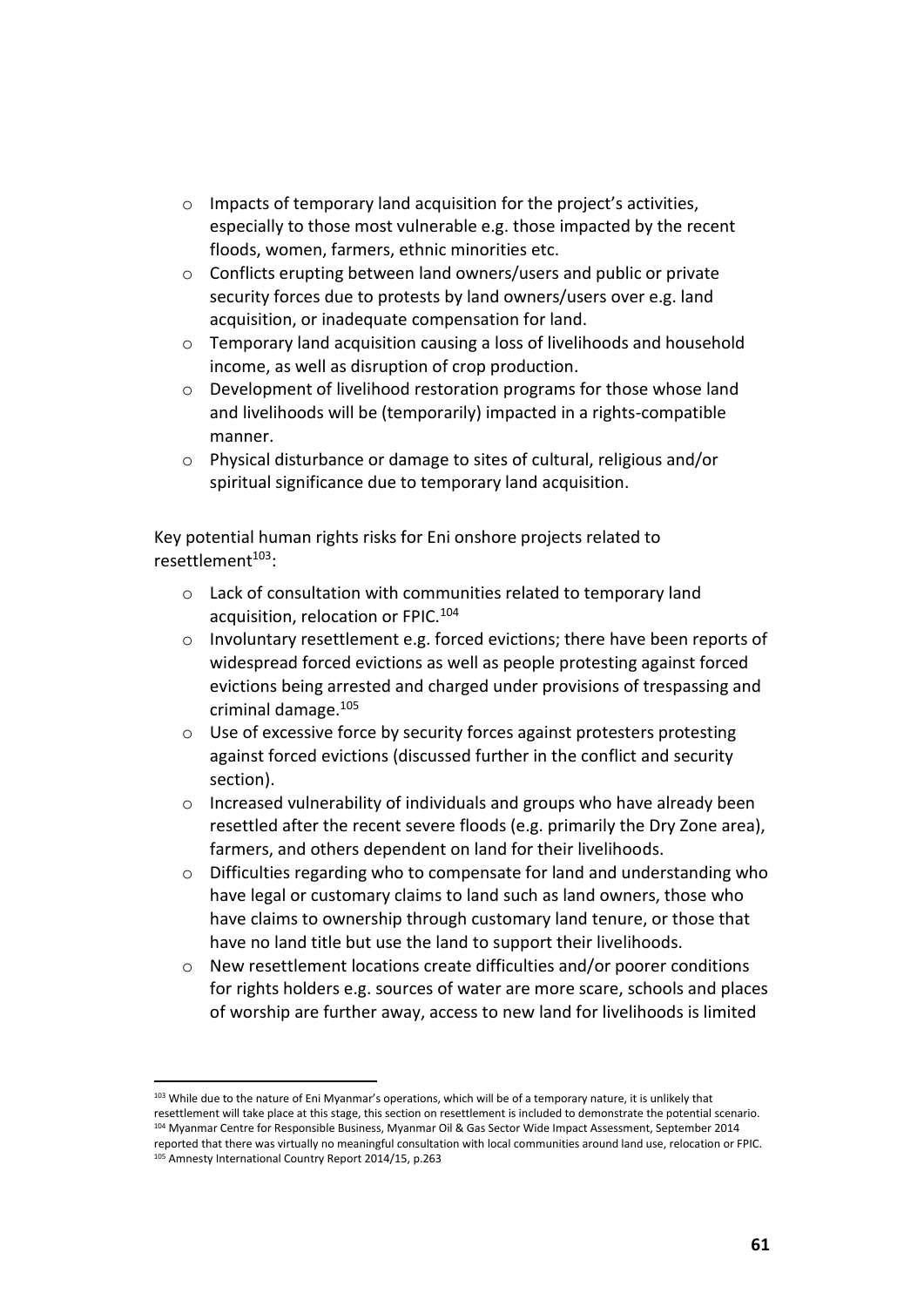or new land is not provided for land owners (e.g. they are only provided with cash compensation and not with a new piece of land).<sup>106</sup>

o Land restoration, ensuring that all areas impacted are returned to the pre-project state.

# **1.4.2.4 Terminating and Leaving Sites of Operation**

*Human rights concerned: Right to life, right to an adequate standard of living (including the right to food, water and housing, and on the right to take part in cultural life)*

Since the planned projects are of a temporary nature, special attention needs to be given to how Eni plans to decommission the projects in order to ensure that no human rights impacts are associated with either of the projects. It is important to note that some impacts may be difficult or impossible to reverse to pre-impact levels.

Key potential human rights risks for Eni onshore projects:

- o Damage to natural resources, which could include soil pollution, damage to land, water contamination, etc.
- o General disruptions affecting communities in terms of livelihoods and culture, this includes impacts related to the influx of workers and others in communities e.g. increase in crime, community conflicts, increase of communicable diseases, traffic accidents, pollution and noise from explosives.
- o Any harm caused to those who protest the project through e.g. use of excessive force by security forces, arbitrary arrests and charges, torture or other ill-treatment.

# <span id="page-61-0"></span>**1.5 SECURITY**

 $\overline{a}$ 

# <span id="page-61-1"></span>**1.5.1 GENERAL CONTEXT**

Over 50 years of military rule were characterised by human rights violations, including forced displacement, extrajudicial killings, arrest and imprisonment of political prisoners, torture, deaths in custody, forced labour and recruitment of child soldiers. As per the Production Sharing Contract, security of oil and gas operations was to be provided by Tatmadaw military force.<sup>107</sup> Before the new Government came to power in 2011, regional military commanders had absolute authority in their areas, as they served both as military chiefs and as heads of

<sup>106</sup> Myanmar Centre for Responsible Business, Myanmar Oil & Gas Sector Wide Impact Assessment, September 2014 reported that even where compensation was provided for that the compensation did not align itself with increase in land prices, which meant that displaced farmers could not purchase new land in the areas.

<sup>&</sup>lt;sup>107</sup> The Tatmadaw are the Myanmar military forces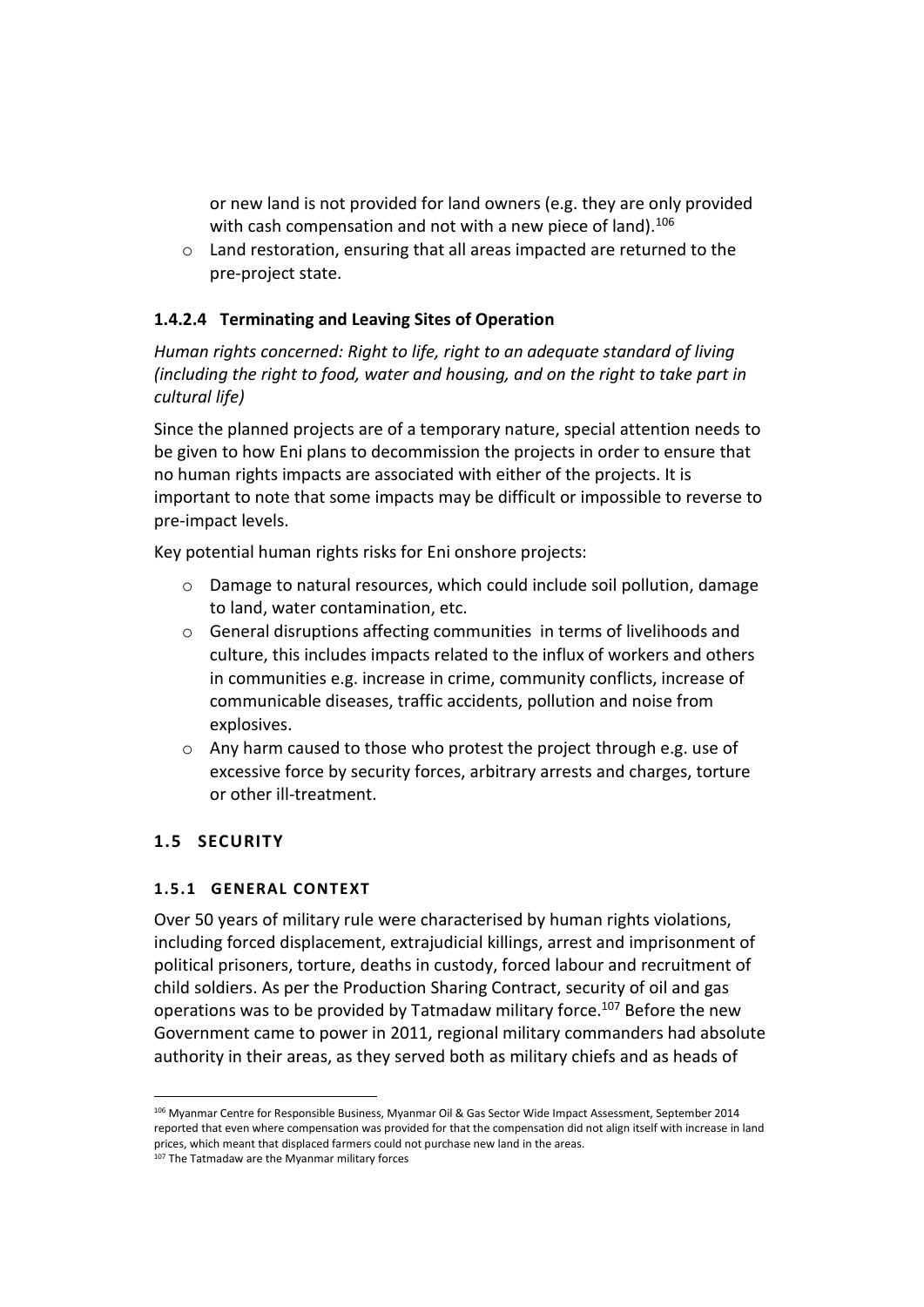regional governments. Currently serving military are still responsible for securityrelated issues.<sup>108</sup> This could represent a risk for companies including Eni Myanmar to be directly linked to the military forces.<sup>109</sup> Though few complaints against the military or the Myanmar Oil and Gas Enterprise (MOGE) security forces have been reported, this must be considered in light of the continued reticence of communities to report violations. In 2013, various sources reported arrests and detention of people protesting against the Shwe Gas pipeline in Rakhine State. In 2012 police violence was reported against peaceful protests against the Letpadaung Copper Mine in Sagaing Region, including the use of white phosphorous, causing severe burns. In light of these incidents between protestors and security forces, this also poses a risk for Eni Myanmar's operations.

#### <span id="page-62-0"></span>**1.5.2 HUMAN RIGHTS ISSUES OF CONCERN**

*Human rights concerned: Right to life, right to liberty and security of person, right to freedom of expression, right to a fair trial, right to freedom and assembly*

There are a number of possible adverse impacts related to security in both projects. The main explosive storage camp will be located near the Military Compound. Military forces will be used to guard the temporary storage site and for transportation of the explosives. Eni could risk being complicit in the event of human rights violations committed by such military security forces. Additionally, during both projects' seismic surveys where temporary resettlement may take place, as well as the drilling phase in RSF-5, there might be a risk of clashes between community members and security forces employed by Eni or its contractors, especially in the case of protests. $110$  The use of excessive force by security personnel in the event of an incident could compromise the security of those in the communities. According to the ESHIA, the project's controls over interactions between workers and the local population will reduce the risk of such an impact and the occurrence can be considered to be unlikely.<sup>111</sup>

Key potential human rights risks for Eni onshore projects:

- o Excessive use of force during demonstrations: Amnesty International Report 2014/15 describes protestors over land disputes being met with unnecessary or excessive use of force by security forces.<sup>112</sup>
- o Risks of being linked/associated with the military through e.g. military providing security for activities or engagement with the military for explosives.

<sup>&</sup>lt;sup>108</sup> International Crisis Group, "Myanmar's Military: Back to the Barracks?" April 2014, p. 8

<sup>109</sup> Myanmar Centre for Responsible Business, Myanmar Oil & Gas Sector Wide Impact Assessment, Part 4.7, September 2014

<sup>110</sup> Eni ESHIA Report RSF-5, p.44

<sup>111</sup> Eni ESHIA Report, RSF-5, p. 417

<sup>112</sup> Amnesty International Country Report 2014/15, p.263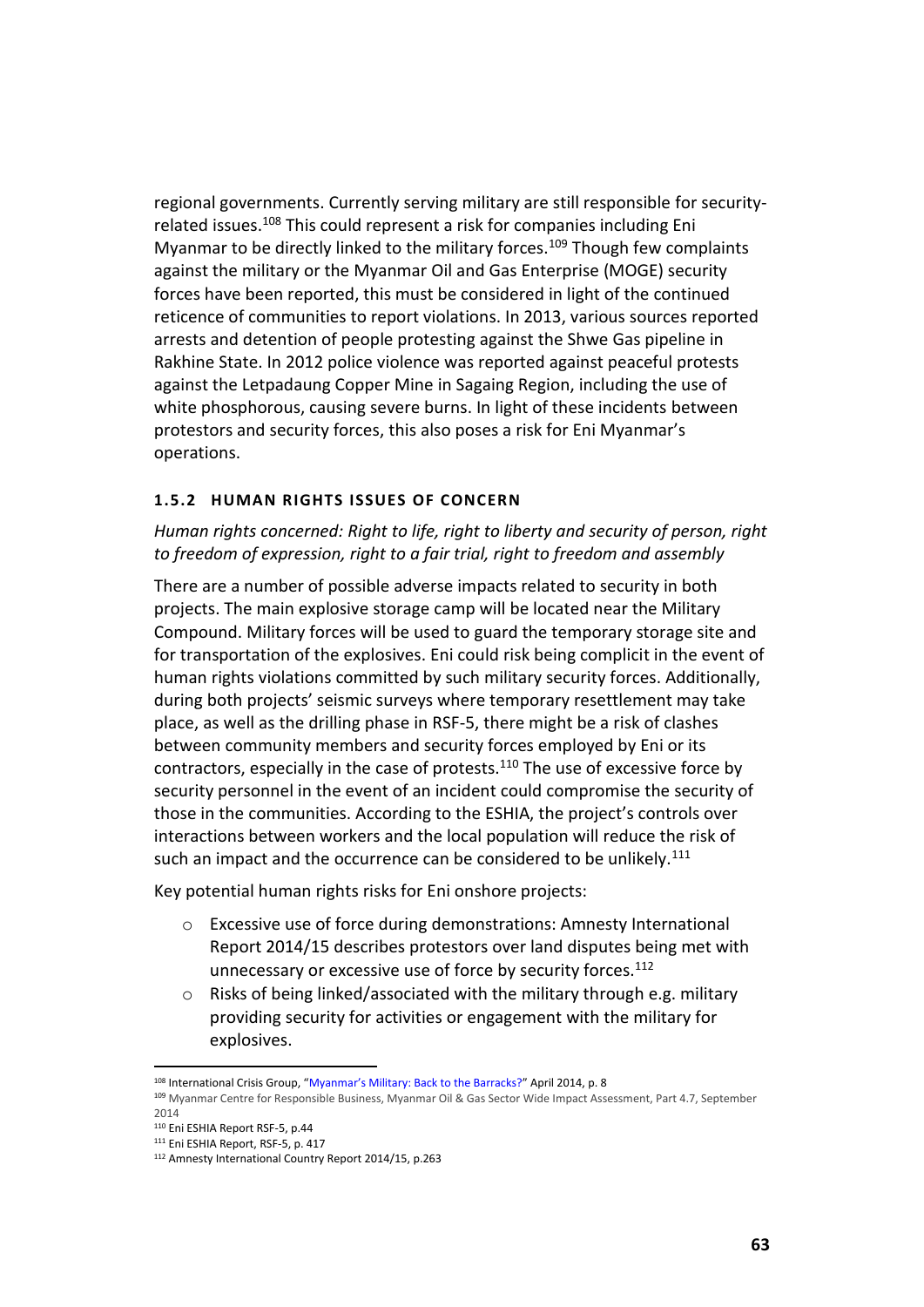- o General complicity to public security forces' human rights violations (e.g. torture and other ill-treatment or death).
- o Protestors (e.g. farmers) and human rights defenders being arrested arbitrarily and charged.<sup>113</sup>
- o Privately employed and/or contracted security providers using excessive force, or the use of weapons.
- $\circ$  Gender based violence by public or private security forces.<sup>114</sup>

# <span id="page-63-0"></span>**1.6 GOVERNMENT AFFAIRS AND LEGAL**

# <span id="page-63-1"></span>**1.6.1 GENERAL CONTEXT**

The Myanmar government has proven a strong commitment to reform since 2011. A large number of regulations, laws and policies are being developed at a rapid pace, aiming to close gaps and provide stable frameworks. However, national institutions are still weak and operationalizing and implementing policies at the national, regional and local levels will take time. Due to the above and the country's history, access the justice and legal remedy for victims of human rights abuses is limited in the Myanmar context.

There is still a strong military influence in Myanmar with 25 percent of all parliamentary seats in hands of the military.

Eni Myanmar, for its onshore operations, will engage with different stakeholders including national and local authorities for obtaining permits and approvals, with the military forces for the storage and transportation of explosives during the seismic surveys and with the Myanmar Oil and Gas Enterprise (MOGE), Myanmar's state-owned oil enterprise. Given a history of human rights violations by the former government, including by police and military forces in areas where oil and gas companies operate, the risk of association with such violations remains.

While the Myanmar government has committed to eliminating bribery and corruption, a long history of cronyism and corruption are deeply rooted in country. In 2014, Myanmar ranked 157th out of 175 participating countries and territories on Transparency International's Corruption Perception Index.<sup>115</sup> Based on the above, corruption though the requests for bribes and facilitation payments by government officials are therefore pose a valid risk for Eni Myanmar.

 $\overline{a}$ <sup>113</sup> Amnesty International Country Report 2014/15, p.263

<sup>114</sup> Myanmar Centre for Responsible Business, Myanmar Oil & Gas Sector Wide Impact Assessment, September 2014: http://www.myanmar-responsiblebusiness.org/pdf/SWIA/OilGas/00-Myanmar-Oil-and-Gas-Sector-Wide-Assessment.pdf, p.157

<sup>115</sup> Myanmar Ranks 156th in Transparency Index, The Nation, http://www.nationmultimedia.com/aec/Myanmar-ranks-156th-in-transparency-index-30249739.html